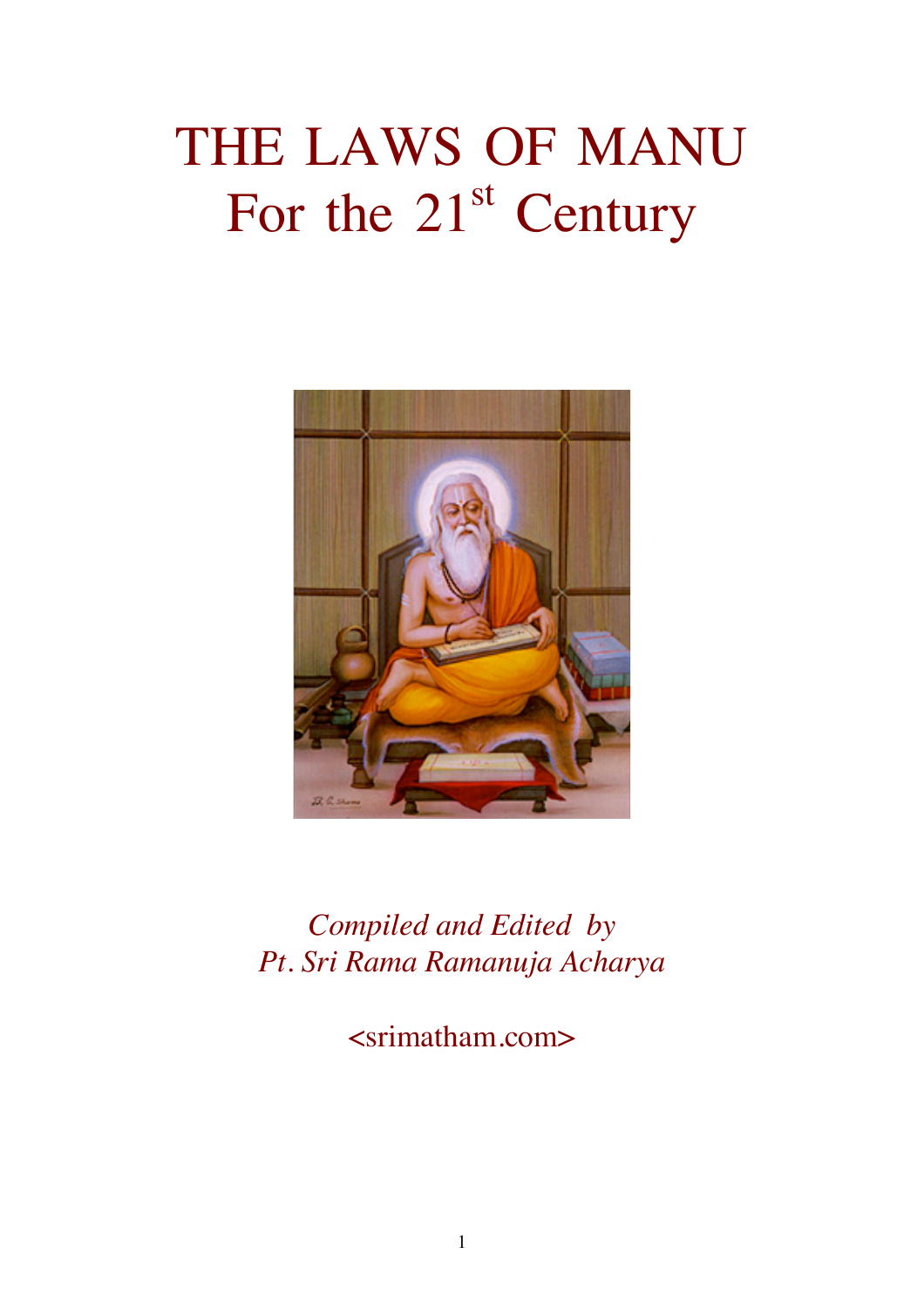# The Laws of Manu For the  $21<sup>st</sup>$  Century

# Preface

he Manu Smriti or "Laws of Manu" is a very ancient text which has formed the source for Hindu Law and Social customs for thousands of The Manu Smriti or "Laws of Manu" is a very ancient text which has<br>formed the source for Hindu Law and Social customs for thousands of<br>years. Hinduism in contrast to the Abrahamic religions does not have a<br>second ande of l sacred code of laws dictated verbatim by God. All existent codes of law are based upon time, place and circumstances of the people and communities to whom they apply. The "sacred" laws of the Hindus are the judgements and teachings of sages who were inspired by the values and mores found within the corpus of the Veda. The Veda is comprised of hymns, and poems of inspired and enlightened male and female Rishis. There is no systematic philosophy, theology or Laws in the Veda — all of these categories of knowledge must be constituted on the basis of ideas within the hymns and poems.

The teachings of Dharma (right living) therefore are the views of particular sages, of whom there were a large number. The most famous digests of Law apart from the Manu Smriti are the Laws of Yajñavalkya, Apastamba and Parashara to name just a few. Many of the law givers disagreed on numerous points of law and custom and consensus was hard to obtain.

The Laws of Manu are very comprehensive ranging from the Duties of Kings to domestic management. Much of what he taught as Law is no longer applicable, dealing as it does with the duties of the various castes and customs, and social situations and conditions which have now become irrelevant and obsolete. The purpose of this publication is to resuscitate this body of ancient teachings and to nurture those that are still relevant to the modern world.

Some subject matter, while being irrelevant has been left in purely for interest and general knowledge.

Pandit Sri Rama Ramanuja Achari

Vasanta Navaratri 5112 (Autumn 2009) Sydney, Australia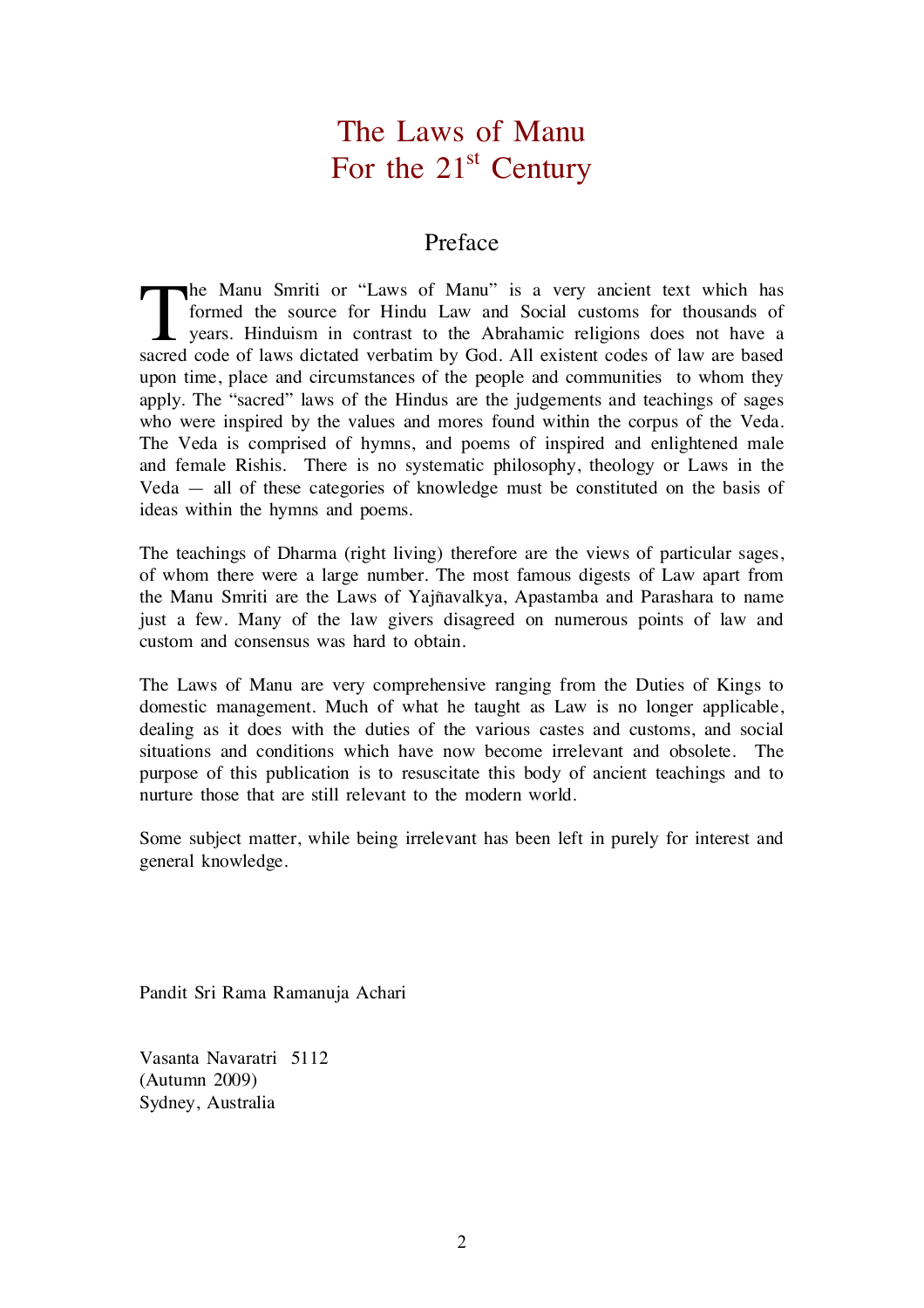# **Contents**

| 5  |
|----|
| 5  |
| 7  |
| 9  |
| 10 |
| 11 |
| 12 |
| 15 |
| 17 |
| 18 |
| 19 |
| 20 |
| 20 |
| 21 |
| 22 |
| 22 |
| 24 |
| 25 |
| 26 |
| 28 |
| 31 |
| 31 |
| 32 |
| 32 |
| 34 |
| 35 |
| 37 |
| 37 |
| 38 |
| 39 |
| 40 |
| 42 |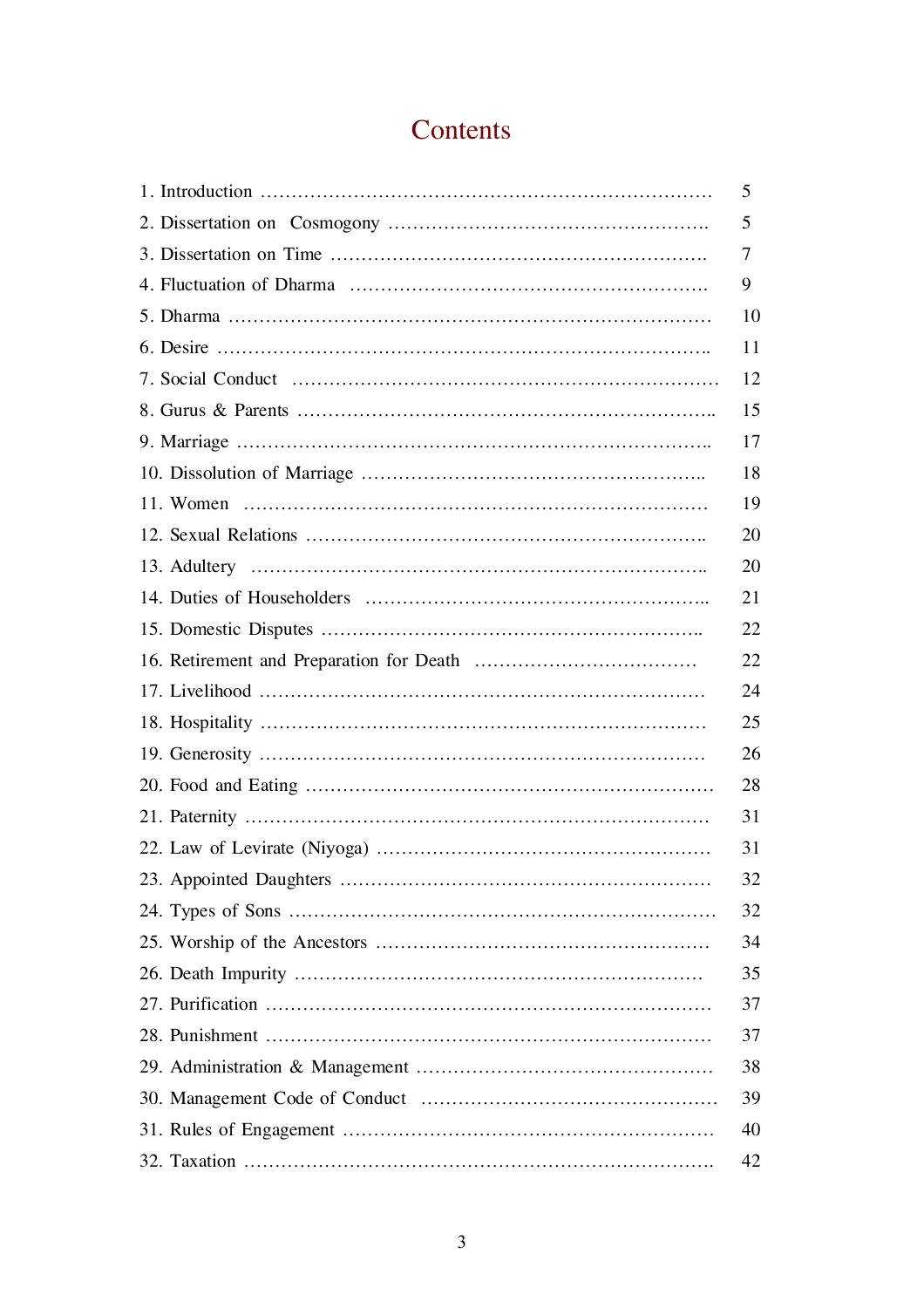| 42 |
|----|
| 44 |
| 45 |
| 45 |
| 47 |
| 47 |
| 47 |
| 47 |
| 48 |
| 48 |
| 49 |
| 49 |
| 50 |
| 50 |
| 51 |
| 51 |
| 52 |
| 53 |
| 53 |
| 54 |
| 55 |
| 55 |
| 56 |
| 57 |
| 57 |
| 57 |
| 58 |
| 59 |
| 61 |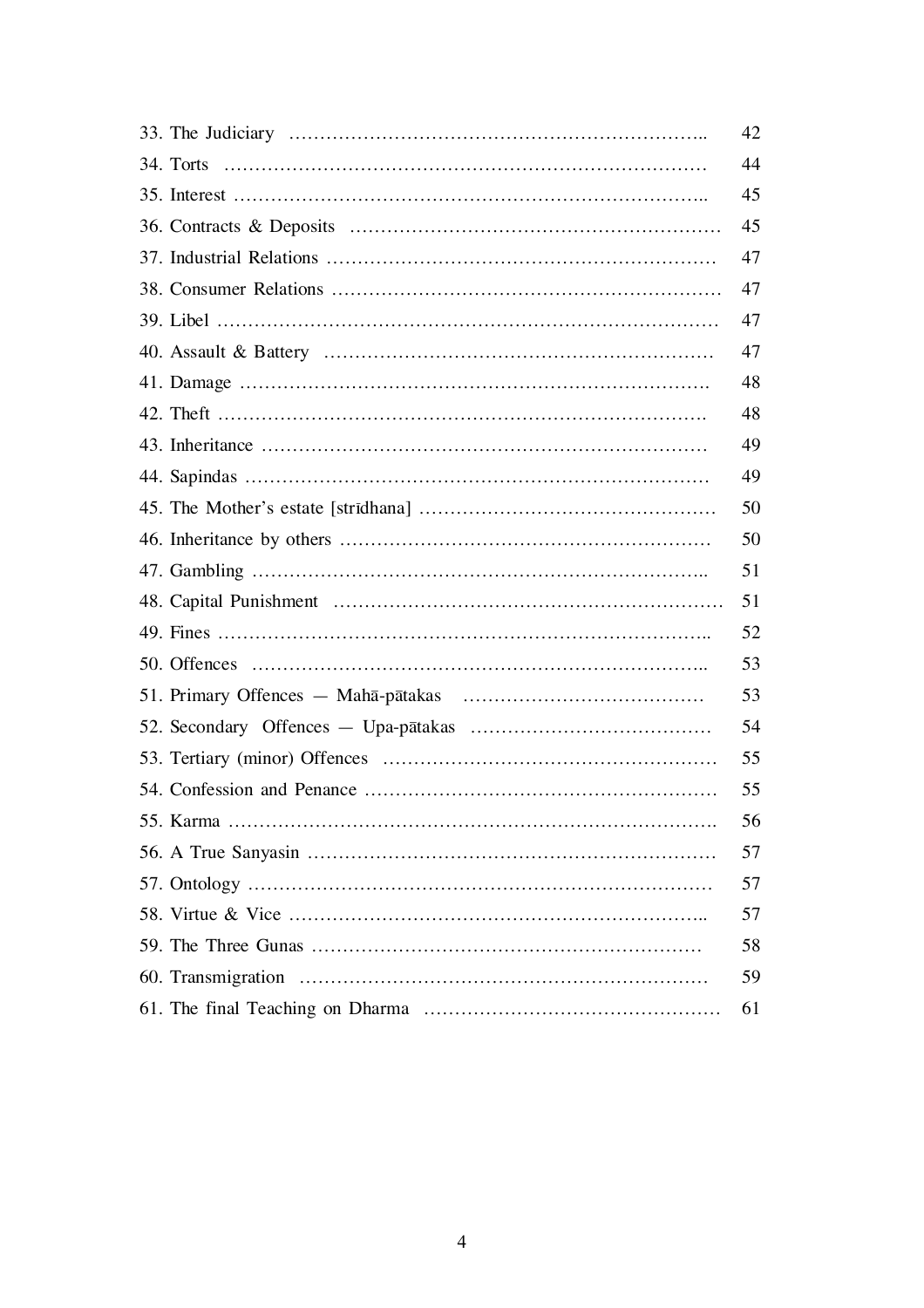# 1. Introduction

The great sages approached Manu, who was seated with a focussed mind, and, having duly worshipped him, spoke as follows:—

 "Deign, O divine one, to instruct us precisely and in due order about the Dharmas of each of the social orders [varna] and of the intermediate ones. 1:1-2.

He, whose power is measureless, being thus asked by the high-minded great sages, duly honoured them, and answered, "Listen!" 1:4.

# 2. Dissertation on Cosmogony

1. This [universe] existed in [the beginning] inthe form of Dark Matter (Tamas), unperceivable, destitute of distinctive marks, indiscernible through reasoning, uncomprehensible, wholly immersed, as it were, in profound "sleep" [latency]. 1:5.

2. Then the Divine Self-existent Being (Svayambhu), indiscernible [in Itself], made [all] this, the great elements and the rest, discernible, appearing with irresistible [generative] energy, dispelling the darkness. 1:6.

3. That [Ultimate Causative reality] which can be perceived by the mind [alone], which is subtle, indiscernible, and eternal, which contains all created beings and is inconceivable, radiated forth by It's own [will]. 1:7.

4. It, desiring to generate beings of many kinds from It's own Being, first with a thought manifested the waters, and placed its seed therein. 1:8.

5. That [seed] became a golden egg, in brilliancy equal to the sun; in that [cosmic egg] he himself was manifested as Brahma, the progenitor of the whole world. 1:9.

6. The waters are called narah, [for] the waters are, indeed, produced by Nara [the first Being]; as they were his first residence [ayana], he is called Narayana. 1:10.

7. From that primary cause, which is indiscernible, eternal, and both existent and non-existent, was produced that male [Purusha], who is renowned in this world as Brahma. 1:11.

8. That divine being resided in that egg during a course of a whole year<sup>1</sup>, then he himself by his thought [alone] divided it into two halves. 1:12.

 $1 \text{ A}$  "day" of Brahma is 4,320,000 human years. The "year" referred to is a year of Brahma which is computed at 311,040 billion years.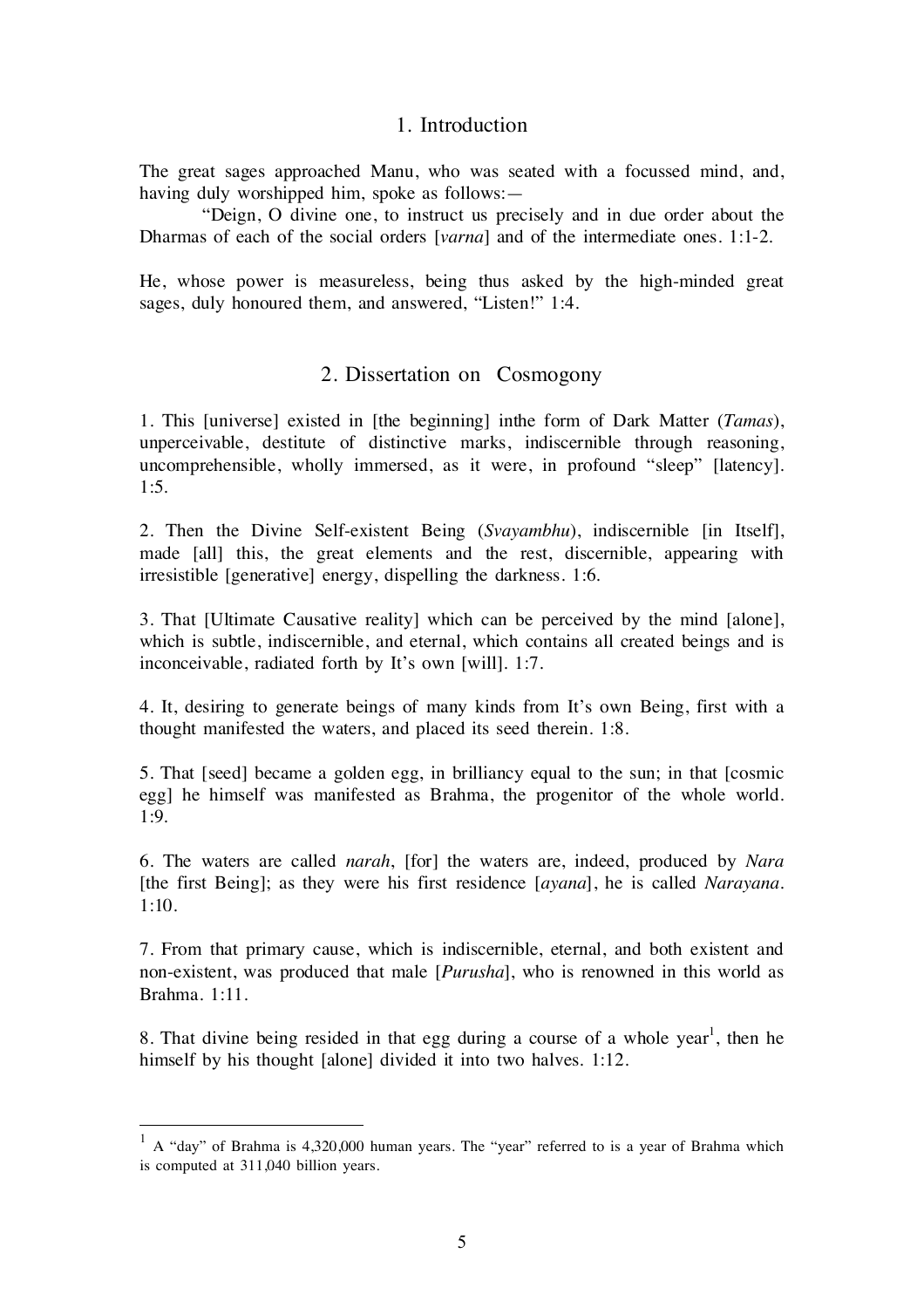9. And out of those two halves he formed heaven and earth, between them the middle sphere, the eight points of the horizon, and the eternal abode of the waters. 1:13.

10. From himself  $[$ *atmanah* $]$  he also projected forth the  $[cosmic]$  mind, which is both existent and non-existent, likewise from the mind [arose] — the notion-ofindividuality [ahankāra], which possesses the function of self-consciousness [and is] the controller. 1:14.

11. Moreover, the great One, [projected] the Self, and all [products] affected by the three qualities [gunas], and, in their order, the five organs which perceive the objects of sensation. 1:15.

12. But, joining minute particles even of those six, which possess measureless power, with particles of Himself, he projected into existence all beings. 1:16.

13. Because those six [kinds of] atomic particles, which form the [creator's] physicality, enter *(asti)* these [creatures], therefore the wise call his corporeality  $sarira$ , [the body]. 1:17.

14. That the 5 great elements enter, together with their functions and the mind, through its atomic particles the framer of all beings, the imperishable one. 1:18.

15. But from minute physical particles of these seven very powerful Purushas springs this [universe], the perishable from the imperishable. 1:19.

16. Among them each succeeding [element] acquires the quality of the preceding one, and whatever place [in the sequence] each of them occupies, even so many qualities it is declared to possess. 1:20.

17. He, the Lord, also created the class of the gods, who are endowed with life, and whose nature is action; and the subtle class of the Sadhyas, and the eternal principle reciprocity (yajña). 1:22.

18. Time and the divisions of time, the 27 sub-divisions of the zodiac (Naksatras) and the planets, the rivers, the oceans, the mountains, plains, and uneven ground. 1:24.

19. Meditation (tapa), communication (vācam), pleasure (rati), desire ( $k\bar{a}$ ma) and anger (krodha), this whole universe He likewise projected, desirous as he was of creativity. 1:25.

20. Moreover, in order to distinguish actions, He separated merit (dharma) from demerit (adharma), and He arranged for the creatures to be affected by the pairs [of opposites], such as pain and pleasure. 1:26.

21. But with the minute atoms of the five [elements] which have been mentioned, this whole [universe] is manifested in due order. 1:27.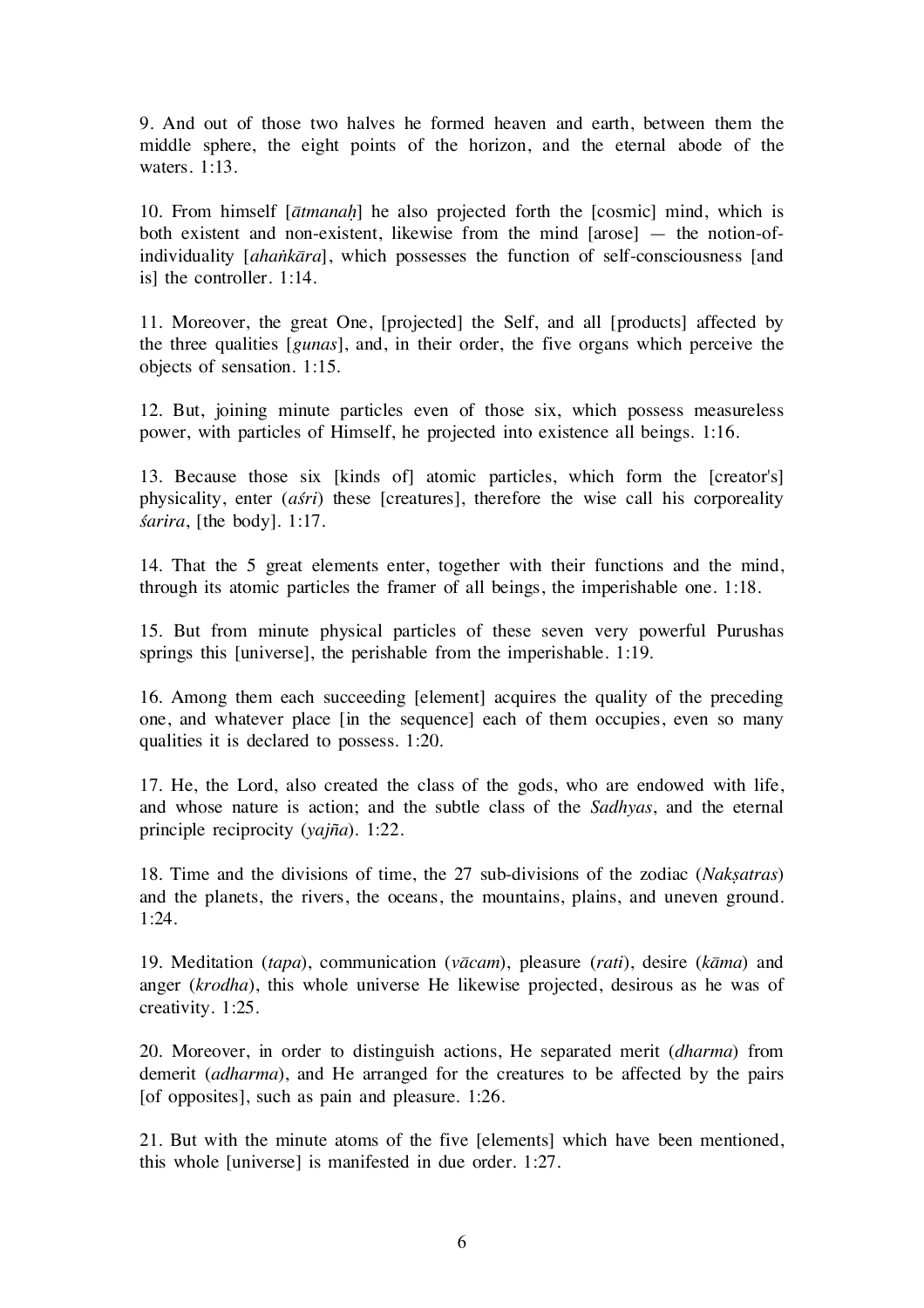22. Whatever he assigned to each at the [first] creation, aggression (himsa) or non-aggression (ahimsa), gentleness (mrdu) or cruelty (krura), merit (dharma) or demerit (*adharma*), truth (*rta*) or falsehood (*anrta*), he himself spontaneously merged with it. 1:29.

23. As at the change of the seasons each season of its own accord assumes its distinctive characteristics, even so corporeal beings [resume in new births] their karmic reactions. 1:30.

24. But for the sake of the economic stability of the society he produced the [social orders of] Priest, the Kshatriya, the Vaisya, and the Sudra from his mouth, his arms, his thighs, and his feet respectively. 1:31.

25. Dividing his own body, the Lord became half male and half female; with that [female half] he produced [the world/Nature]  $Vir\bar{a}i$ . 1:32.

26. Then desiring to produce physical beings, [Prajåpati] performed intense meditation, and [thereby] projected into existence the ten great sages, lords of created beings, 1:34.

27. Marichi, Atri, Angiras, Pulastya, Pulaha, Kratu, Prachetas, Vasishtha, Bhrigu, and Narada. 1:35.

28. They created seven other Manus possessing great brilliancy, gods and classes of gods and great sages of measureless power, 1:36.

29. Yakşas (the forest spirits servants of Kubera) Rakşasas (the protectors) and Pisachas, (lower astral beings) Gandharvas (celestial musicians), Apsarases (the dancers of the gods), Asuras (jealous-gods), Nagas and Sarpas (dragons and serpents), Suparnas (birds) and the several classes of the manes (ancestors), 1:37.

30. But the various plants with many stalks, growing from one or several roots, the different kinds of grasses, the climbing plants and the creepers spring all from seed or from slips. 1:48.

31. These [plants] which are enveloped by Tamas, the result of their acts [in former existences], possess internal consciousness and experience pleasure and pain. 1:49.

32. The [various] conditions in this always dreadful and constantly changing cycle of births and deaths to which sentient beings are subject, are declared to begin with [that of] Brahma [the creator], and to end with [that of] these [afore mentioned plants]. 1:50.

#### 3. Dissertation on Time

33. When He whose power is incomprehensible, had thus projected the universe and humans, withdrew into Himself, generating cycles of time. 1:51.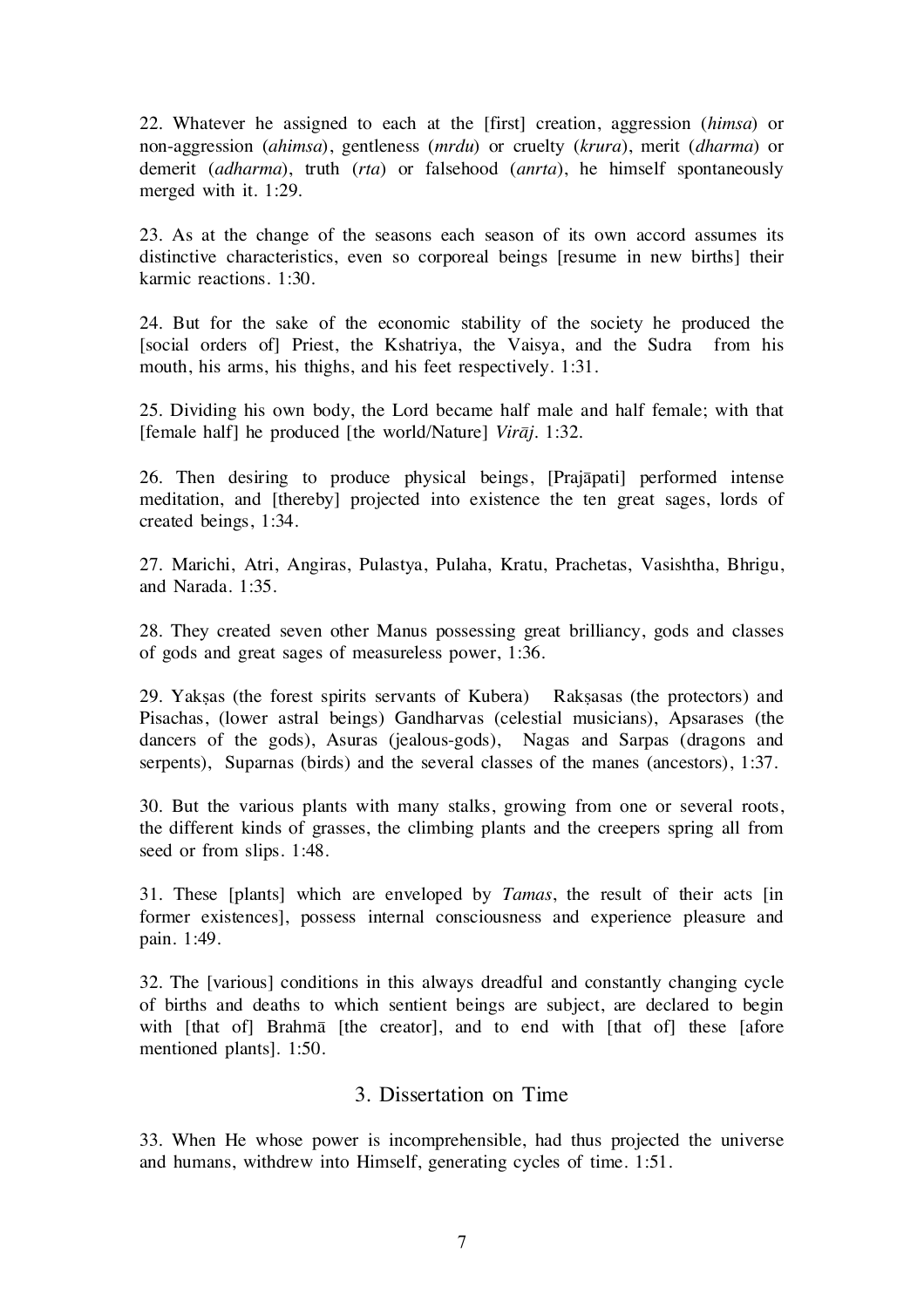34. When that divine one wakes, then this universe issues forth; when he slumbers tranquilly, then the universe returns to dormancy. 1:52.

35. But when He reposes in calm sleep, the material beings whose nature is action, desist from their actions and thinking and become motionless. 1:53.

36. When they are absorbed all at once into that great Being, then he who is the essence of all beings sweetly slumbers, free from all care and occupation. 1:54.

37. When this [åtman] has entered into Tamas, it remains for a long time united with the organs [of sensation], but performs not its functions; it then leaves the corporeal frame. 1:55.

38. When, being clothed with atoms [only], it enters into vegetable or animal seed, it then assumes, united [with the fine body], a [new] corporeal frame. 1:56.

39. Thus he, the imperishable one, by [alternately] waking and slumbering, incessantly projects and re-absorbs this whole movable and immovable [universe]. 1:57.

40. The sun divides days and nights, both human and divine, the night [being intended] for the repose of created beings and the day for exertion. 1:65.

41. A [human] month is a day and a night of the ancestors, but the division is according to fortnights. The dark [fortnight] is their day for active exertion, the bright [fortnight] their night for sleep. 1:66.

42. But hear now the brief [description of] the duration of a night and a day of Brahman and of the several ages [of the world, *yuga*] according to their order. 1:68.

43. They declare that the Krita Yuga [consists of] four thousand years [of the  $\text{gods}^2$ ; the twilight preceding it consists of as many hundreds, and the twilight following it of the same number. 1:69.

44. In the other three ages with their twilights preceding and following, the thousands and hundreds are diminished by one [in each]. 1:70.

45. These twelve thousand [deva years] which thus have been just mentioned as the total of four [human] Yugas, are called one Yuga of the gods<sup>3</sup>.1:71.

| Yuga         | varśāni | sandhya    | sandhyamsa | deva years | human years |
|--------------|---------|------------|------------|------------|-------------|
| satya yuga   | 4000    | 400        | 400        | 4800.      | 1,728,000   |
| treta yuga   | 3000    | 300        | 300        | 3600       | 1,296,000   |
| dvapara yuga | 2000    | <b>200</b> | 200        | 2400       | 864,000     |
| kali yuga    | 1000    | 100        | 100        | 1200       | 432,000     |
|              |         |            |            | 12,000     | 4,320,000   |

 $<sup>2</sup>$  A year of the gods is 360 human years.</sup> 3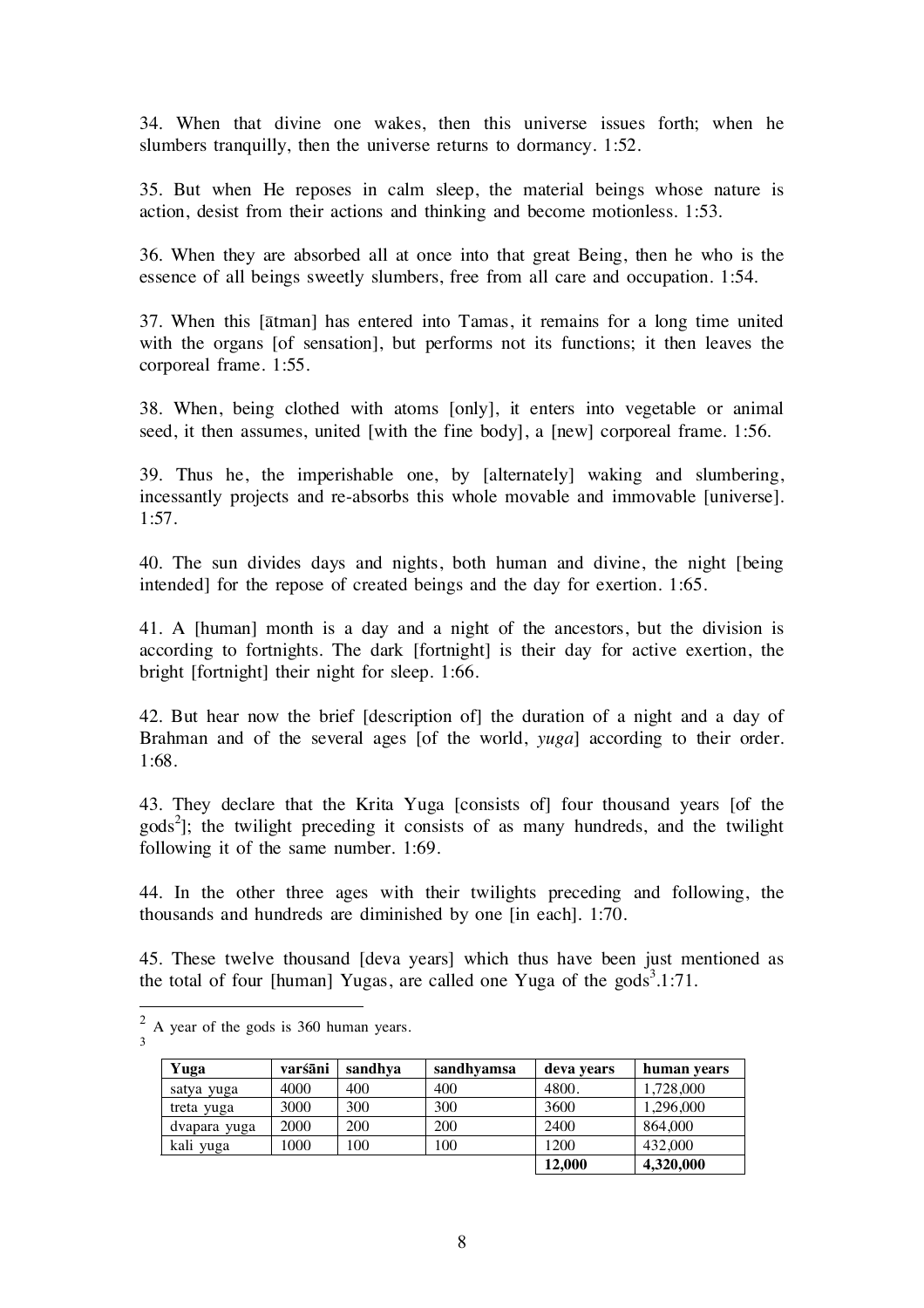46. But know that the sum of one thousand ages of the gods [makes] one day of Brahmå, and that his night has the same length. 1:72.

47. Those [only, who] know that the holy day of Brahmå, indeed, ends after [the completion of] one thousand ages [of the gods] and that his night lasts as long, [are really] people acquainted with [the length of] days and nights. 1:73.

48. At the end of that day and night he who was asleep, awakes and, after awaking, creates mind, which is both real and unreal. 1:74.

49. Mind, impelled by [Brahmå's] desire to create, performs the work of creation by modifying itself, thence space is produced; they declare that sound is the quality of the latter. 1:75.

50. But from space, modifying itself, springs the pure, powerful wind, the vehicle of all scents; that is held to possess the quality of touch. 1:76.

51. Next from wind modifying itself, proceeds the brilliant light, which illuminates and dispels darkness; that is declared to possess the quality of colour; 1:77.

52. And from light, modifying itself, [is produced] water, possessing the quality of taste, from water earth which has the quality of smell; such is the creation in the beginning. 1:78.

# 4. Fluctuation of Dharma

53. In the Krita age Dharma is four-footed<sup>4</sup> and entire, and [so is] Truth; nor does any gain accrue to humans by unrighteousness. 1:81.

54. In the other [three ages], by reason of [unjust] gains, Dharma is deprived successively of one quarter, and through [the prevalence of] theft, falsehood, and fraud, the merit [gained by humans] is diminished by one fourth [in each]. 1:82.

55. [Humans are] free from disease, accomplish all their aims, and live four hundred years in the Krita age, but in the Treta and [in each of] the succeeding [ages] their life is decreased by one quarter. 1:83.

56. One set of duties [is prescribed] for humans in the Krita age, different ones in the Treta and in the Dvapara, and [again] another [set] in the Kali, in a proportion as [those] ages decrease in length. 1:85.

<sup>&</sup>lt;sup>4</sup> 1. Ahimsa – non-violence, 2. Satyam – truth, 3. Karuna – compassion and 4. Dānam – generosity. Some say: Satyam, Yajña, Tapa and Danam.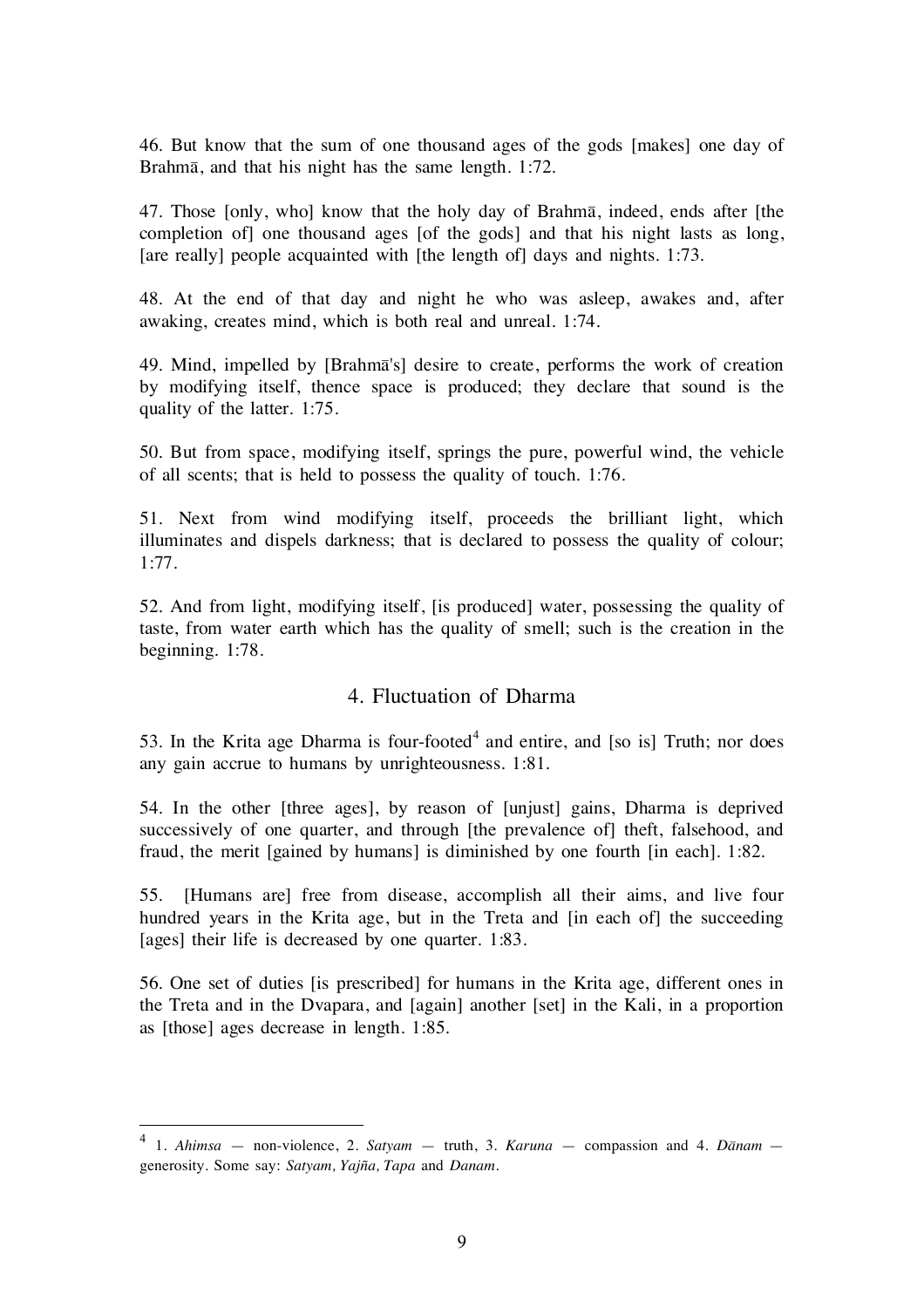57. In the Krita age the chief [virtue] is declared to be [the performance of] austerities, in the Treta the pursuit of wisdom, in the Dvapara [the performance of] yajñas, in the Kali generosity alone. 1:86.

58. The sages who saw that Dharma is thus grounded on the rule of conduct, have taken right conduct to be the most excellent root of all austerity. 1:110.

#### 5. Dharma

59. Learn that Dharma which is followed by those learned [in the Veda] and which is agreed upon by the virtuous, who are ever free from animosity and inordinate attachment. 2:1.

60. To act solely from motivation for rewards is not admirable, yet there are very few people in this world that are free from that. Even the study of the Veda and the performance of the actions, prescribed by the Veda is motivated by desire for rewards. 2:2. To

61. The desire [for rewards], indeed, has its root in the idea that they can indeed be gained by works, and in consequence of [that] concept sacrifices are performed; vows and the laws prescribing restraints are all stated to be kept through the idea that they will bear fruit. 2:3.

62. Not a single act here [below] appears ever to be done by a person free from desire; for whatever [one] does, it is [the result of] the impulse of desire. 2:4.

63. The whole Veda is the [first] source of Dharma, next the tradition (Smriti) and the virtuous conduct of those who know the [Veda further], also the conduct of worthy role models, and [finally] one's own conscience. 2:6.

64. The Veda, the sacred tradition, the practices of virtuous people, and one's own conscience, they declare to be visibly the fourfold means of defining Dharma. 2:12.

65. By the study of the Veda, by vows, by burnt oblations, by [the recitation of] sacred texts, by the [acquisition of the] threefold sacred science, by offering [to the gods, Rishis, and ancestors], by [the procreation of] sons, by the great sacrifices, and by [Srauta] rites this [human] body is made fit for [union with] Brahman. 2:28.

66. A wise person should strive to be self-controlled and not allow the sense organs to run wild among alluring sensual objects, like a charioteer his horses. 2:88.

67. Those eleven organs which former sages have named, I will properly [and] precisely enumerate in due order, 2:89.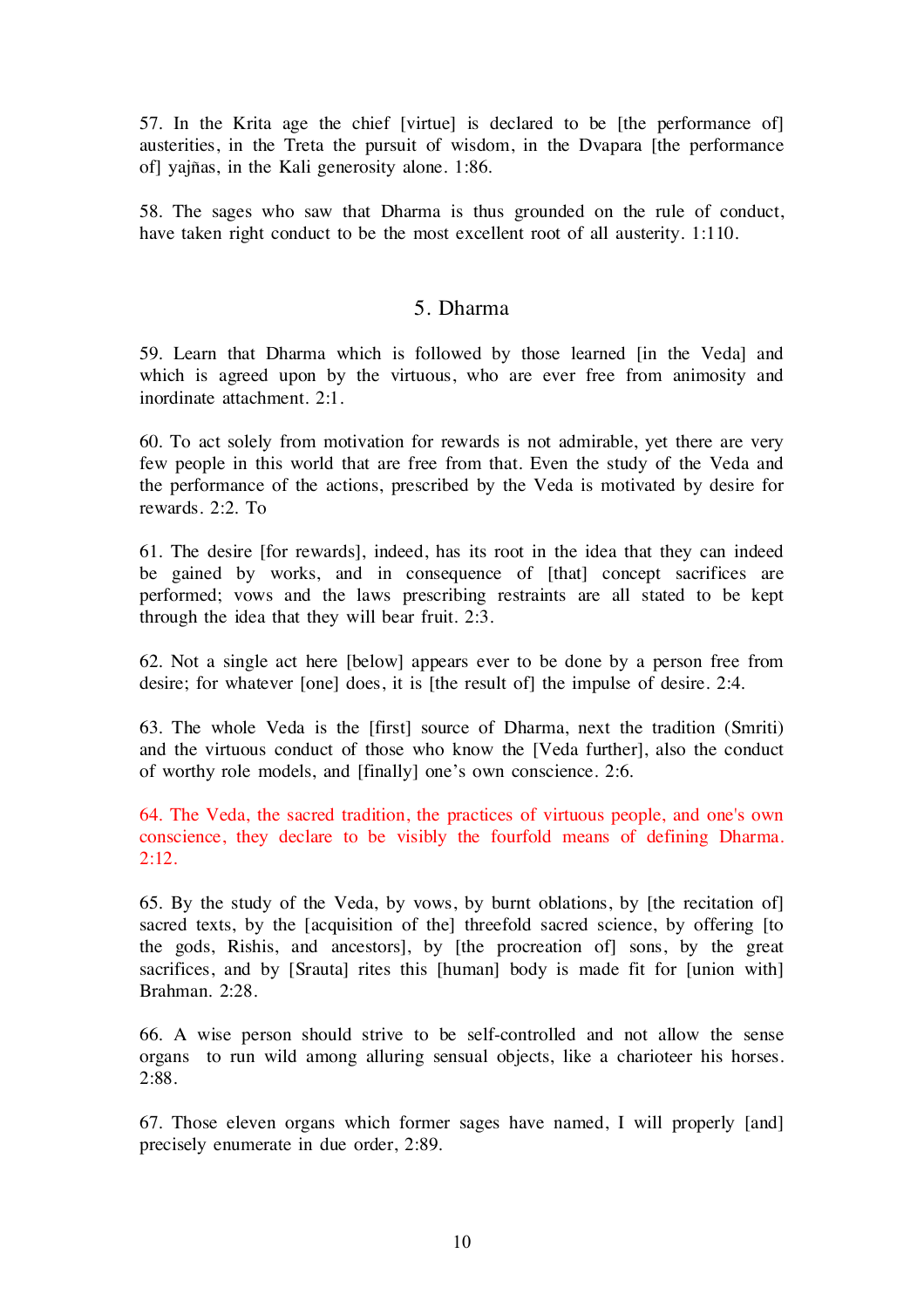68. [Viz.] the ear, the skin, the eyes, the tongue, and the nose as the fifth, the anus, the organ of generation, hands and feet, and the [organ of] speech, named as the tenth. 2:90.

69. Five of them, the ear and the rest according to their order, they call organs of sense, and five of them, the anus and the rest, organs of action. 2:91.

70. Know that the internal organ [manas] is the eleventh, which by its quality belongs to both [sets]; when that has been subdued, both those sets of five have been conquered. 2:92.

71. Through the attachment of his organs [to sensual pleasure] a person doubtlessly will incur guilt; but if one keeps them under complete control, one will obtain success. 2:93.

72. Abstention from injuring [creatures], veracity, abstention from unlawfully appropriating [the goods of others], purity, and control of the organs, Manu has declared to be the summary of the law for all the four social estates. 10:63.

#### 6. Desire

73. Desire is never extinguished by the enjoyment of desired objects; it only grows stronger like a fire [fed] with clarified butter. 2:94.

74. If one person should obtain all those [sensual enjoyments] and another should renounce them all, the renunciation of all pleasure is far better than the attainment of them. 2:95.

75. Those [organs] which are strongly attached to sensual pleasures, cannot so effectually be restrained by abstinence [from enjoyments] as by a constant [pursuit of true] knowledge. 2:96.

76. Neither [the study of] the Vedas, nor generosity, nor yajñas, nor any [selfimposed] restraint, nor austerities, ever procure the attainment [of rewards] for a person whose heart is contaminated [by craving]. 2:97.

77. That person may be considered to have [really] subdued the organs, who on hearing and touching and seeing, on tasting and smelling [anything] neither rejoices nor repines. 2:98.

78. If one controls all the [ten] organs as well as the mind, one may actualise all goals, without drying up the body by [the practice] of Yoga. 2:100.

79. Some declare that the chief good consists in [the acquisition of] Dharma and wealth, (*Artha*), others place it in the gratification of desire (*kāma*) and wealth (artha), others in spiritual merit (dharma) alone, and others say wealth alone is the chief good here  $-$  but the [correct] decision is that it consists of the aggregate of [those] three. 2:224.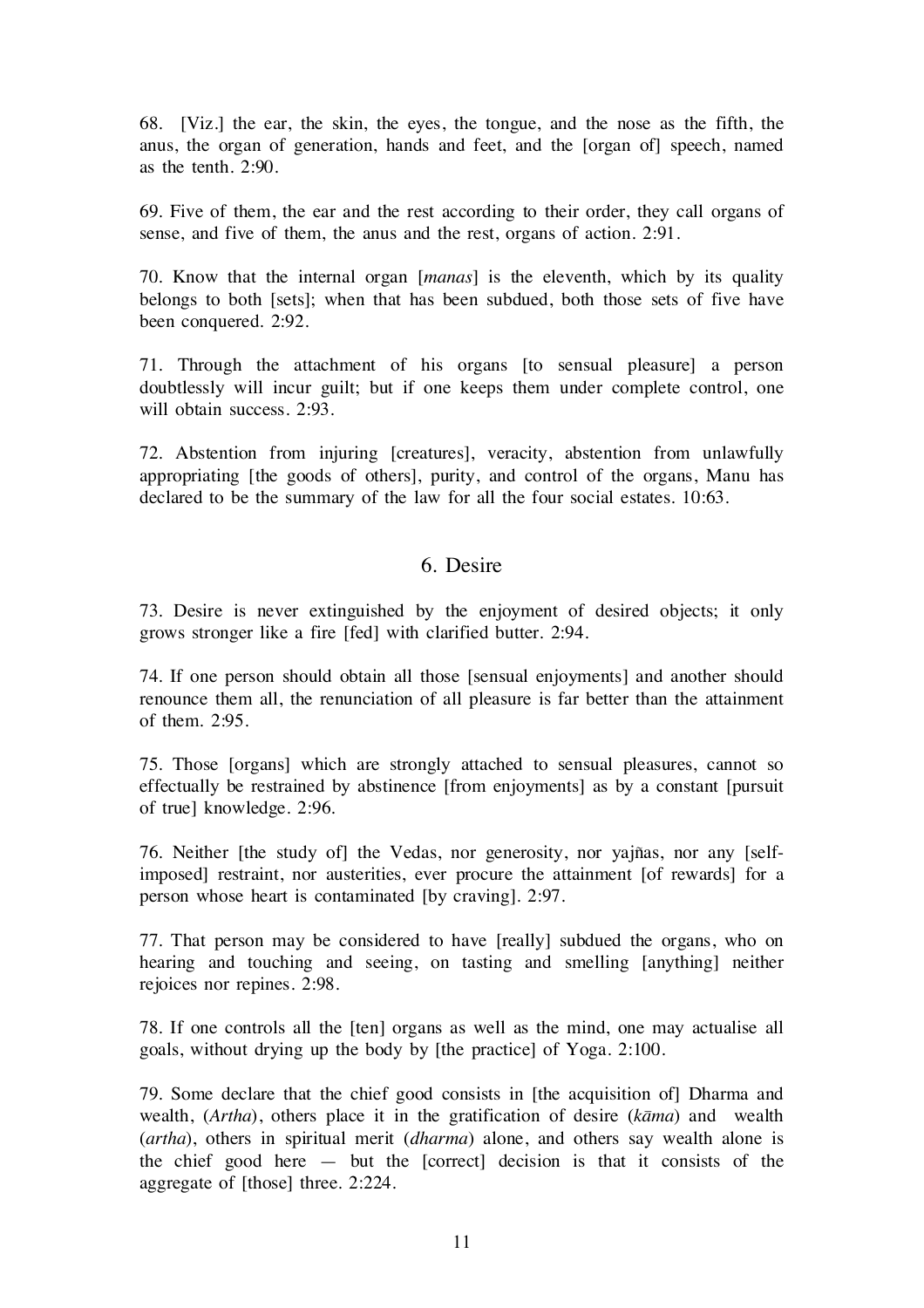80. When one has paid, according to Dharma, the debts to the sages  $(rsi\text{-}rna)$ , to the ancestors (pitr-rna), and to the gods  $(deva-rna)^5$ , one should then hand everything over to one's children and dwell [in one's house] practicing nonattachment. 4:257.

81. Alone let one constantly meditate in solitude on that which is ultimately beneficial; for one who meditates in solitude attains supreme bliss. 4:258.

#### 7. Social Conduct

82. Unless one be asked, one must not explain [anything] to anybody, nor [must one answer] a person who asks improperly; let a wise person, though he knows [the answer], behave among people as [if he were] an idiot. 2:110.

83. One who habitually salutes and constantly pays reverence to senior citizens obtains an increase of four [things], [viz.] length of life, knowledge, fame, and strength. 2:121.

84. A maternal aunt, the wife of a maternal uncle, a mother-in-law, and a paternal aunt must be honoured like the wife of one's teacher; they are equal to the wife of one's teacher. 2:131.

85. Towards a sister of either of one's parents, and towards one's own elder sister, one must behave as towards one's mother; [but] the mother is more venerable than they. 2:133.

86. Way must be made for a person in a carriage, for one who is above ninety years old, for a sick person, for the carrier of a burden, for a woman, for a Vedic graduate, for a politician, and for a bridegroom. 2:138.

87. Beings must be instructed in [what concerns] their welfare without giving them pain, and sweet and gentle speech must be used by [a teacher] who desires [to abide by] Dharma. 2:159.

88. Indeed, one whose speech and thoughts are pure and ever perfectly guarded, gains the whole reward which is conferred by the [study of] Vedanta philosophy. 2:160.

89. Let one not, even though in pain, [speak words] cutting [others] to the quick; let one not injure others in thought or deed; let one not give speeches which make [others] afraid of him, since that will prevent one from gaining heaven. 2:161.

 $5$  The debt to the ancestors is discharged by the raising of offspring to continue the line, the debt to the rishis is discharged by study of the Vedas and the debt to the gods is discharged by offering them the required yajñas.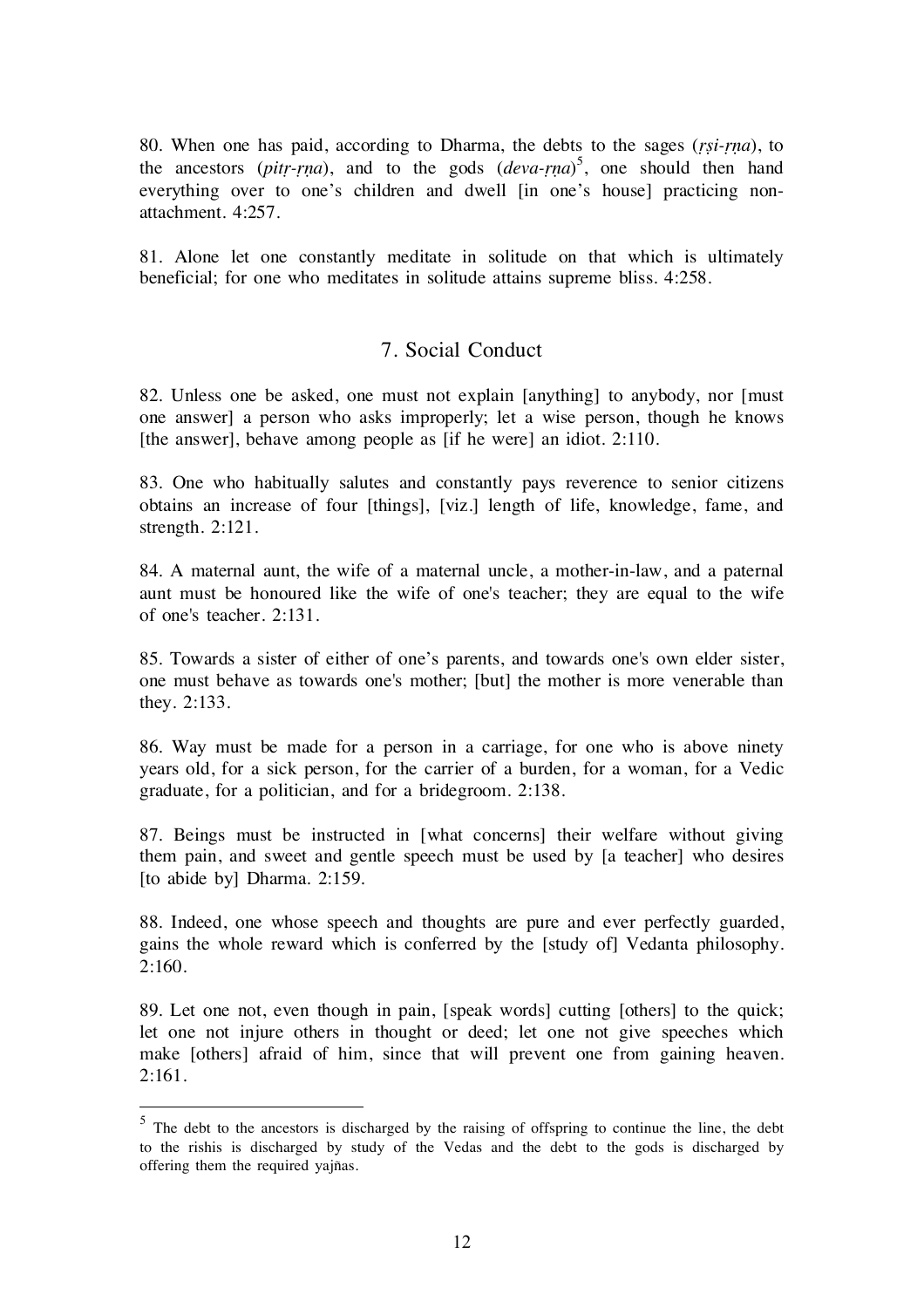90. A learned person should always fear homage as if it were poison; and constantly desire [to suffer] scorn as [one would long for] nectar. 2:162.

91. For one who is scorned [nevertheless may] sleep with an easy mind, awake with an easy mind, and with an easy mind socialise with others; but the scorner utterly perishes. 2:163.

92. One should avoid laying hold of [his own or other people's] hair in anger, or striking [himself or others] on the head. After bathing one should not smear oil over the body. 4:83.

93. One shouldn't go swimming immediately after a meal, nor when sick, nor in the middle of the night, nor completely dressed, nor in a pool which one does not perfectly know. 4:129.

94. Don't show any particular attention to an enemy, to the friend of an enemy, to a wicked person, to a thief, or to the spouse of another. 4:133.

95. For in this world there is nothing so detrimental to long life as seduction of another's spouse. 4:134.

96. Do not despise yourself on account of former failures; one's whole life should be spent in the pursuit of one's goals, and never despair of gaining what you seek. 4:137.

97. Always speak the truth, and say what is pleasing, don't utter a disagreeable truth, nor an agreeable falsehood; that is the eternal Dharma. 4:138.

98. Always give positive feedback, or just say 'well-done' only; do not engage in a useless enmity or dispute with anybody. 4:139.

99. All things [have their nature] determined by speech; speech is their root, and from speech they proceed; but one who is dishonest with respect to speech, is dishonest in everything. 4:256.

100. Never insult those who are in any way physically handicapped, nor those devoid of knowledge, nor the aged, nor those who have no beauty or wealth, nor those who are of low social standing. 4:141.

101. Through virtuous conduct  $(\bar{a}c\bar{a}ra)$  one obtains long life, through virtuous conduct desirable offspring, through virtuous conduct imperishable wealth; virtuous conduct destroys the effect of lack of endowments. 4:156.

102. For a person of bad conduct is blamed among people, constantly suffers misfortunes, is afflicted with diseases, and short-lived. 4:157.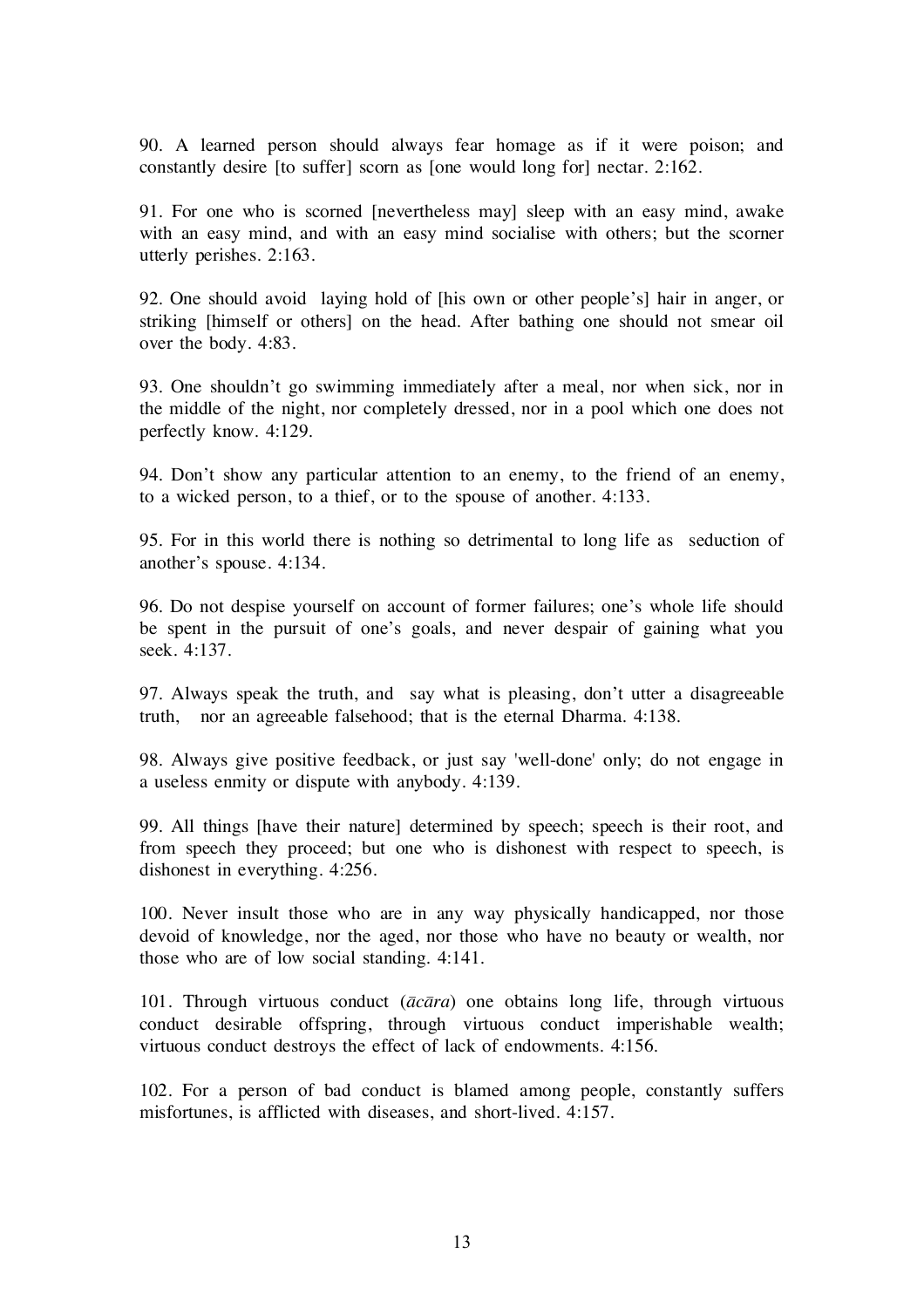103. A person who follows the conduct of the virtuous, has faith and is free from envy, lives a hundred years, though he be entirely destitute of any endowments.  $4.158$ 

104. One should carefully avoid all undertakings [the success of] which depends on others; but eagerly pursue that — the accomplishment of which depends on your own effort. 4:159.

105. Everything that depends on others [gives] grief, everything that depends on oneself [gives] pleasure; know that this is the short definition of pleasure and grief. 4:160.

106. When the performance of an act gives you happiness, continue to perform it with diligence; but avoid that which causes unhappiness. 4:161.

107. Avoid non-belief in the Vedas, criticising the Vedas, contempt of the gods, hatred, lack of modesty, pride, anger, and harshness. 4:163.

108. Even when angry, do not raise a stick against another person, nor strike [anybody] except a son or a pupil; those two may be beaten in order to correct them. 4:164.

109. Neither a person who [lives] unrighteously, nor one who acquires wealth through verbal deception, nor one who always delights in doing injury, ever attain happiness in this world. 4:170.

110. Even though suffering in consequence of following the path of right action, never think of deviating; for you will see the speedy overthrow of the unrighteous and the wicked. 4:171.

111. Adharma, practised in this world, does not immediately produce its fruit, like a cow; but, through slow progression, it cuts off the roots of one who committed it. 4:172.

112. One should always delight in truthfulness, obedience to Dharma, worthy conduct, and purity; pupils should be disciplined according to Dharma; always keep your speech, action, and belly under your control. 4:175.

113. Let one not engage in useless activity with the hands and feet, or with the eyes, nor be devious, nor talk idly, nor injure others by deeds or even think negatively of others. 4:177.

114. One who uses without permission a vehicle, a bed, a seat, a pool, a garden or a house belonging to another person takes over one fourth of the owner's negativity. 4:202.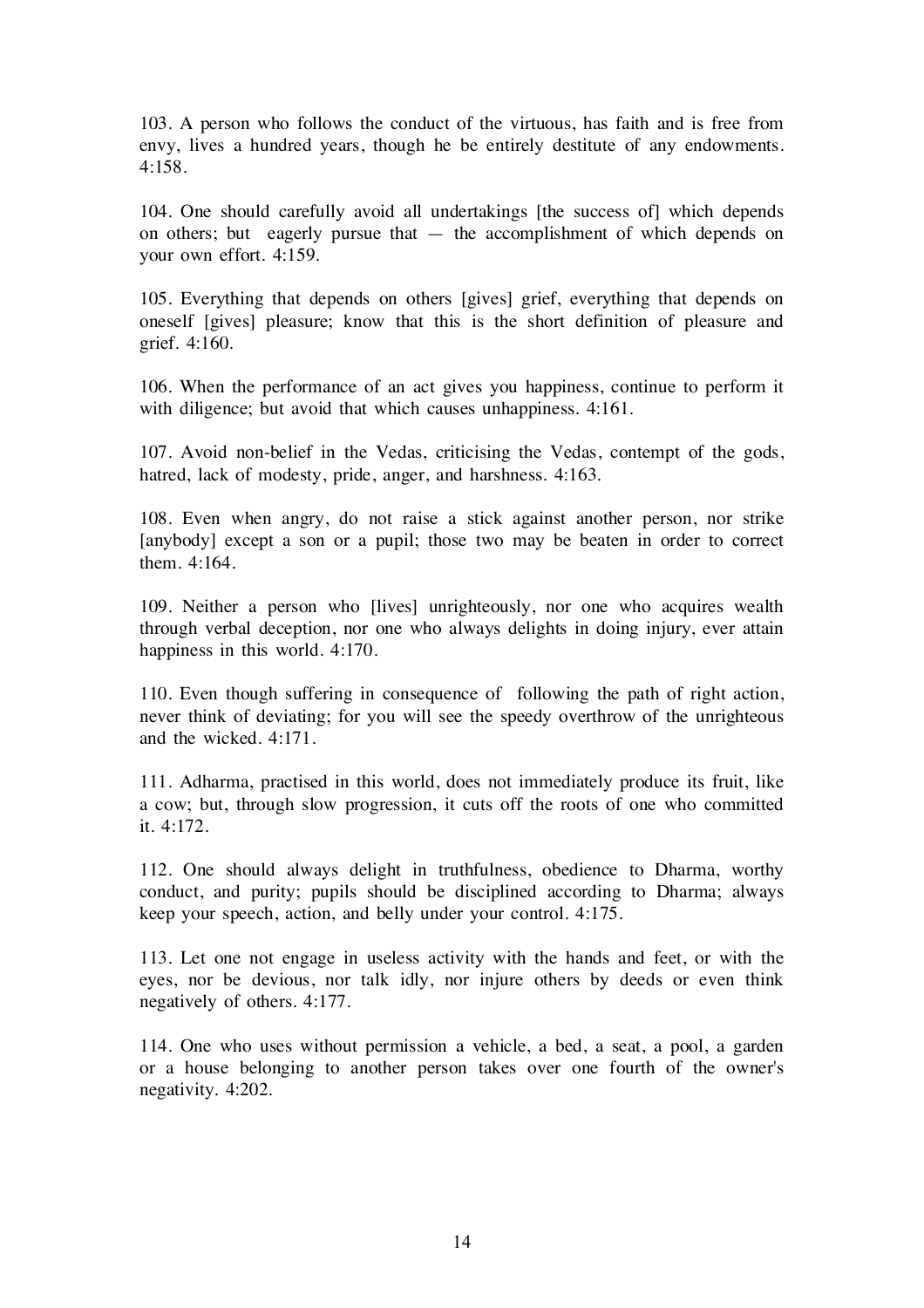#### 8. Gurus & Parents

115. The teacher [acarya] is ten times more venerable than a sub-teacher [*upadhyaya*], the father a hundred times more than the teacher, but the mother a thousand times more than the father. 2:145.

116. One must not sit down on a couch or seat which a superior occupies; and one who occupies a couch or seat shall rise to meet a [superior], and [afterwards] salute him. 2:119.

117. One should always keep the right arm uncovered, behave decently and keep the body well covered<sup>6</sup> [in front of the guru], and when addressed [with the words], 'Be seated,' one shall sit down, facing the guru<sup>7</sup>. 2:193.

118. In the presence of his guru one should always eat less, wear a less valuable dress and ornaments [than the guru], rise earlier [from bed], and go to rest later. 2:194.

119. One should not answer or converse with [the guru], reclining on a bed, nor sitting, nor eating, nor standing, nor with an averted face. 2:195.

120. One should do [that], standing up, if [the guru] is seated, advancing towards him when he stands, going to meet him if he advances, and running after him when he runs. 2:196.

121. Going [round] to face [the guru], if his face is averted, approaching him if he stands at a distance, but bending towards him if he lies on a bed, and if he stands in a lower place. 2:197.

122. When the guru is near by, one should sit or sleep lower; and within sight of the guru one shall not sit carelessly at ease. 2:198.

123. One should not pronounce the guru's first name [without adding an honorific title such as "ji"] even behind his back, and one should not mimic his gait, speech, and deportment. 2:199.

124. One should not sit with his guru, to the leeward or to the windward [of him]; nor one should murmur anything which the guru cannot hear. 2:203.

125. One may sit with the guru in a vehicle, on a terrace, on a bed of grass or leaves, on a mat, on a rock, on a wooden bench, or in a boat. 2:204.

 $6$  Traditionally men remove their shirts in front of the guru and appear with the chest bare. If it is necessary to wear a shawl then the right shoulder should be left bare.

<sup>&</sup>lt;sup>7</sup> "Facing the guru" does not mean "directly in front of the guru"  $-$  protocol requires one to prostrate in front of the guru and then move to one side with one's face turned towards the teacher.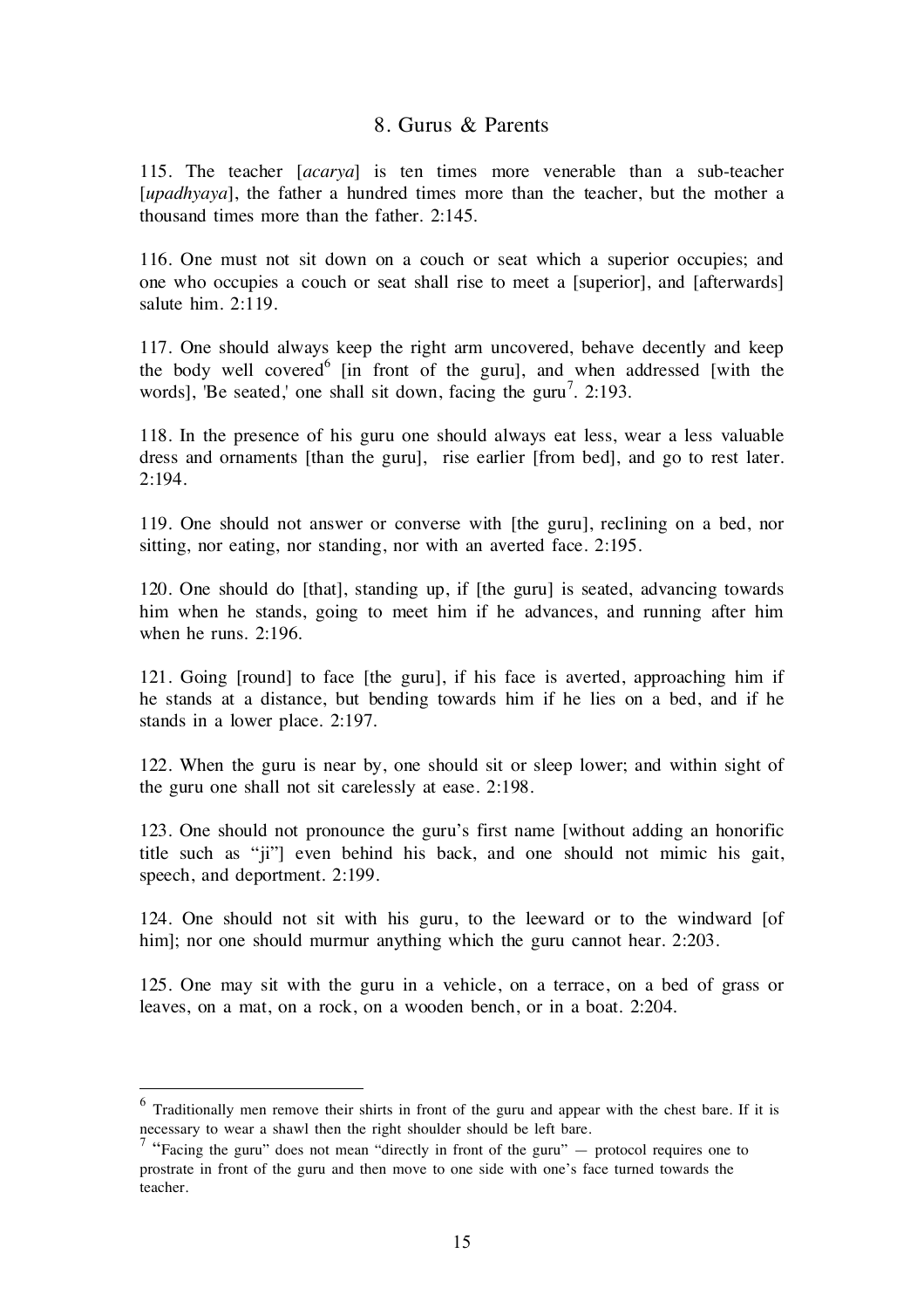126. If one's guru's guru is near, one should behave [towards him] as towards his own teacher; but one should, unless he has received permission from his teacher, not salute venerable persons of his own [family]. 2:205.

127. This is likewise [ordained as] the standard behaviour towards [other] instructors in science, towards relatives [to whom honour is due], towards all who may restrain one from transgressions, or may give one salutary advice. 2:206.

128. Towards one's superiors one should always behave as towards the teacher, likewise towards sons of the teacher, born by wives of equal caste, and towards the teacher's relatives both on the side of the father and of the mother. 2:207.

129. The son of the guru who imparts instruction [in his father's stead], whether younger or of equal age, or a student of [the science of] yajñas [or of other Angas], deserves the same honour as the teacher. 2:208.

130. [A student] must not massage his guru's son, nor assist him in bathing, nor eat the remnants of his food, nor wash his feet. 2:209.

131. One should not perform for a wife of his guru [the offices of] anointing her, assisting her in the bath, massaging her, or arranging her hair. 2:211.

132. The guru, the father, the mother, and an elder brother must never be treated with disrespect, especially by a learned person, though one be grievously offended [by them]. 2:225.

133. The guru is the image of Brahman [the Supreme Reality], the father the image of *Prajāpati* [the Creator], the mother the image of the earth, and an [elder] brother the image of oneself. 2:226.

134. That trouble [and pain] which the parents undergo on the birth of [their] children, cannot be compensated even in a hundred years. 2:227.

135. One should always do what is agreeable to the parents and always [what may please] the guru; when these three are pleased, one obtains all [those rewards which] austerities [yield]. 2:228.

136. Obedience towards these three is declared to be the best [form of] austerity; (tapas) let one not perform other meritorious acts without their permission. 2:229.

137. For they are declared to be the three worlds, they the three [principal] orders, they the three Vedas, and they the three sacred fires. 2:230.

138. By honouring the mother one gains this world, by honouring the father the middle sphere, but by obedience to the guru the world of Brahmå. 2:233.

139. All duties have been fulfilled by one who honours those three; but to one who honours them not, all rites remain fruitless. 2:234.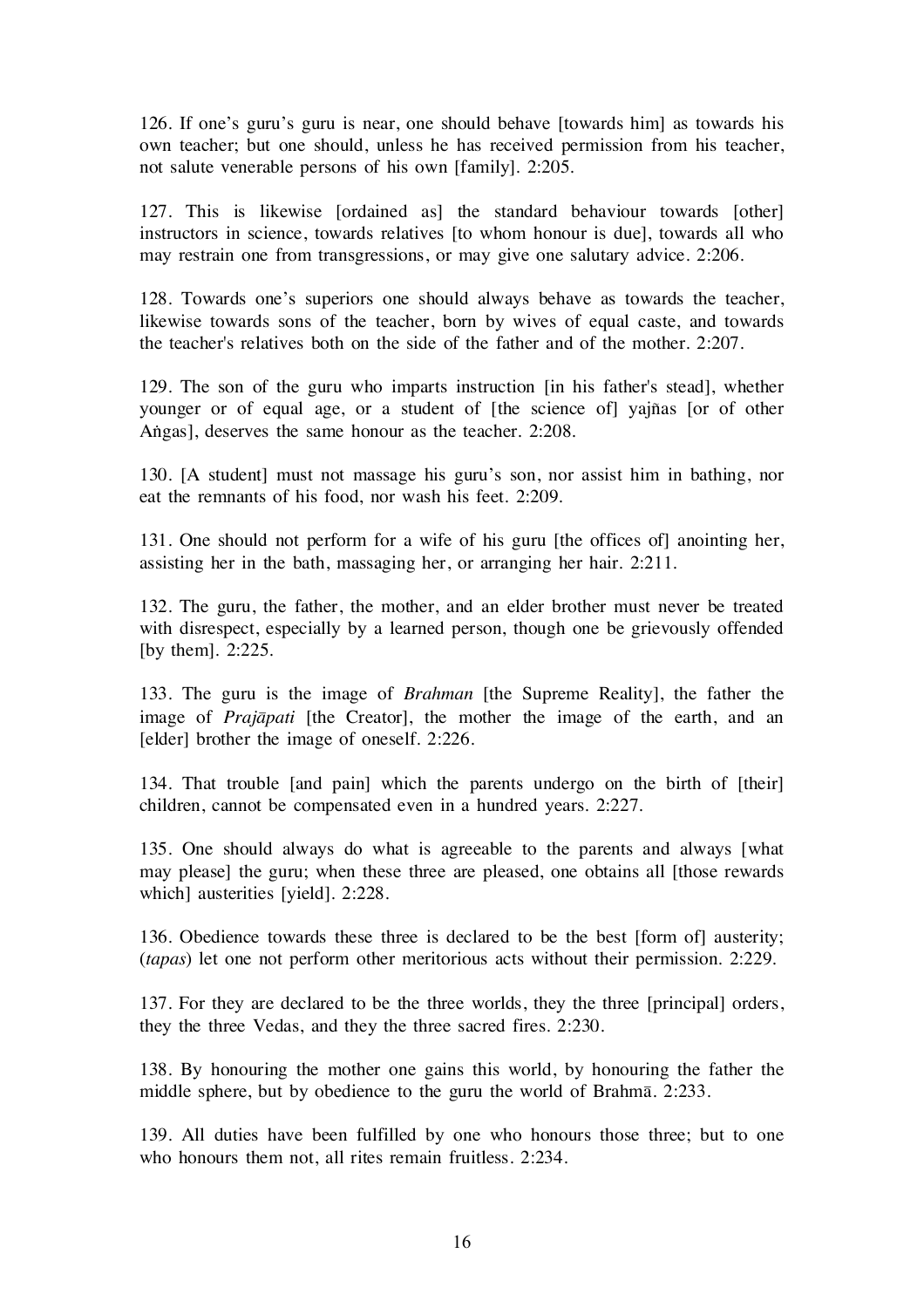140. As long as those three live, one should not [independently] perform any other [meritorious acts]; they should always be served, one should always be happy to do whatever is agreeable and beneficial [to them]. 2:235.

141. Never offend the teacher who initiated you, nor one who taught you anything, nor your father and mother, nor [any other] Guru, nor cows, nor priests, nor any people who are engaged in spiritual practices. 4:162.

#### 9. Marriage

142. One who is [spiritually] sincere may receive pure learning even from a person of a lower social order, the highest law even from the lowest, and take an excellent spouse even from a dysfunctional family. 2:238.

143. Even from poison nectar may be taken, even from a child good advice, even from an enemy [a lesson in] good conduct, and even from an impure [substance] gold. 2:239.

144. Excellent spouses, learning, [the knowledge of] the law, [the rules of] purity, good advice, and various arts may be acquired from anybody. 2:240.

145. A maiden, though marriageable, should rather remain in [the father's] house until death, than be given to a suitor wanting in good qualities. 9:89.

146. Three years let a young woman wait, after she attains the marriageable age; but after that let her choose for herself a bridegroom [of] equal [caste and rank]<sup>8</sup>. 9:90.

147. The gift of a daughter [by her father] after he has addressed [the couple] with the text, 'May both of you perform together your duties,' and has shown honour [to the bridegroom], is called in the Law Books the *Prajapatya* rite. 3:30.

148. Once is the partition [of the inheritance] made, [once is] a maiden given in marriage<sup>9</sup>, [and] once does [a man] say,' I will give': — each of those three [acts is done] once only. 9:47.

149. The voluntary union of a maiden and her lover one must know [to be] the Gandharva rite<sup>10</sup>, which springs from desire and has sexual intercourse for its purpose. 3:32.

 <sup>8</sup> If her father has not arranged her marriage within 3 years of her attaining the age of consent. <sup>9</sup> In a second marriage there can be no "kanya-dånam".

 $10$  This is the equivalent of a "de-facto" relationship. It is a legal form of marriage in Vedic Law – but a proper Vedic Wedding ceremony can be held whenever the couple choose to do so.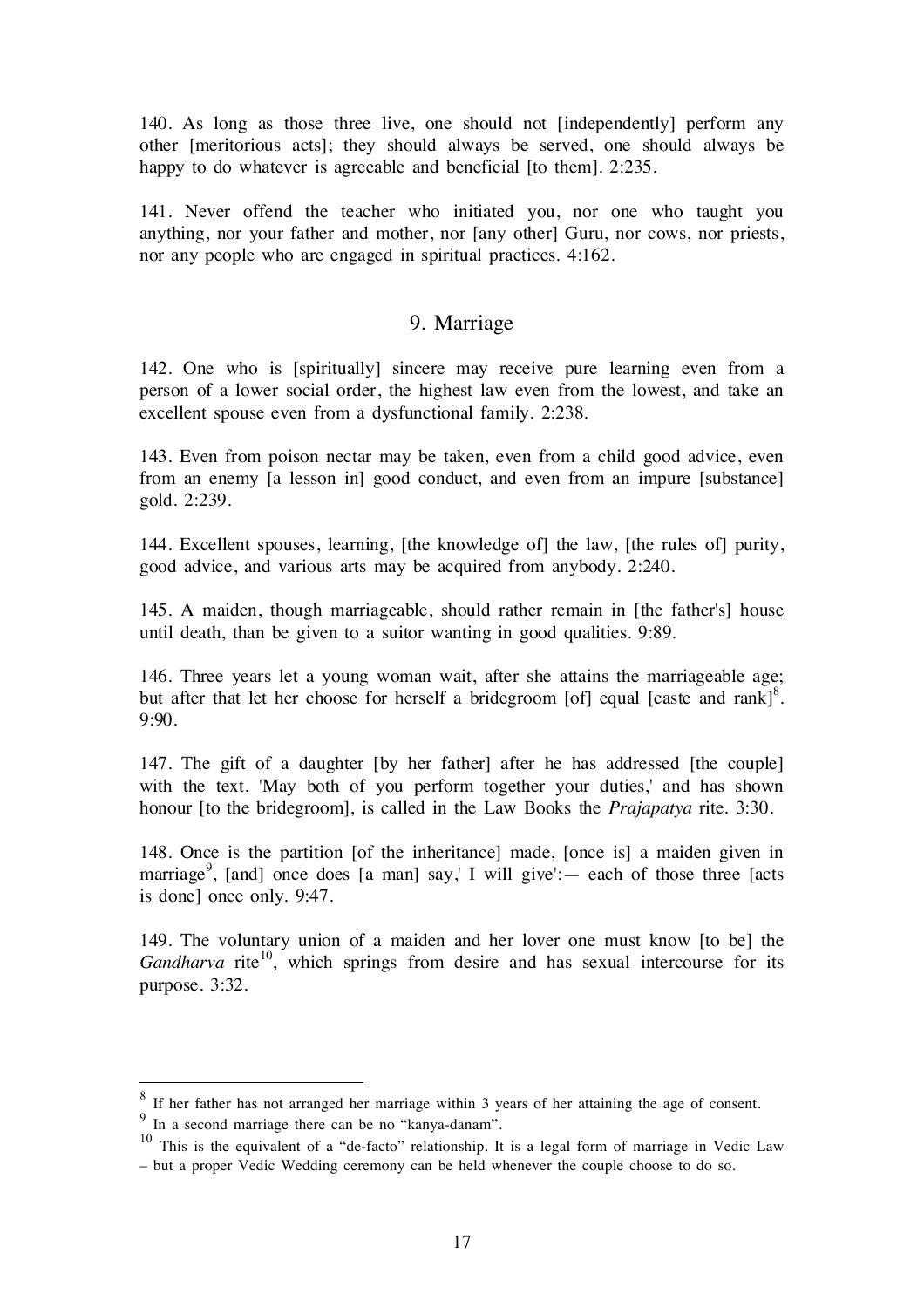150. No father who knows [the law] must take even the smallest gratuity for his daughter; for a person who, through avarice, takes a gratuity, is considered a seller of his offspring. 3:51.

151. One who gives [a damsel in marriage], having first openly declared her blemishes, whether she be mentally disturbed, or afflicted with a chronic ailment, or have lost her virginity, is not liable to punishment. 8:205.

152. But the governor shall impose a fine of 96 panas<sup>11</sup> on one who gives a blemished damsel [to a suitor] without informing [him of the blemish]. 8:224.

153. If anybody gives away a maiden possessing blemishes without declaring them, [the bridegroom] may annul that [contract] with the devious giver. 9:73.

154. Though [a man] may have accepted a damsel according to the law, he may abandon [her if she be] blemished: diseased, or deflowered, and [if she had been] given with fraud. 9:72.

155. The nuptial texts are applied solely to virgins, [and] nowhere among people to females who have lost their virginity, for such [females] are excluded from religious ceremonies<sup>12</sup>.8:226.

156. The [recitation of the] nuptial texts are a certain proof of a valid marriage; but the learned should know that the marriage ceremony is complete with the seventh step<sup>13</sup>.8:227.

#### 10. Dissolution of Marriage

157. Neither by sale nor by repudiation is a wife released from her husband; such we know the law to be, which the Lord of creatures [Prajapati] made of old. 9:46.

158. If [the husband] goes on a journey after providing [for her], the wife shall subject herself to restraints in her daily life; but if he departs without providing [for her], she may subsist by blameless manual work. 9:75.

159. For one year let a husband tolerate a wife who hates him; but after [the lapse of] a year one should deprive her of her property and cease to cohabit with her. 9:77.

 $11$  A pana is a silver coin weighing half an ounce. At today's prices worth about \$40.00 This fine would be about \$3840.

<sup>&</sup>lt;sup>12</sup> This verse can also be interpreted as referring to transsexuals as being female but non-virgins. Re-marriage of widows is sanctioned and therefore the nuptial texts are applied to them even

though they may not be virgins.<br><sup>13</sup> The most important part of the wedding ceremony is the taking of 7 steps together. The marriage is legally binding on the  $7<sup>th</sup>$  step.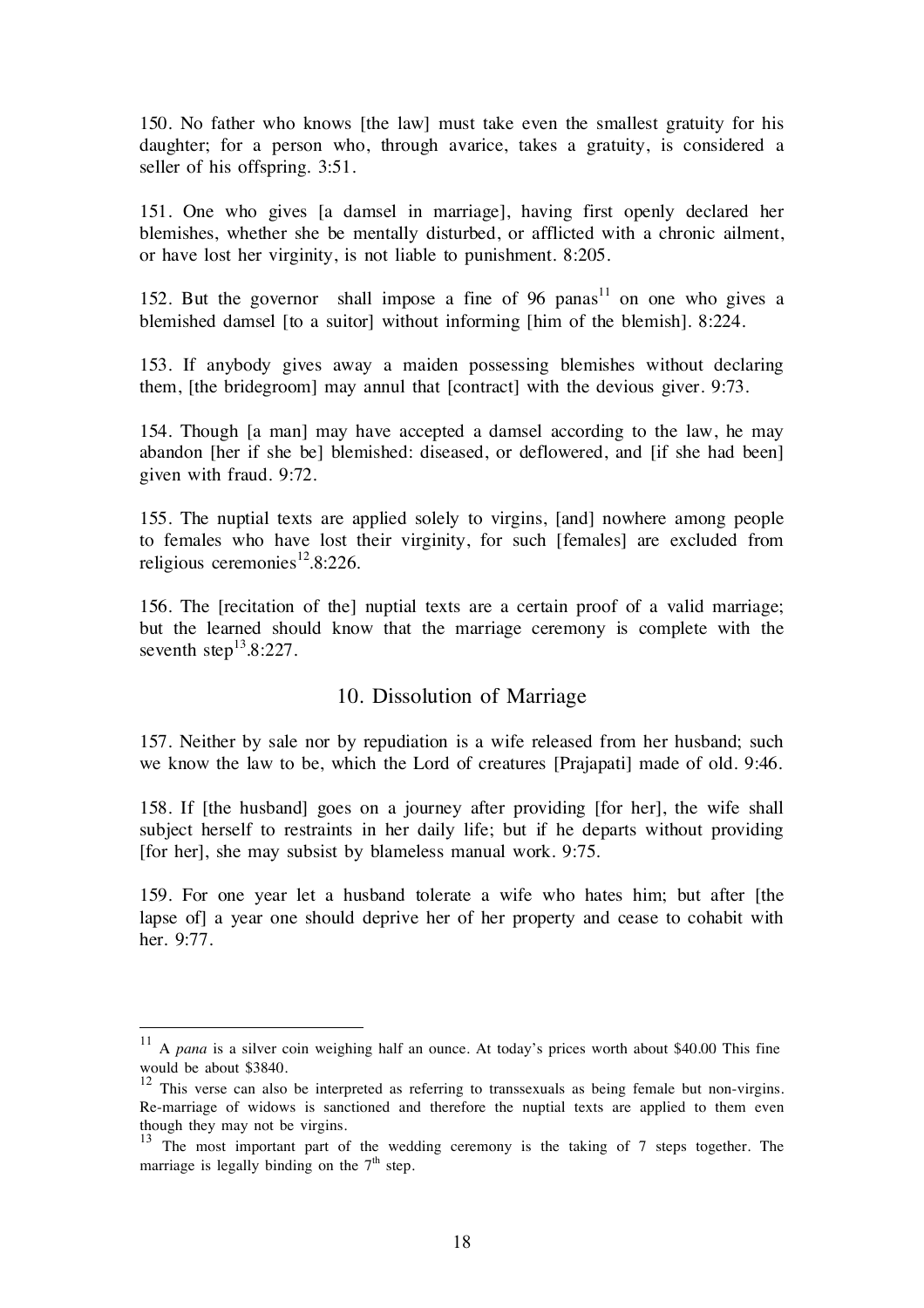160. A barren wife may be superseded in the eighth year, she whose children [all] die in the tenth, she who bears only daughters in the eleventh, but she who is quarrelsome immediately. 9:81.

161. But a sickly wife who is kind [to her husband] and virtuous in her conduct, may be superseded [only] with her own consent and must never be disgraced. 9:82.

#### 11. Women

162. The birth of children, the nurturing of those born, and the daily life of men, [of these matters] woman is visibly the cause. 9:27.

163. Offspring, [the due performance on religious rites, faithful service, highest conjugal happiness and heavenly bliss for the ancestors and oneself, depend on one's wife alone. 9:28.

164. Women must always be honoured and adorned by their fathers, brothers, husbands, and brothers-in-law, who desire [their own] welfare. 3:55.

165. Where women are honoured, there the gods are pleased; but where they are not honoured, no sacred rite yields rewards. 3:56.

166. Where the female relations live in grief, the family soon wholly perishes; but that family where they are always happy ever prospers. 3:57.

167. The houses on which female relations, not being duly honoured, pronounce a curse, perish completely, as if destroyed by magic. 3:58.

168. Hence people who seek [their own] welfare, should always honour women on holidays and festivals with [gifts of] ornaments, clothes, and [dainty] food. 3:59.

169. For if the wife is not attractively garbed, she will not attract her husband; and if she has no attractions for him, no children will be born. 3:61.

170. If the wife is beautifully bedecked (rocate), the whole house is bright; but if she is destitute of decoration, all will appear dismal. 3:62.

171. But those [male] relations who, in their stupidity, live on the personal property of women, [e.g. appropriate] the animals, vehicles, and clothes of women, commit sin and will sink into hell. 3:52.

172. When the relatives do not appropriate [for their use] the gratuity [given], it is not a sale; [in that case] the [gift] is only a token of respect and of kindness towards the maiden. 3:54.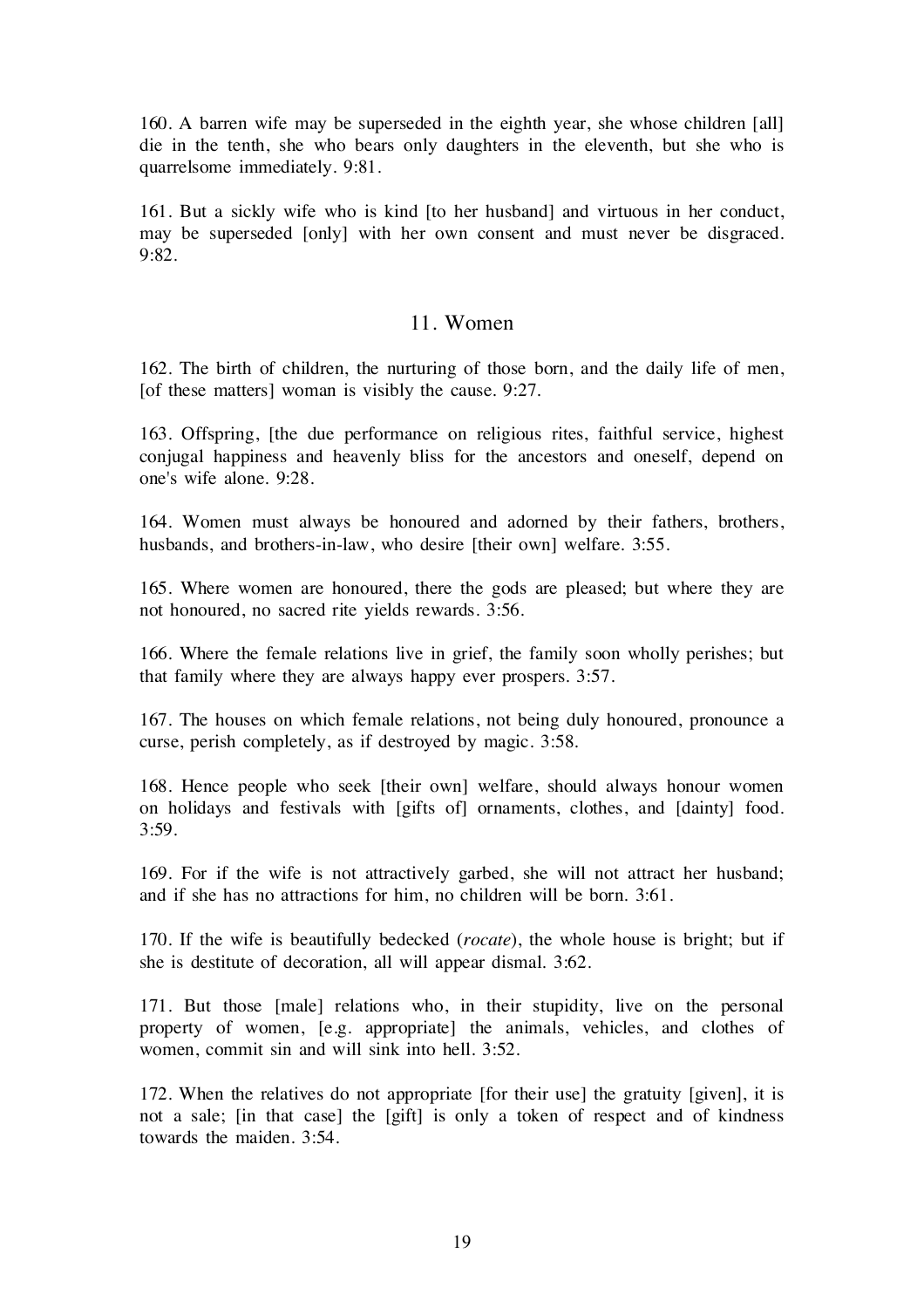173. Reprehensible is the father who gives not [his daughter in marriage] at the proper time; reprehensible is the husband who does not have sex with [his wife in due season], and reprehensible is the son who does not protect his mother after her husband has died. 9:4.

174. Her father protects [her] in childhood, her husband protects [her] in youth, and her sons protect [her] in old age; a woman is never to be left unprotected. 9:3.

175. Women, confined in the house under trustworthy and obedient servants, are not [well] guarded; but those who of their own accord keep guard over themselves, are well guarded. 9:12.

176. Drinking [spirituous liquor], associating with criminal types, separation from the husband, rambling around, sleeping [at unseasonable hours], and dwelling in other men's houses, are the six causes of the ruin of women. 9:13.

#### 12. Sexual Relations

177. The husband should have sex with his wife after her period, being constantly satisfied with her [alone]; he may also, being intent on pleasing her, approach her with a desire for sex [on any day] excepting the  $P\bar{a}rvan \, days^{14}$ . 3:45.

178. The natural reproductive cycle  $(rtu)$  of women occur for 16 [days and] nights  $\lceil$ in each month $\rceil$ , from the first appearance of blood (*sonita*) including four days [of menstruation] which differ from the rest and are condemned by the virtuous. 3:46.

179. But among these [days] the first four [of menstruation], the eleventh and the thirteenth are [declared to be] forbidden; the remaining nights are recommended [for sex]. 3:47.

180. One who avoids sex on the six forbidden nights and on eight others, is [equal in brahmacårya to] a student, in whichever order one may live. 3:50.

181. One should, though mad with lust, not have sex his wife when she is menstruating; nor should one sleep with her in the same bed. 4:40.

#### 13. Adultery

182. Men who commit adultery with the wives of others, the magistrates shall cause to be punished in a manner which acts as a deterrent, and afterwards banish. 8:352.

 <sup>14</sup> Pårvans are memorial celebrations for the dead on the New Moon and Full Moon days.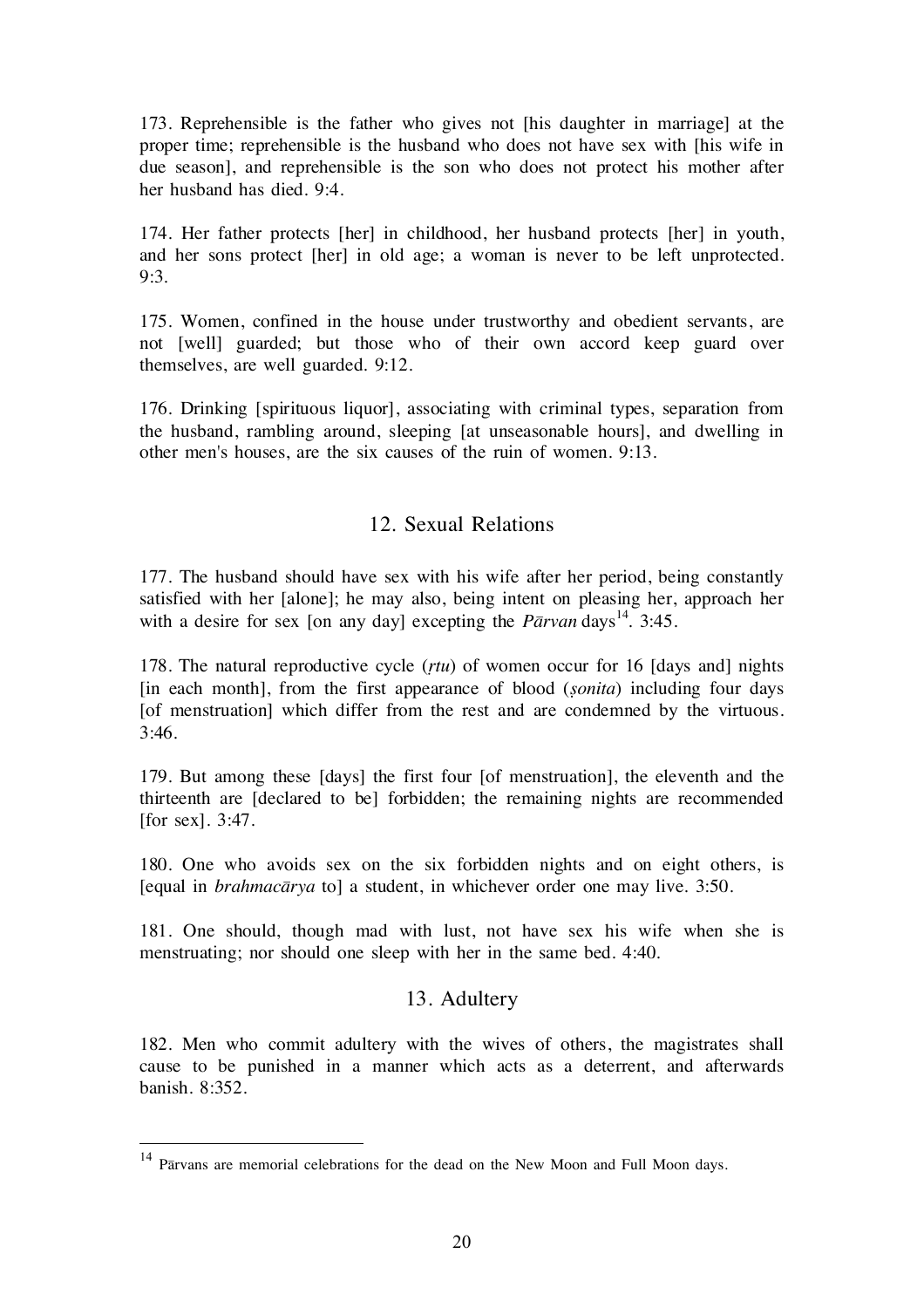183. But a man, not before accused, who speaks with [a married woman] for some [reasonable] cause, is innocent, since there is no mischievous intent. 8:355.

184. Offering presents [to a woman], romping [with her], touching her ornaments and dress, sitting with her on a bed, all [these acts] are considered adulterous acts [samgrahana]. 9:357.

185. If one touches a woman in a place [which ought] not [to be touched] or allows [oneself to be touched in such a spot], all [such acts done] with mutual consent are declared [to be] adulterous [samgrahana]. 9:358.

# 14. Duties of Householders

186. I will now propound the eternal laws for a husband and his wife who keep to the path of duty, whether they be united or separated. 9:1.

187. As all living creatures subsist by receiving support from air, even so [the members of all orders subsist by receiving support from the householder. 3:77.

188. Because people of the three [other] orders are daily supported by the householder with [gifts of] sacred knowledge and food, therefore [the order of] householders is the most excellent order. 3:78.

189. He only is a perfect person who consists [of three persons united], his wife, himself, and his offspring; thus [says the Veda], and [learned] Priests propound this [maxim] likewise, 'The husband is declared to be one with the wife.'9:45.

190. To be mothers were women created, and to be fathers men; religious rites, therefore, are ordained in the Veda to be performed [by the husband] together with the wife. 9:96.

191. Let man and woman, united in marriage, constantly exert themselves, that [they may not be] disunited [and] may not violate their mutual fidelity. 9:102.

192. In that family, where the husband and wife are pleased with each other, happiness will assuredly be lasting. 3:60.

193. Let the [husband] employ his [wife] in the collection and expenditure of his wealth, in keeping [everything] clean, in [the fulfilment of] religious duties, in the preparation of his food, and in looking after the household utensils. 9:11.

194. A householder has five slaughter-houses: the hearth, the grinding-stone, the broom, the pestle and mortar, the water-vessel, by using which he is bound [with the fetters of sin]. 3:68.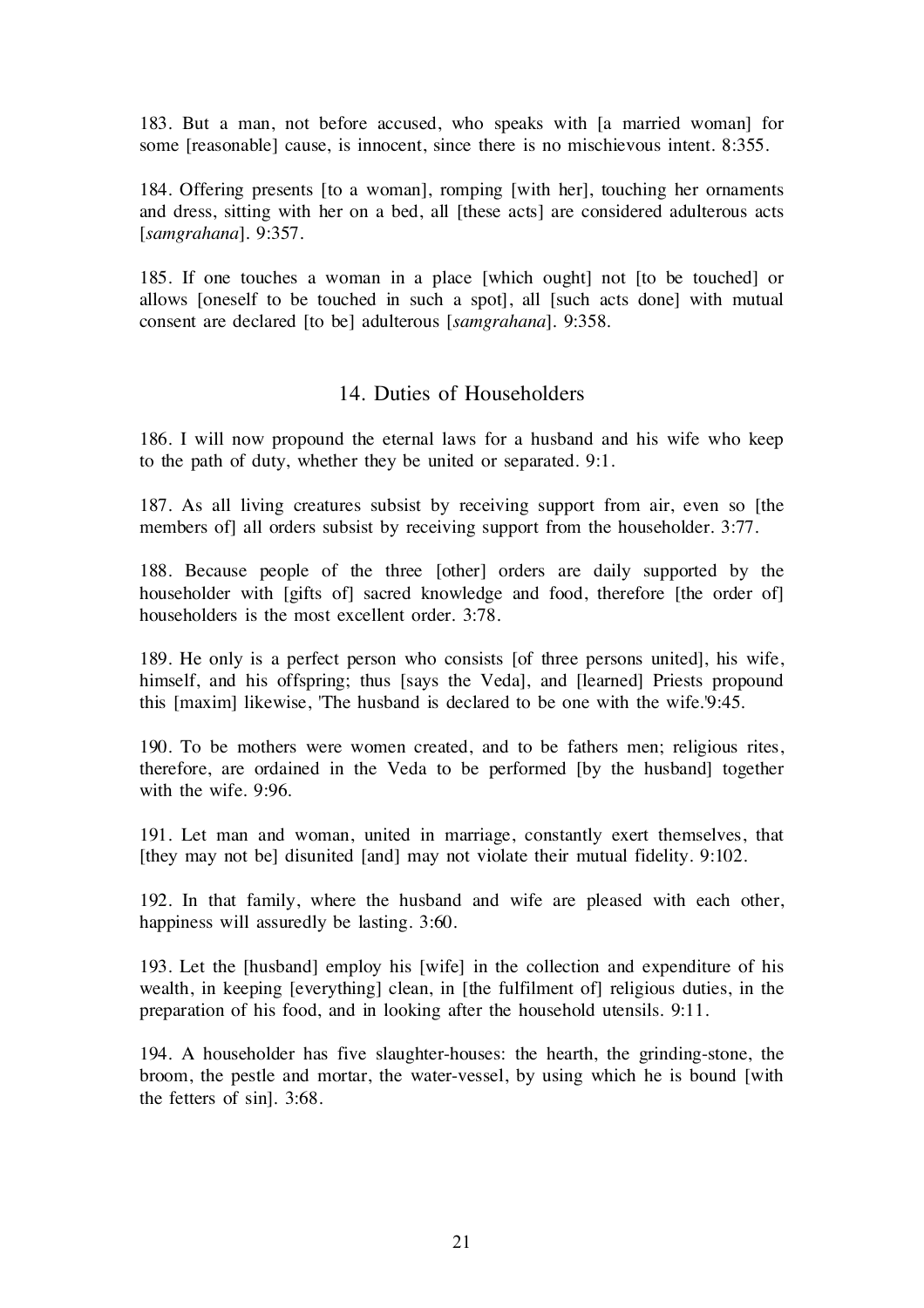195. In order to successively expiate [the offences committed by means] of all these [five] the great sages have prescribed for householders the daily [performance of the five] great sacrifices. 3:69.

196. Teaching [and studying] is the sacrifice [offered] to Brahman, the [offerings of water and food called] Tarpana the sacrifice to the ancestors, the homa the sacrifice offered to the gods, the *Bali* offering that offered to the *Bhūtas*, and the hospitable reception of guests the offering to society. 3:70.

197. Neither a mother, nor a father, nor a wife, nor a son shall be cast off; he who casts them off, unless guilty of a crime causing loss of caste, shall be fined six hundred [panas] (\$24,000.00). 8:389.

# 15. Domestic Disputes

198. At all costs avoid quarrelling with an officiating or a domestic priest, with a teacher, with a maternal uncle, a guest and a dependant, with infants, aged and the sick, with learned people, with paternal or maternal relatives, connexions by marriage, with your father and mother, with female relatives, with a brother, with your children and spouse and with your servants and employees.

199. If one avoids quarrels with these people, one will be free from all sins, and by suppressing [all] such [quarrels] a householder conquers all the realms to come. 4:179 – 181.

200. Infants, aged, poor and sick people must be considered as rulers of the middle sphere, the eldest brother as equal to one's father, one's spouse and one's son as one's own body; one's employees are as one's shadow and one's daughter is the highest object of tenderness; hence if one is offended by [any one of] these, one must bear it without resentment. 4:184-185

# 16. Retirement and Preparation for Death

201. When one has discharged the three debts, one should apply one's mind to [the attainment of] final liberation; one who hopes to achieve final liberation [Moksa] without having discharge the debts sinks downwards. 6:35.

202. Having accumulated spiritual knowledge [the debt to the sages], having raised children according to Dharma [debt to the ancestors], and having made regular offerings to the gods [debt to the gods] according to one's ability, one may then think of final liberation. 6:36.

203. For that noble person, by whom not even the smallest degree of harm has been caused to created beings, there will be no fear from any [direction], after leaving the body. 6:40.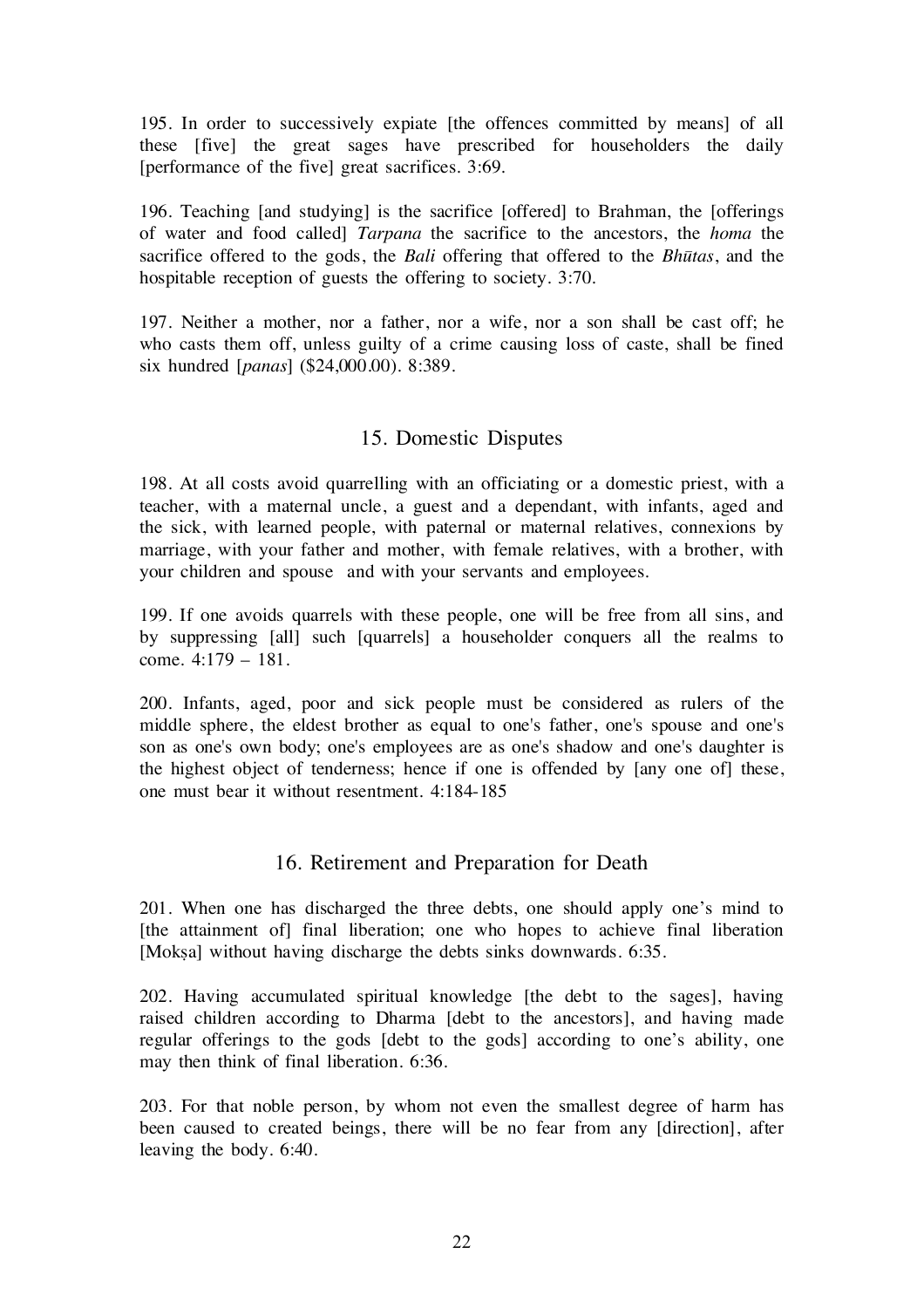204. [In retirement] One should not desire to die, one should not desire to live; one should wait for [the appointed] time, as a servant [waits] for the payment of his wages. 6:45.

205. One should patiently bear hard words, one should not insult anybody, and one should not create enemies for the sake of this [perishable] body. 6:47.

206. Against an angry person one should not in return show anger, one should bless when cursed, and one should not speak untruths about anything whatsoever. 6:48.

207. Delighting in spiritual discourse, practicing Yoga postures, remaining independent for as long as possible, abstaining from sensual gratification, refraining from socialising, one should begin the preparation for death and [final liberation]. 6:49.

208. One should not grieve at failure to obtain things, nor rejoice when something is obtained, one should accept so much only as is necessary for living, one should not care about the quality of one's utensils. 6:57.

209. By the practice of self-discipline, by the destruction of attachment and resentment, and by the abstention from injuring beings, one becomes fit for immortality. 6:60.

210. One should reflect deeply on the nature of transmigration caused by karma, on falling into hellish realms and lower states of being, and on the torments in the other realms On the separation from dear ones, on being with objectionable people, on the problems associated with old-age and being tormented with diseases. On the departure of the Self from this body and its new birth in [another] womb, and on its [continued] wanderings through ten thousand million existences. 6:61 - 63

211. By deep meditation one should recognise the subtle nature of the Cosmic Consciousness, and its omnipresence in all creation, both the highest and the lowest. 6:65.

212. To whatever social order one may be attached, one should, though limited in many ways, fulfil the duty of treating all beings with perfect equality; [for] mere deeds without conviction does not produce merit. 6:66.

213. In order to preserve other sentient beings, one should always by day and by night, even though discomforted, walk, carefully scanning the ground. 6:68.

214. One should recognise by the practice of meditation the progress of the Self through bodies of various kinds, [a progress] hard to understand for those who have no spiritual initiation and have not received teachings. 6:73.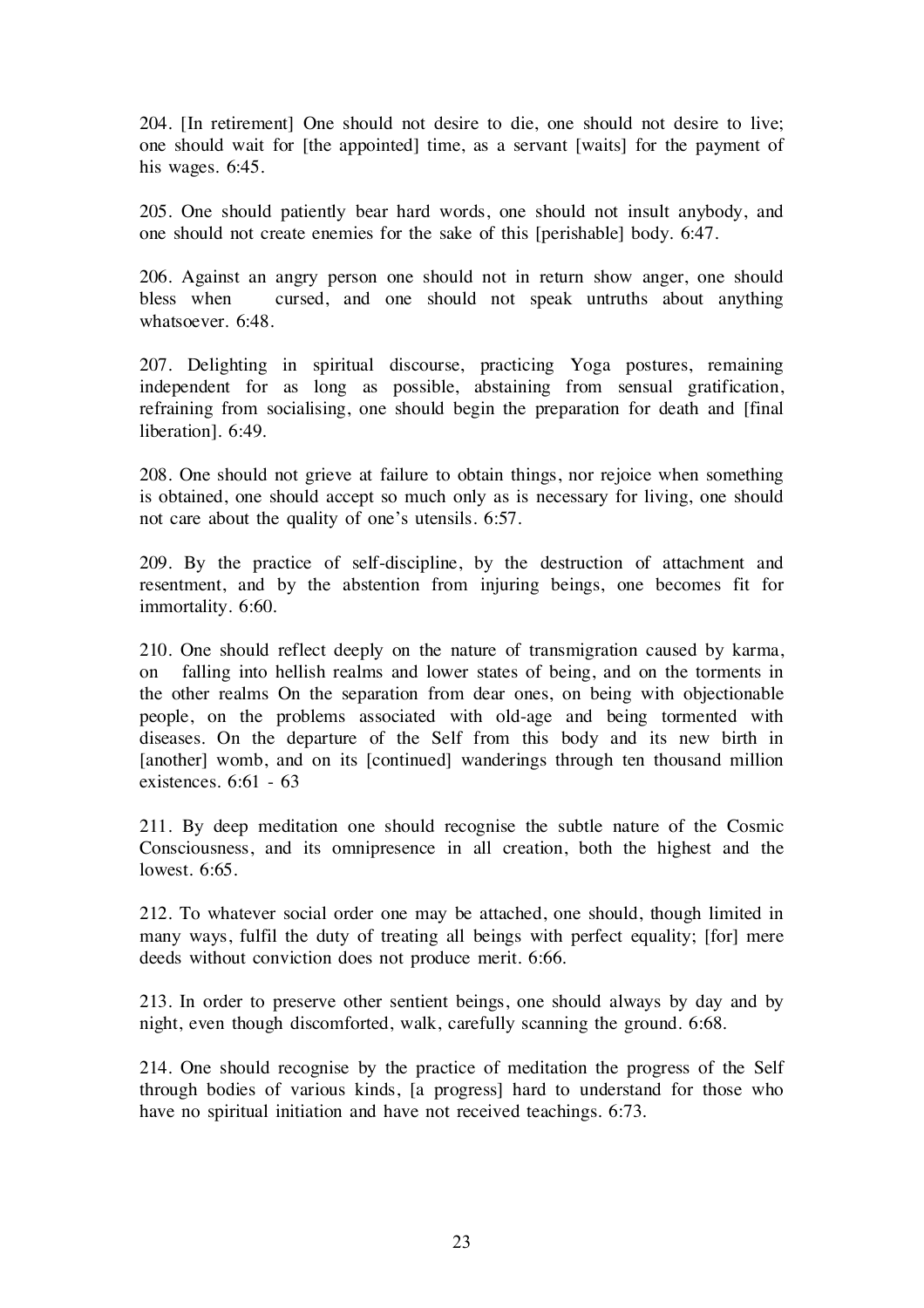215. One who possesses the true spiritual insight [into the nature of the world], is not fettered by the deeds performed during this life; but one who has no spiritual insight, is drawn into the cycle of births and deaths. 6:74.

216. By not injuring any creatures, by practicing non-attachment, by observing Dharma practice, and by self-discipline and meditation, one is able to become spiritually enlightened even in this life. 6:75.

217. One should prepare to abandon this physical abode, composed of the five elements, where the bones are the beams, which is held together by tendons [instead of cords], where the flesh and the blood are the mortar, which is thatched with the skin, which is foul-smelling, filled with urine and ordure, marred by old age and suffering, constantly subjected to disease, harassed by pain, tormented by [unabated] passion, and perishable. 6:76-77.

218. One who leaves the body, as a tree [that is torn from] the river-bank, or [freely] like a bird [that] quits a tree, is freed from the misery [of this world, dreadful like] a shark. 6:78.

219. When through such reflection one becomes freed from attachment and indifferent to all the material objects in one's life, one then obtains abiding happiness both in this world and after death. 6:80.

220. One who has in this manner gradually given up all attachments and is freed from all the pairs [of opposites], reposes in Brahman alone. 6:81.

221. All that has been declared [above] depends on meditation; for one who is not proficient in the knowledge of that which refers to the Self reaps not the full reward of the performance of rituals. 6:82.

222. By intelligent people belonging to any of the four stages of life [student, householder, retiree or monastic], the tenfold law must be assiduously followed:—

Contentment, forgiveness, self-control, abstention from unrighteously appropriating anything, observance of purity, restraint of desires, cultivation of wisdom, knowledge [of the supreme Reality], truthfulness, and abstention from anger, [form] the tenfold law. 6:91-92.

#### 17. Livelihood

224. A spiritual aspirant must seek a means of subsistence which either causes no, or at least as little pain as possible [to others], and live [by that] except in times of financial hardship. 4:2.

225. One who desires happiness must strive for a perfectly contented disposition and exert self-control; for happiness is rooted in contentment, and contentment is based upon self-discipline. 4:12.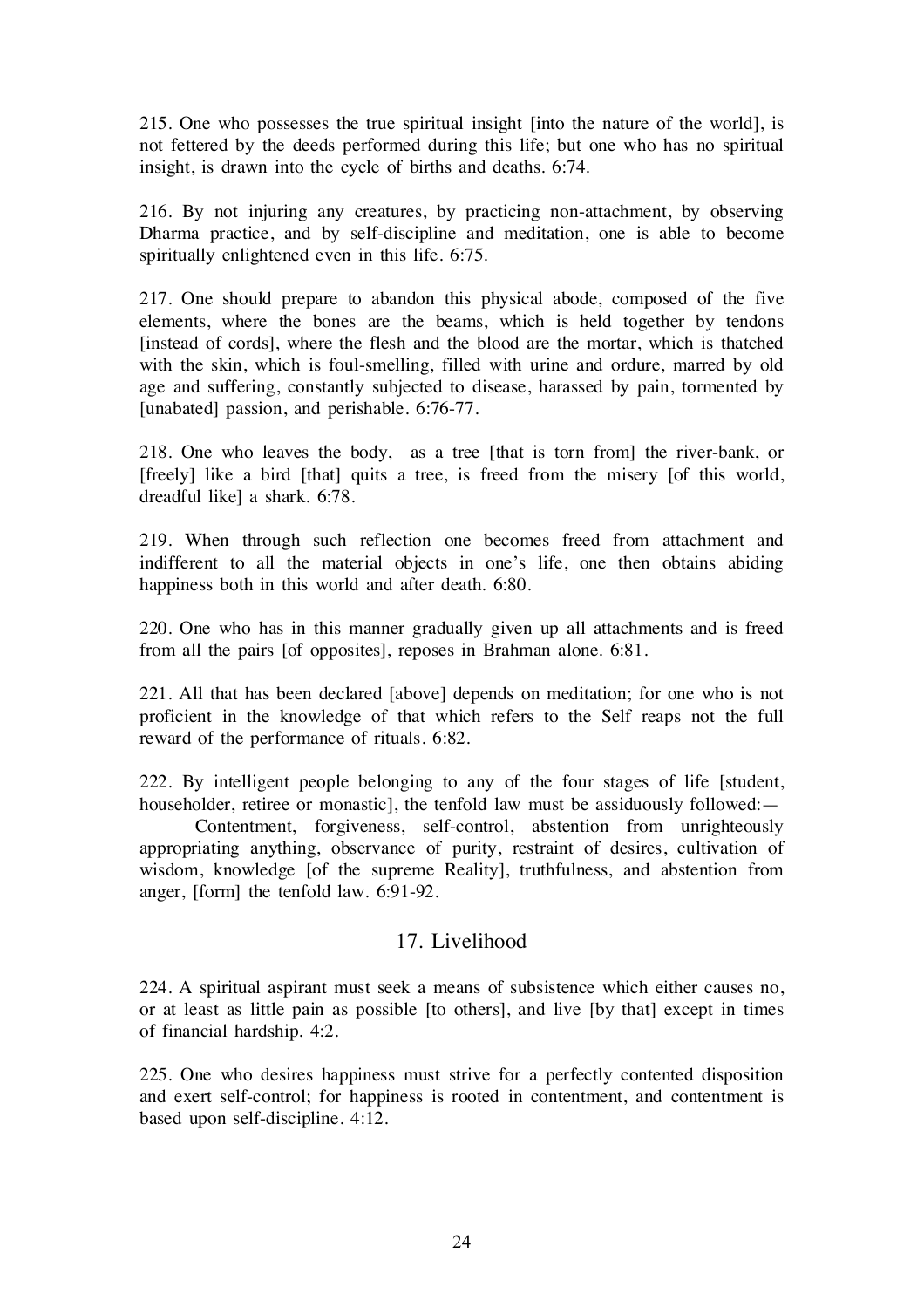226. Whether one be rich or financially burdened, one should not seek to prosper through popular means, nor by forbidden occupations, nor accept welfare payments or charity. 4:15.

227. One should avoid developing craving for material objects or developing an attachment to them, by reflecting on their intrinsic worthlessness. 4:16.

228. One should conduct oneself in society, dressing, speaking and thinking, in conformity with one's age, occupation, prosperity, learning, and social standing. 4:18.

229. For the more a person completely studies the findings of science, the more one fully understands [them], and one's great learning shines brightly. 4:20.

230. Avoid all earnings and enjoyable pursuits, if they are opposed to Dharma, and even lawful acts which may cause pain in the future or are offensive to others. 4:176.

231. There are seven lawful modes of acquiring property, [viz.] inheritance, finding or friendly donation, purchase, conquest, lending at interest, the performance of work, and the acceptance of gifts from the virtuous. 10:115.

232. Learning, mechanical arts, work for wages, service, rearing cattle, traffic, agriculture, contentment [with little], alms, and receiving interest on money, are the ten modes of subsistence [permitted to all people in times of distress]. 10:116.

#### 18. Hospitality

233. When venerable people visit, you should greet them reverentially, offer them your own seat, sit humbly near them and, and when they leave, accompany them for a short distance. 4:154.

234. Seats, room [for resting], water, and fourthly a kind word; these [things] never fail in the houses of good people. 3:101.

235. An uninvited guest spontaneously arriving should be offered a seat and water, as well as food, flavoured [with seasoning], according to one's ability. 3:99.

236. But a person who stays one night only is declared to be a guest [atithi]; because he stays [sthita] not long [anityam], he is called atithi [a guest]. 3:102.

237. A stranger who is sent by the [setting] sun in the evening, must never be turned away by a householder; whether he happens to arrive at [supper] time or at an inopportune moment, he must not stay in the house without hospitality. 3:105.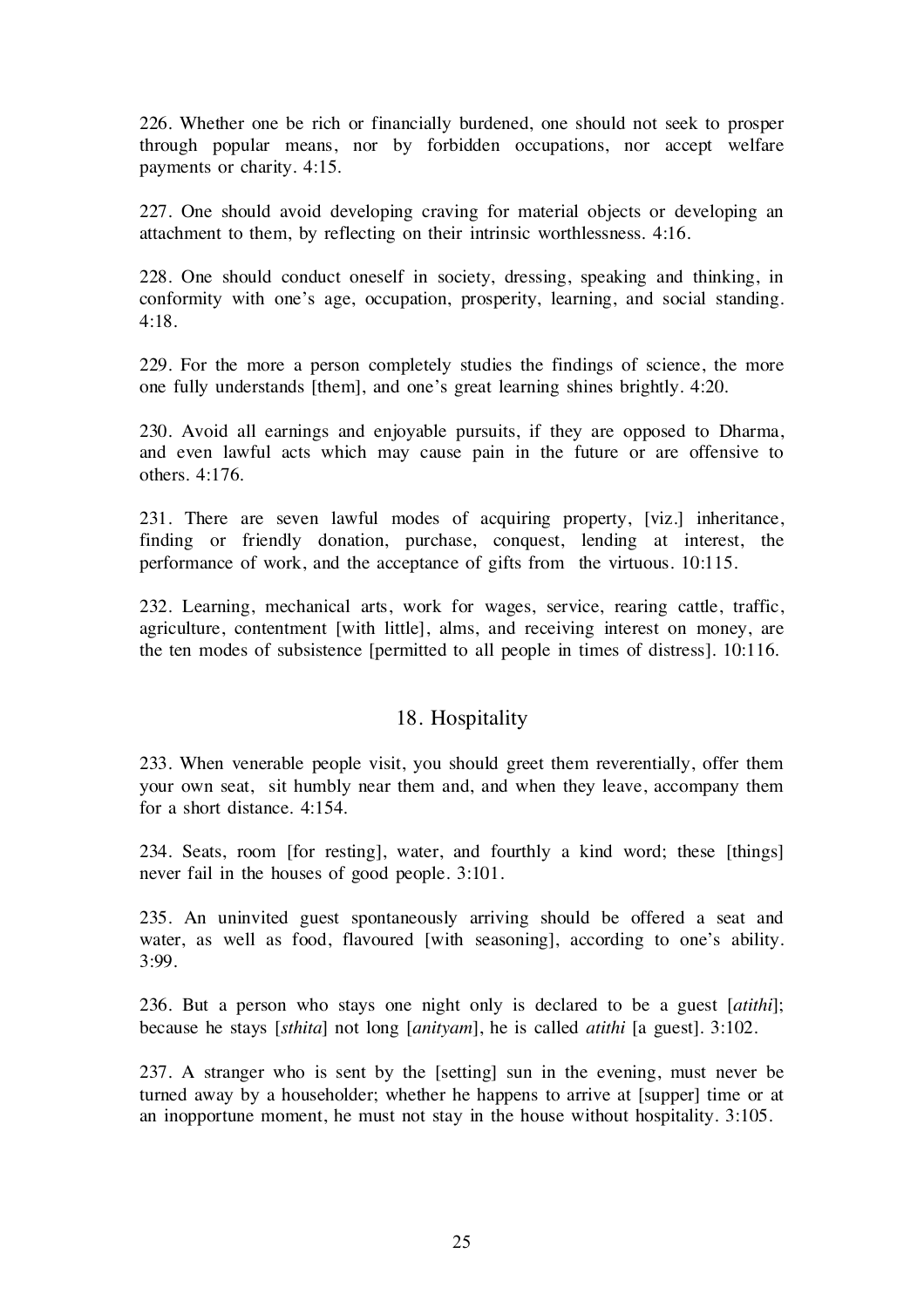238. One should never eat any [tasty] food which is not offered to the guest; the hospitable reception of guests procures wealth, fame, long life, and heavenly bliss. 3:106.

239. No guest must stay in one's house without being honoured, according to one's ability, with a seat, food, a couch, water, or roots and fruits. 4:29.

240. Even to others, personal friends and so forth, who have come to visit out of affection, one may give food, garnished [with seasoning] according to one's ability, at the same time that the family dine together. 3:113.

241. Without hesitation one may give food, even before the guests, to the following persons: to newly-married women, to infants, to the sick, and to pregnant women. 3:114.

242. But the idiot who eats first without having given food to these [persons] while he crams himself, does, not know that [after death] he himself will be devoured by dogs and vultures. 3:115.

243. After the venerable persons, the family, and the servants have dined, the householder and his wife may afterwards eat what remains. 3:116.

244. One who prepares food for himself [alone], eats nothing but sin; for it is ordained that the food which remains after [the performance of] the yajñas<sup>15</sup> shall be the meal of virtuous people. 3:118.

245. Let one not honour, even by a greeting, those who deny any ultimate truth, those who follow forbidden occupations, those who are duplicitous, swindlers, people who gratuitiously argue against spirituality and those who live hypocritical lives. 4:30.

246. A householder must give [as much food] as he is able [to spare] to those who do not cook for themselves, and to all beings one must distribute [food] without detriment [to one's own interest]. 4:32.

#### 19. Generosity

247. Though [by your learning and experience as a priest] you may be entitled to accept presents, do not be attached [too much] to that [habit]; for through accepting [many] presents the inner divine radiance is soon extinguished. 4:186.

248. [A person] who, being always covetous, displays the flag of virtue, [one who is] a hypocrite, a deceiver of the people, intent on doing injury, [and] a detractor [from the merits] of others, one must know to be one who acts like a cat. 4:195.

<sup>&</sup>lt;sup>15</sup> Yajña here refers to "manuṣya-yajña" the offering of food to a guest.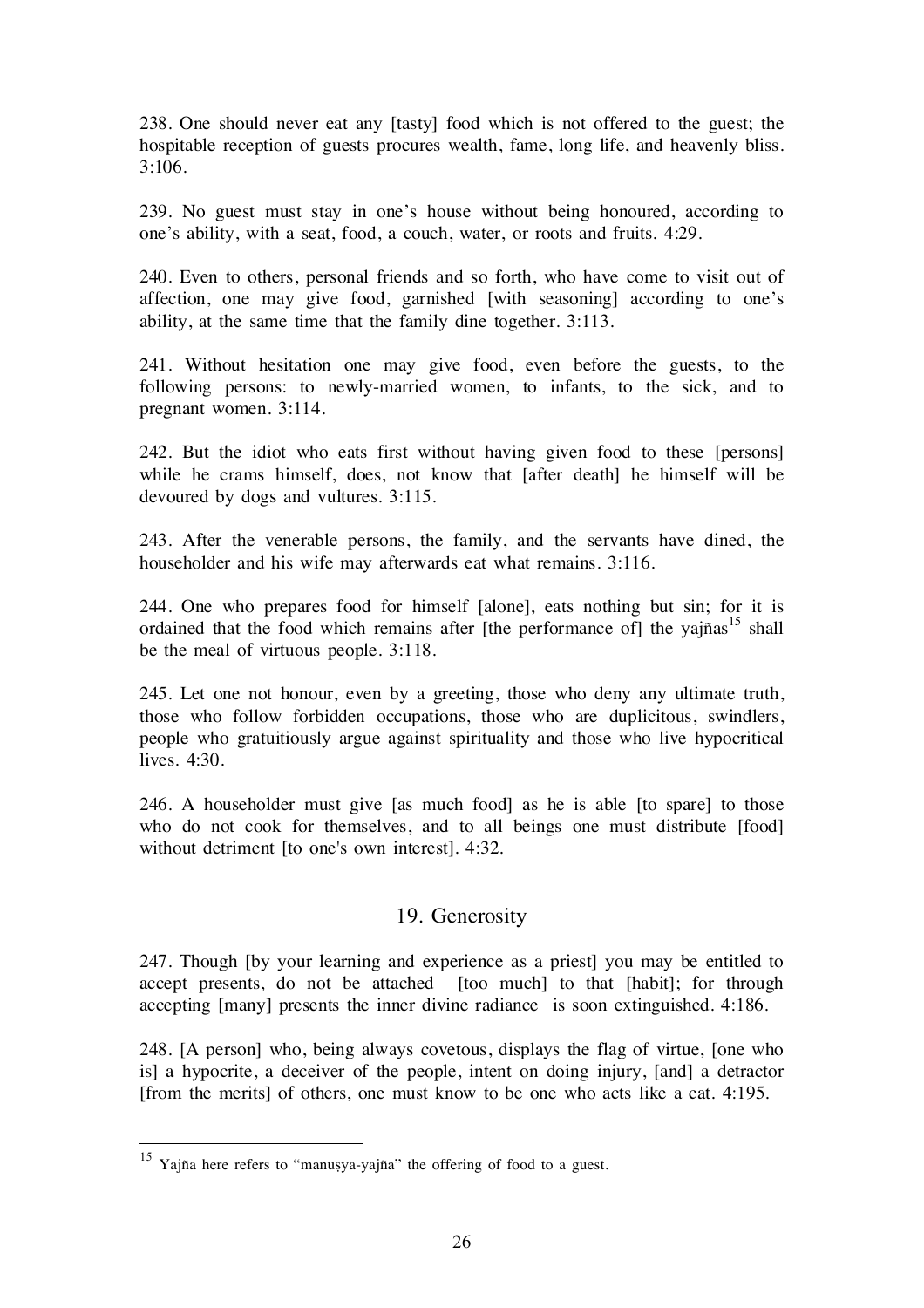249. That [alleged] devotee, who appears humble [but is], of a cruel disposition; who is solely intent on attaining selfish goals, dishonest and falsely gentle, is one who acts like a heron. 4:196.

250. Always practise, according to your ability, and cheerfully, the duty of generosity, both through personal sacrifice and by charitable works, if you find a worthy recipient. 4:227.

251. Whenever you are asked, always give something, no matter how little it may be, without grudging; for a worthy recipient will [perhaps] be found who will justify your donation. 4:228.

252. The gift of knowledge surpasses all other gifts, water, food, cows, land, clothes, sesame, gold and clarified butter. 4:233.

253. Causing no pain to any creature, one should slowly accumulate spiritual merit, for the sake [of acquiring] a companion after death, just as the termites [gradually raises their] mound. 4:238.

254. For when we die neither father, nor mother, nor spouse, nor children, nor relations continue with us as companions; spiritual merit alone remains [with us]. 4:239.

256. Alone each being is born; Alone it dies; Alone does it enjoy [the reward of its] merit; Alone does it experience the results of demerit. 4:240.

257. Leaving the dead body on the ground like a log of wood, or a clod of earth, the relatives depart with faces turned away; but spiritual merit follows the [deceased]. 4:241.

258. One should therefore always slowly accumulate spiritual merit, in order [that it may be one's] companion [after death]; for with merit as a companion one will traverse a gloominess [which is normally] difficult to traverse. 4:242.

259. If one lives a life of practicing self-control and generosity, perseverance, gentleness and patience; and shunning the company of people of cruel conduct, avoids hurting any living creatures — one gains heavenly bliss. 4:246.

260. One may accept from any one, fuel, water, roots, fruit, food offered without asking, and honey, likewise a gift of a promise of protection. 4:247.

261. A couch, a house, Kusa grass, perfumes, water, flowers, jewels, sour milk, grain, fish, sweet milk, meat, and vegetables one should not reject, [if they are voluntarily offered.] 4:250.

262. The Lord of created beings [Prajapati] has declared that a donation freely offered and brought [by the giver himself] may be accepted even from a sinful person, provided [the donation] had not been asked for or promised beforehand. 4:248.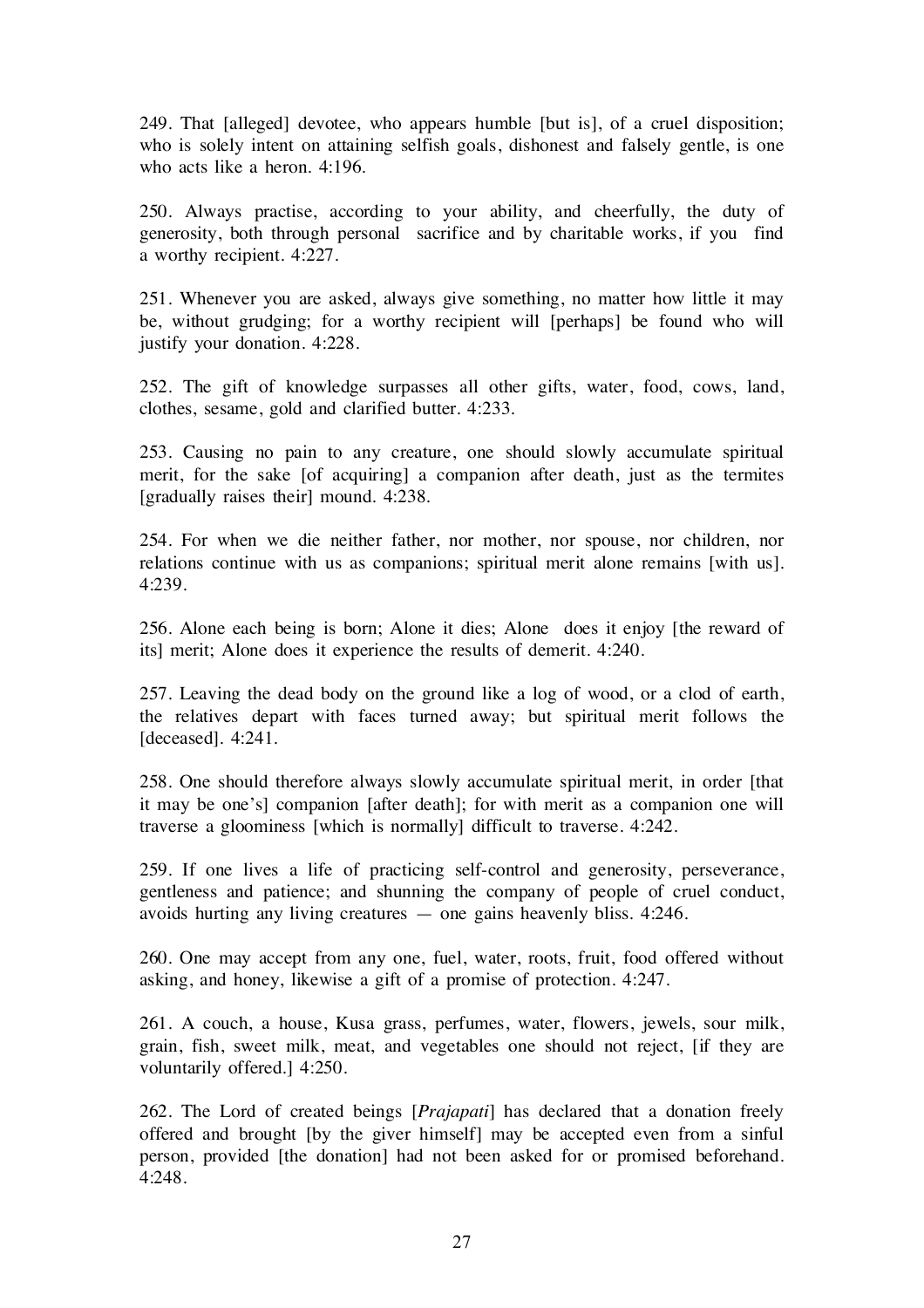263. If one desires to benefit his Gurus and those whom one is bound to maintain, or wishes to honour the gods and guests, one may accept [donations] from anybody; but one must not satisfy one's personal needs with such donations. 4:251.

264. But if one's Gurus are dead, or if one lives separate from them in [another] house, then in order to subsist one may accept donations from good people alone. 4:252.

265. One who describes himself to people who mean well, in a manner contrary to truth, is the most sinful [wretch] in this world; a thief who steals his very own self. 4:255.

266. [If] an opulent person [is] liberal towards strangers, while his family lives in distress, that phoney virtue will first make him taste the sweets [of fame, but afterwards] make him swallow the poison [of punishment in hell]. 11:9.

267. If [a person] does anything for the sake of personal happiness in another world, to the detriment of those whom one is bound to maintain [in this world], negative results are produced, both while one lives and when one dies. 11:10.

#### 20. Food and Eating

277. One should always worship one's food, and eat it without disrespecting it; when one sees it, one should be happy, show a pleased face, and pray that one may always obtain it. 2:54.

278. One should not give the left-overs to anyone, and beware of eating between [the two meal-times]; let one not over-eat, nor go anywhere without having cleansed oneself [after the meal]. 2:56.

279. Excessive eating is prejudicial to health, to fame, and to [bliss in] heaven; it prevents [the acquisition of] spiritual merit, and is socially odious; one ought, for these reasons, to avoid it carefully. 2:57.

280. One should not eat anything from which the oil has been extracted; nor should one be a glutton; do not eat very early [in the morning], nor very late [in the evening], nor [take any food] in the evening, if one has eaten a large meal in the morning. 4:62.

281. Avoid eating [food given] by intoxicated, angry, or sick [people], and that in which hair or insects are found, and also whatever has been touched intentionally with the foot. 4:207.

282. One should avoid [eating] all carnivorous birds and those living in villages, and one-hoofed animals which are not specially permitted (to be eaten), and the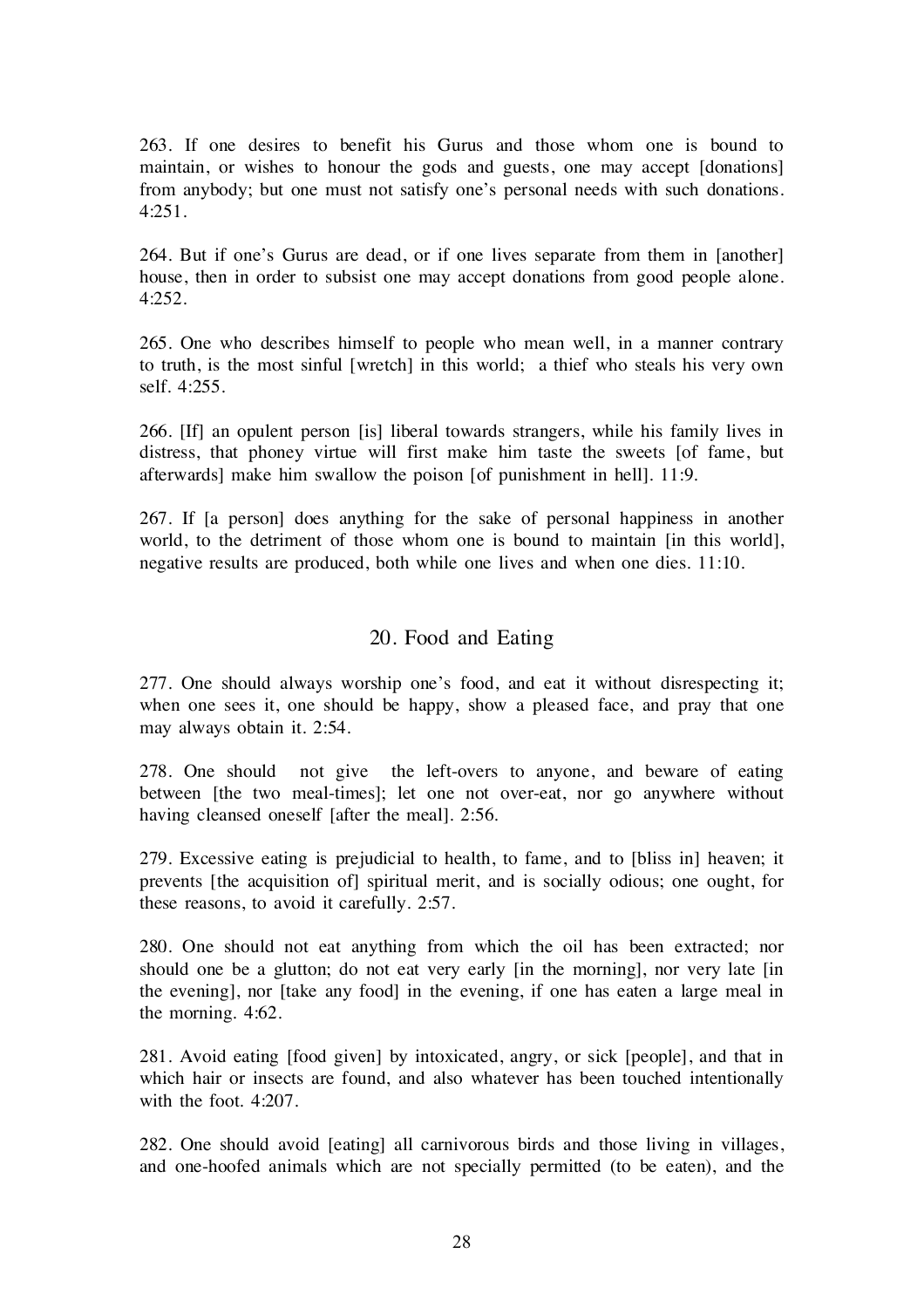partridge. The sparrow, the Plava (a kind of aquatic bird), the Swan, the Brahmani duck, the village-cock, the crane, the Raggudala, the woodpecker, the parrot, and the starling, Those which feed striking with their beaks, web-footed birds, the paddy-bird (a small crane), those which scratch with their toes, those which dive and live on fish, meat from a slaughter-house and dried meat. The Heron and the crane, the raven, the *Khangaritaka*, [animals] that eat fish, villagepigs, and all kinds of fishes. 5:11-14.

283. [But the fish called] Pathina and [that called] Rohita may be eaten, if used for offerings to the gods or to the ancestors; [one may eat] likewise Rajivas, Simha-tundas, and Sasalkas on all [occasions]. 5:16.

284. One shouldn't eat solitary or unknown beasts and birds, though they may fall under the categories of edible creatures, nor any five-toed animals. 5:17.

285. One may eat meat when it has been sprinkled with water, while Mantras were recited, when learned people desire one's doing it, when one is engaged in the performance of a rite according to Dharma, and when one's life is in danger. 5:27.

286. The Lord of creatures [Prajapati] created this whole world to be the sustenance of the life force [prana]; both the immovable and the movable creation is the food of the life force. 5:28.

287. Plants are the food of all moving creatures; animals without fangs are the food of those with fangs, those without hands of those who possess hands, and the timid of the bold. 5:29.

288. The eater who daily even devours those destined to be his food, commits no offence; for the creator himself created both the eaters and those who are to be eaten for those special purposes. 5:30.

289. The porcupine, the hedgehog, the iguana, the rhinoceros, the tortoise, and the hare they declare to be edible; likewise those domestic animals that have teeth in one jaw only, excepting camels. 5:18.

290. One who eats meat, during ceremonies to the gods and ancestors, commits no sin, whether one purchases it [from the butchery], or personally kills the animal, or has received it as a present from others. 5:32.

291. But a priest who, being duly engaged to officiate or to dine at a sacred rite, refuses to eat meat, becomes after death an animal during twenty-one existences. 5:35.

292. A priest must never eat meat which has not been consecrated by Mantras; but, obedient to the eternal Dharma, he may eat it, consecrated with Vedic texts. 5:36.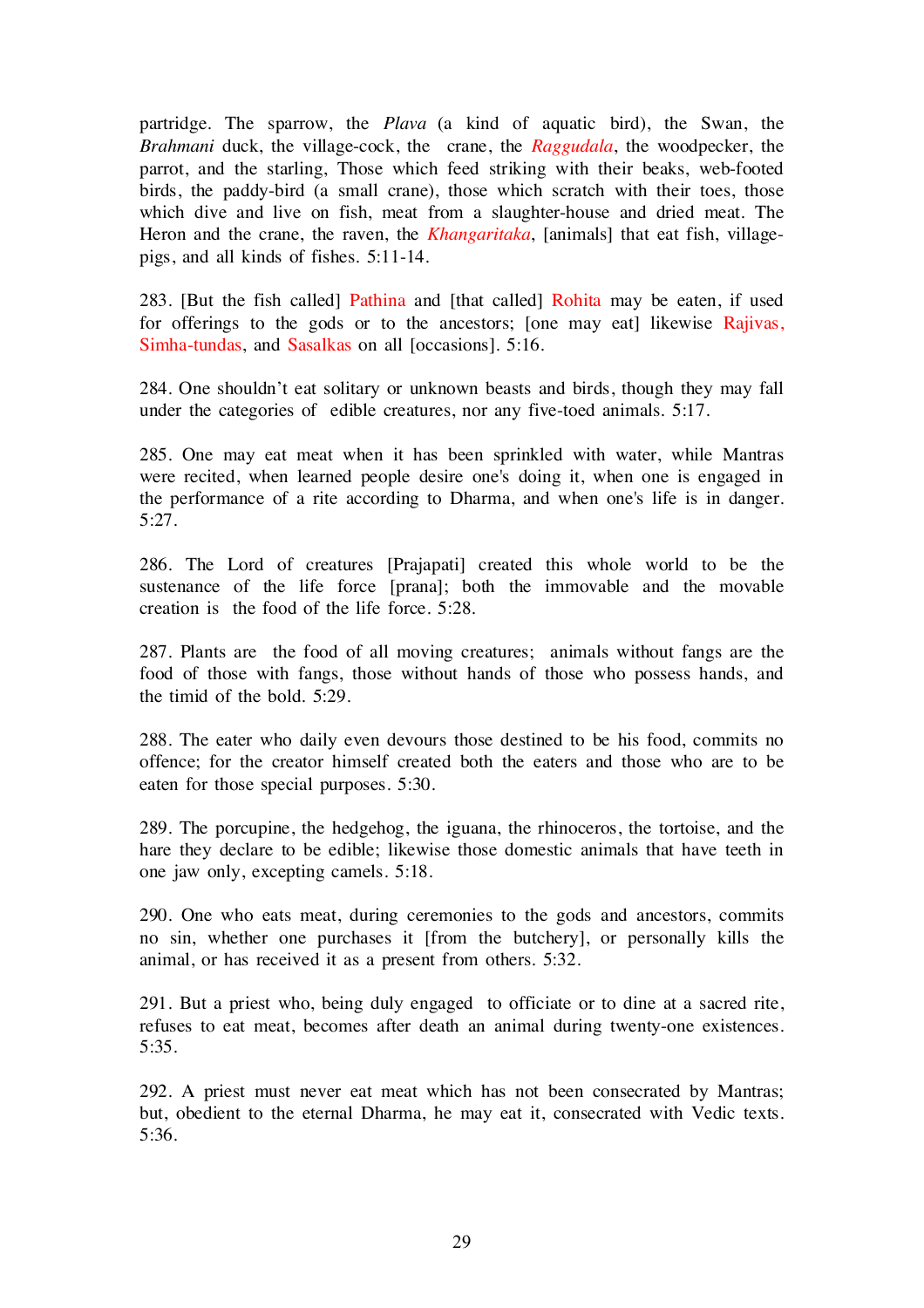293. Svayambhu [the Self-existent] himself created animals for the sake of sacrifices; sacrifices [have been instituted] for the good of this whole [world]; hence the slaughtering [of beasts] for sacrifices is not slaughtering [in the ordinary sense of the word]. 5:39.

294. Herbs, trees, cattle, birds, and [other] animals that have been destroyed for sacrifices, receive [being reborn] higher existences. 5:40.

295. On the formal reception of an honoured foreign guest, at a yajña and at the rites in honour of the ancestors — on these occasions only, may an animal be slain; that [rule] Manu proclaimed. 5:41.

296. An initiate of virtuous disposition, whether dwelling alone, with a guru, or in a retreat, must never, even in times of distress, cause an injury to any creature which is not sanctioned by the Veda. 5:43.

297. Know that the injury to plants and animals, which the Veda has prescribed for certain occasions, is no injury at all; for Dharma shone forth from the Veda.  $5:44.$ 

298. One who injures inoffensive beings from a wish to [give] oneself pleasure, never finds happiness, neither living nor dead. 5:45.

299. One who does not seek to cause the sufferings of bondage and death to living creatures, [but] desires the good of all [beings], obtains endless bliss. 5:46.

300. One who refrains from injuring any creature, attains without an effort what one thinks of, what one undertakes, and what one focuses on. 5:47.

301. Meat can never be obtained without injury to living creatures, and injury to sentient beings is detrimental to the attainment of heavenly bliss; one should therefore shun the use of meat. 5:48.

302. Having well considered the [disgusting] origin of flesh and the [cruelty of] fettering and slaying embodied beings, one should entirely abstain from eating flesh. 5:49.

303. One who, ignoring the rules [given above permitting the use of meat], refrains entirely there from, becomes popular among good people, and will be very healthy. 5:50.

304. There is no greater sinner than that one who, though not worshipping the gods or the ancestors, seeks to increase one's body mass by the flesh of other [beings]. 5:52.

305. By subsisting on pure fruit and roots, and by eating food fit for ascetics [in the forest], one does not gain [so great] a reward as by entirely avoiding [the use of] flesh. 5:54.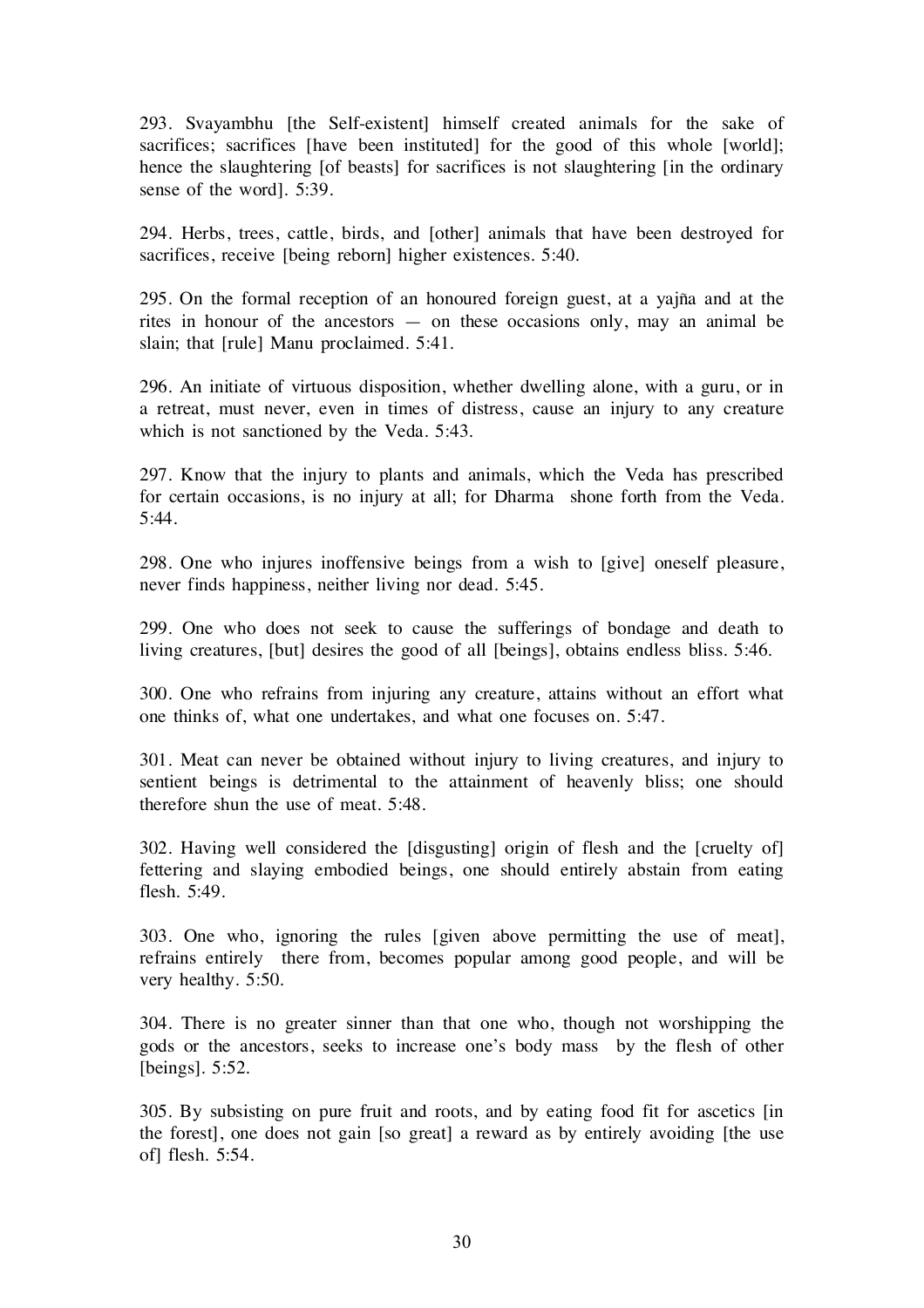306. 'Me he  $[\text{m\bar{a}m\text{ }\text{s}ah']$ ' will devour in the next [world], whose flesh I eat in this [life]; the wise declare this [to be] the real meaning of the word 'flesh'  $[m\bar{a}msah]$ . 5:55.

307. There is actually no sin in eating meat, in taking intoxication, and in sexual activity, for that is the natural way of created beings, but abstention from these brings great benefit. 5:56.

#### 21. Paternity

308. They [all] say that the male issue [of a woman] belongs to the lord, but with respect to the [meaning of the term] "lord" the Vedas differ; some call the begetter [of the child the lord], others declare [that it is] the husband. 9:32.

309. By the sacred tradition the woman is declared to be the field, the husband is declared to be the seed; the production of all corporeal beings [takes place] through the union of the seed with the field. 9:33.

310. On comparing the semen and the uterus, the semen is declared to be more important; for the offspring of all created beings is marked by the genetic characteristics of the donor. 9:35.

311. Those who, having no property rights in a field, but possessing seed-corn, sow it in another's field, do indeed not receive the grain of the crop which may spring up. 9:49.

312. If no agreement with respect to the foetus has been made between husband and the donor of semen, the benefit [of the doubt] clearly belongs to the husband; the uterus [in this case] is more important than the semen. 9:52.

313. But if by a special contract [a uterus] is made over [to another] for gestation, then the donor and the husband are both considered in this world as sharers of the child. 9:53.

#### 22. Law of Levirate (Niyoga)

314. On failure of impregnation [by her husband] a woman who has been authorised<sup>16</sup>, may obtain, [in the] proper [manner prescribed], the desired offspring by [having sex with] a brother-in-law or [with some other] Sapinda [of the husband]. 9:59.

315. He [who is] appointed to [cohabit with] a widow shall [approach her] at night anointed with clarified butter and without speaking to her, [and] beget one son, by no means a second. 9:60.

 <sup>16</sup> The authorisation takes place by consultation with the elders, priests and relatives.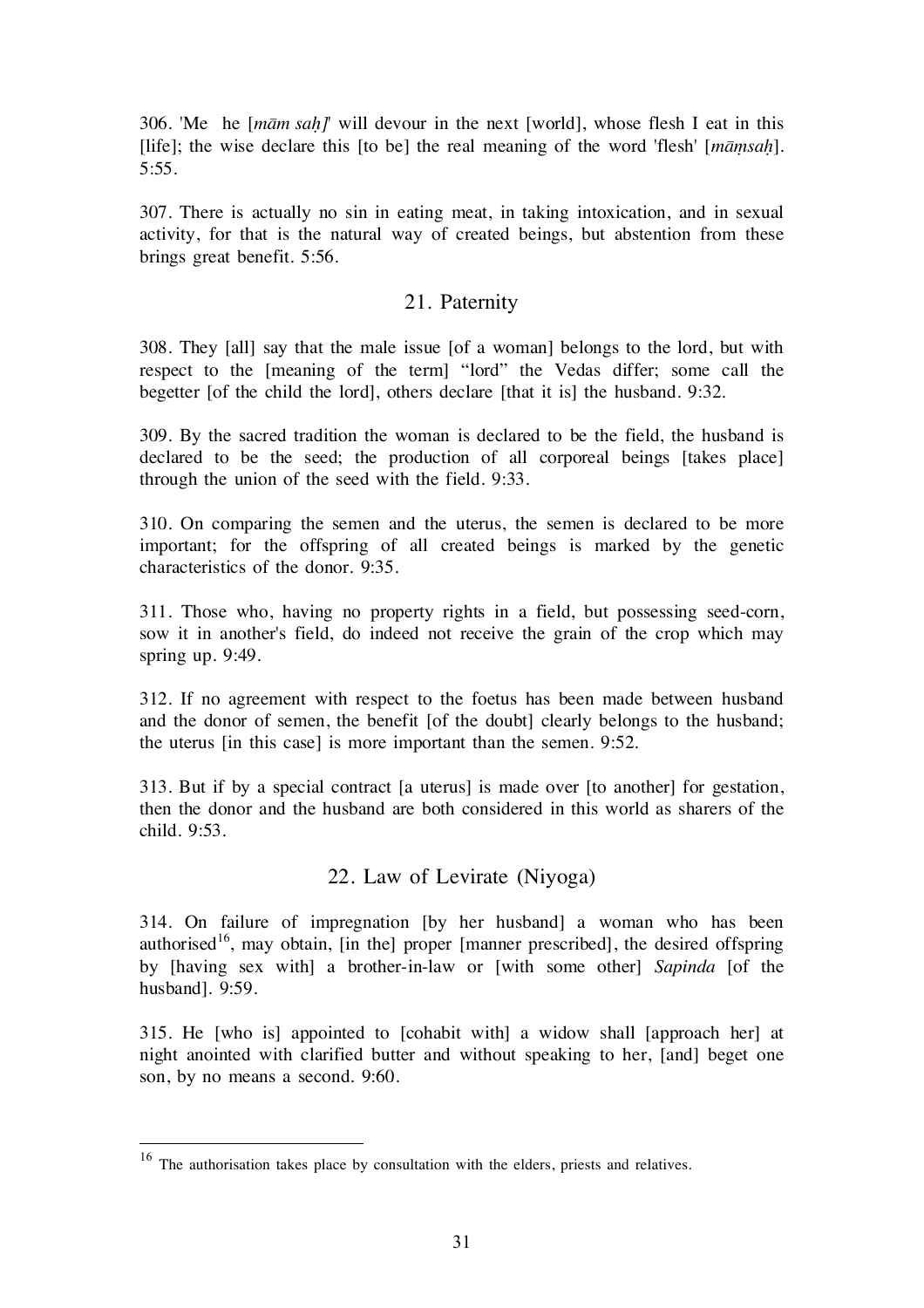316. But when the purpose of the appointment to [cohabit with] the widow has been attained in accordance with the law, those two shall behave towards each other like a father and a daughter-in-law. 9:62.

# 23. Appointed Daughters

317. One who has no son may appoint his daughter [putrika] in the following manner, saying to her husband:— "The son, born of her, shall perform my funeral rites." 9:127.

318. A son is even [as] oneself, [such] a daughter is equal to a son; how can another [heir] take the estate, while such [an appointed daughter who is even] oneself, lives? 9:130.

319. But whatever may be the separate property of the mother, that is the share of the unmarried daughter alone; and the son of an [appointed] daughter shall take the whole estate of [his maternal grandfather] who leaves no son. 9:131.

320. The son of an [appointed] daughter, indeed, shall [also] take the estate of his [own] father, who leaves no [other] son; he shall [then] present two *pindas* to his own father and to his maternal grandfather. 9:132.

321. Between a son's son and the son of an [appointed] daughter there is no difference, neither with respect to worldly matters nor to sacred duties; for their father and mother both sprang from the body of the same [man]. 9:133.

322. But if, after a daughter has been appointed, a son be born [to her father], the division [of the inheritance] must in that [case] be equal; for there is no right of primogeniture for a woman. 9:134.

323. But if an appointed daughter by accident dies without [leaving] a son, the husband of the appointed daughter may, without hesitation, take that estate. 9:135.

# 24. Types of Sons

324. Of the person who has an adopted [Dåtrima] son possessing all good qualities, that same [son] shall take the inheritance, though brought from another family. 9:141.

325. An adopted son shall never take the family [name] and the estate of his natural father; the offering of the pinda follows the family [name] and the estate, the funeral offerings of him who gives [his son in adoption] cease [as far as that son is concerned]. 9:142.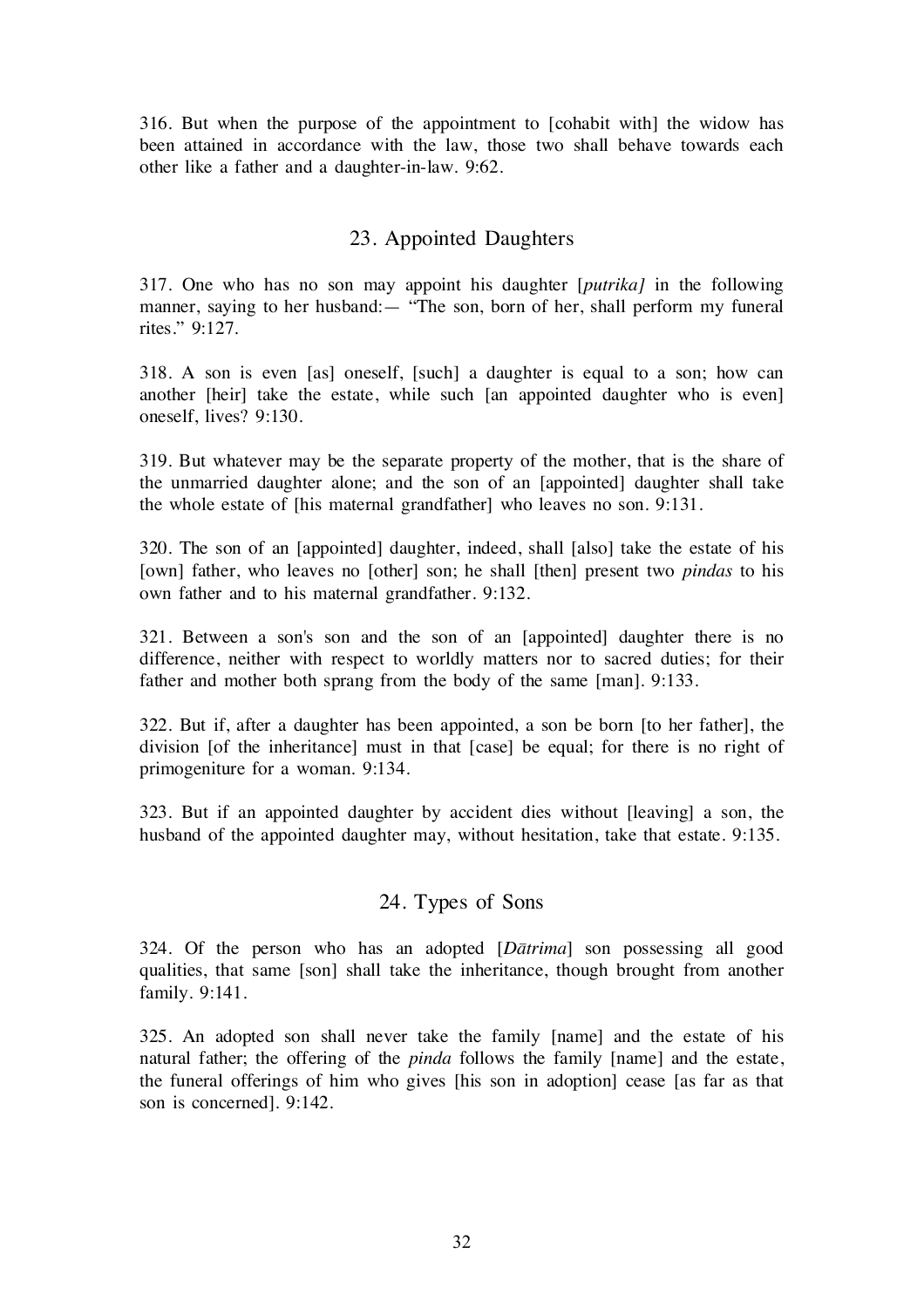326. Among the twelve sons of people whom Manu, sprung from the Self-existent [Svayambhu], enumerates, six are kinsmen and heirs, and six not heirs, [but] kinsmen. 9:158.

327. The legitimate son of the body, the son begotten on a wife, the son adopted, the son made, the son secretly born, and the son cast off, [are] the six heirs and kinsmen. 9:159.

328. Him whom one begets on his own wedded wife, one should know to be a legitimate son of the body [Aurasa], the first in rank. 9:166.

329. He who was begotten according to the peculiar law [of the Niyoga] on the appointed wife of a dead man, of an impotent, or of one diseased, is called a son begotten on a wife [Kshetraja]. 9:167.

330. That [boy] equal [by social status] whom his mother or his father affectionately give, [confirming the gift] with [a libation of] water, in times of distress [to a man] as his son, must be considered as an adopted son [Datrima]. 9:168.

331. But he is considered a son made [Kritrima] whom [a man] makes his son, [he being] equal [by social status], acquainted with [the distinctions between] right and wrong<sup>17</sup>, [and] endowed with filial virtues. 9:169.

332. If [a child] be born in a person's house and his father be not known, he is a son born secretly in the house [Gūdhotpanna], and shall belong to him of whose wife he was born<sup>18</sup>. 9:170.

333. He whom [a man] adopts as his son, [after he has been] deserted by his parents or by either of them, is called a son cast off [Apaviddha]. 9:171.

334. A son whom a damsel secretly bears in the house of her father, one shall name the son of an unmarried damsel [*Kanīna*, and declare] such offspring of an unmarried girl [to belong] to him who weds her [afterwards]. 9:172.

335. If one marries, either knowingly or unknowingly, a pregnant [bride], the child in her womb belongs to him who weds her, and is called [a son] received with the bride [Sahodha]. 9:173.

336. If a person buys a [boy], whether equal or unequal [in good qualities], from his father and mother for the sake of having a son, that [child] is called a [son] bought [Kritaka]. 9:174.

 $17$  This would mean that the adopted child must be of an age in which it can distinguish between right and wrong — probably around 5 or 6.

 $18$ <sup>18</sup> When there is doubt about the paternity of the child it belongs to the husband of the mother.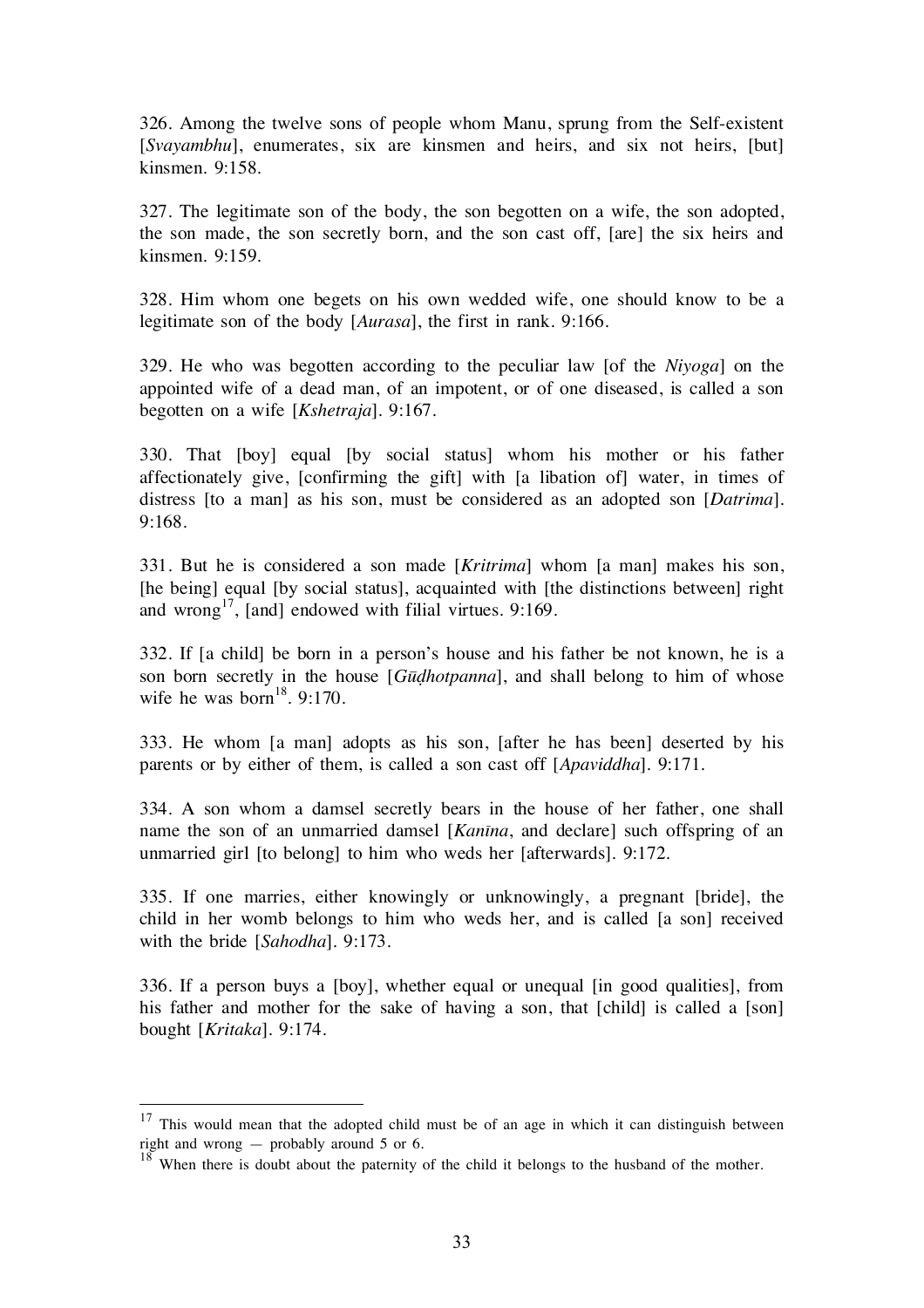337. If a woman abandoned by her husband, or a widow, of her own accord contracts a second marriage and bears [a son], he is called the son of a re-married woman [Paunarbhava]. 9:175.

338. If she be [still] a virgin, or one who returned [to her first husband] after leaving him, she is worthy to again perform with her second [or first deserted] husband the [nuptial] ceremony. 9:176.

339. He who, having lost his parents or being abandoned [by them] without [just] cause, gives himself to a [couple], is called a son self-given [Svayamdatta]. 9:177.

340. If among brothers, sprung from one [father], one have a son, Manu has declared them all to have male offspring through that son<sup>19</sup>. 9:182.

341. Not brothers, nor fathers, [but] sons take the paternal estate; but the father shall take the inheritance of [a son] who leaves no male issue, and his brothers. 9:185.

#### 25. Worship of the Ancestors

342. Even [just] water offered with faith [to the ancestors] in vessels made of silver or adorned with silver, produces endless [bliss]. 3:202.

343. For initiated folk the rite in honour of the ancestors is more important than the rite in honour of the gods; for the offering to the gods which precedes [the Sraddhas], has been declared to be a means of fortifying [the latter]. 3:203.

344. I will now fully declare what kind of sacrificial food, given to the ancestors according to the rule, will serve for a long time or for eternity. The ancestors are satisfied for one month with sesame grains, rice, barley, mung beans, water, roots, and fruits, which have been given according to the prescribed rule. Two months with fish, three months with the meat of gazelles, four with mutton, and five indeed with the flesh of birds. Six months with the flesh of baby goats, seven with that of spotted deer, eight with that of the black antelope, but nine with that of the [deer called] Ruru, Ten months they are satisfied with the meat of boars and buffaloes, but eleven months indeed with that of hares and tortoises. One year with cow-milk and milk-rice; from the flesh of a long-eared white he-goat their satisfaction endures twelve years. The [vegetable called] Kalasaka, [the fish called] Mahasalka, the flesh of a rhinoceros and that of a red goat, and all kinds of food eaten by hermits in the forest serve for an endless time. 3:266 -272.

345. Whatever [food], mixed with honey, one gives on the thirteenth lunar day in the rainy season under the asterism of Magha, that also procures endless [satisfaction]. 3:273.

<sup>&</sup>lt;sup>19</sup> If one brother among several has a son the debt to the ancestors would have been discharged and there would be no further pressure to father sons.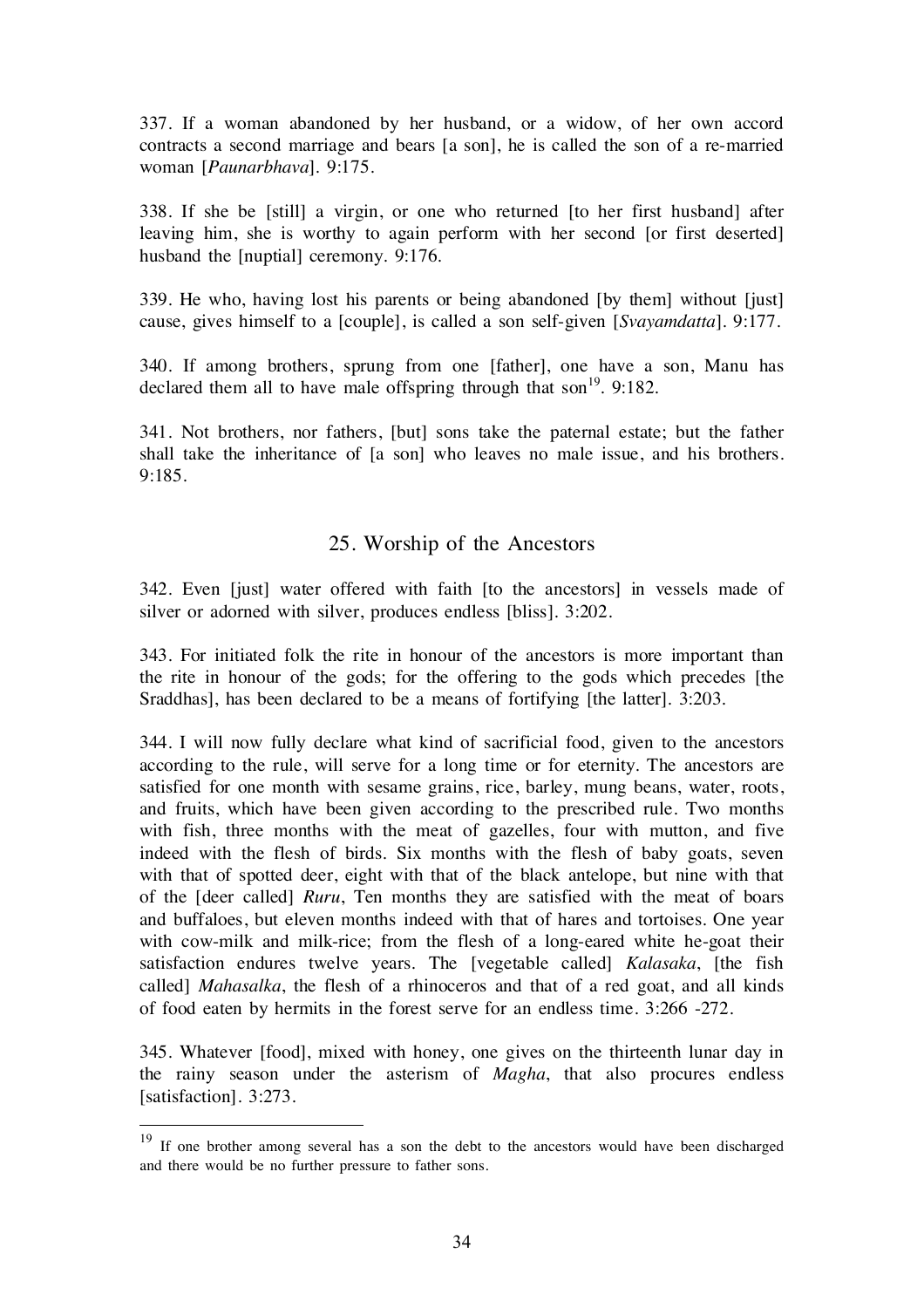346. Whatever one full of faith, duly gives according to the prescribed rule, that becomes in the other world a perpetual and imperishable [gratification] for the ancestors. 3:275.

#### 26. Death Impurity

347. When a child dies after teething, or who has received [the sacrament of] head-shaving before teething or has been initiated, all relatives become impure, and on the birth of a child the same rule is prescribed. 5:58.

348. Among blood-relatives [sapinda] the impurity on account of a death [shall last] ten days, [or] until the bones have been collected, [or] three days or one day only. 5:59.

349. While the impurity on account of a death is common to all [blood relatives], that caused by a birth [falls] on the parents alone; [or] it shall fall on the mother alone, and the father shall become pure by bathing. 5:62.

350. Those who have touched a corpse are purified after one day and night [added to] three periods of three days; those who give libations of water [to the deceased], after three days. 5:64.

351. A pupil who performs the cremation for his deceased teacher, becomes pure after ten days, just like those who carry the corpse out [to the crematorium]. 5:65.

352. [A woman] is purified on a miscarriage in as many [days and] nights as months [elapsed after conception], and a menstruating female becomes pure by bathing after the blood has ceased [to flow]. 5:66.

353. [On the death] of children whose head-shaving has not been performed, the blood relatives are declared to become pure in one [day and] night; [on the death] of those who have received the head-shaving but not the initiation, the purification [takes place] after three days. 5:67.

354. If a child dies before the completion of its second year, the relatives should decorate it with flowers, and bury it in clean ground and leave it there. 5:68.

355. Before the age of 2 the child should not be cremated, and no libations of water shall be offered to it; after burial, [the relatives] shall remain impure during three days only. [They should never again visit the grave]. 5:69.

356. If a fellow-student has died, the Smrti prescribes an impurity of one day; on a birth the purification of the Samånodakas is declared [to take place] after three [days and] nights. 5:71.

357. On the death of women engaged but not yet married; the fiancé and his relatives are purified after three days, as are her paternal relatives. 5:72.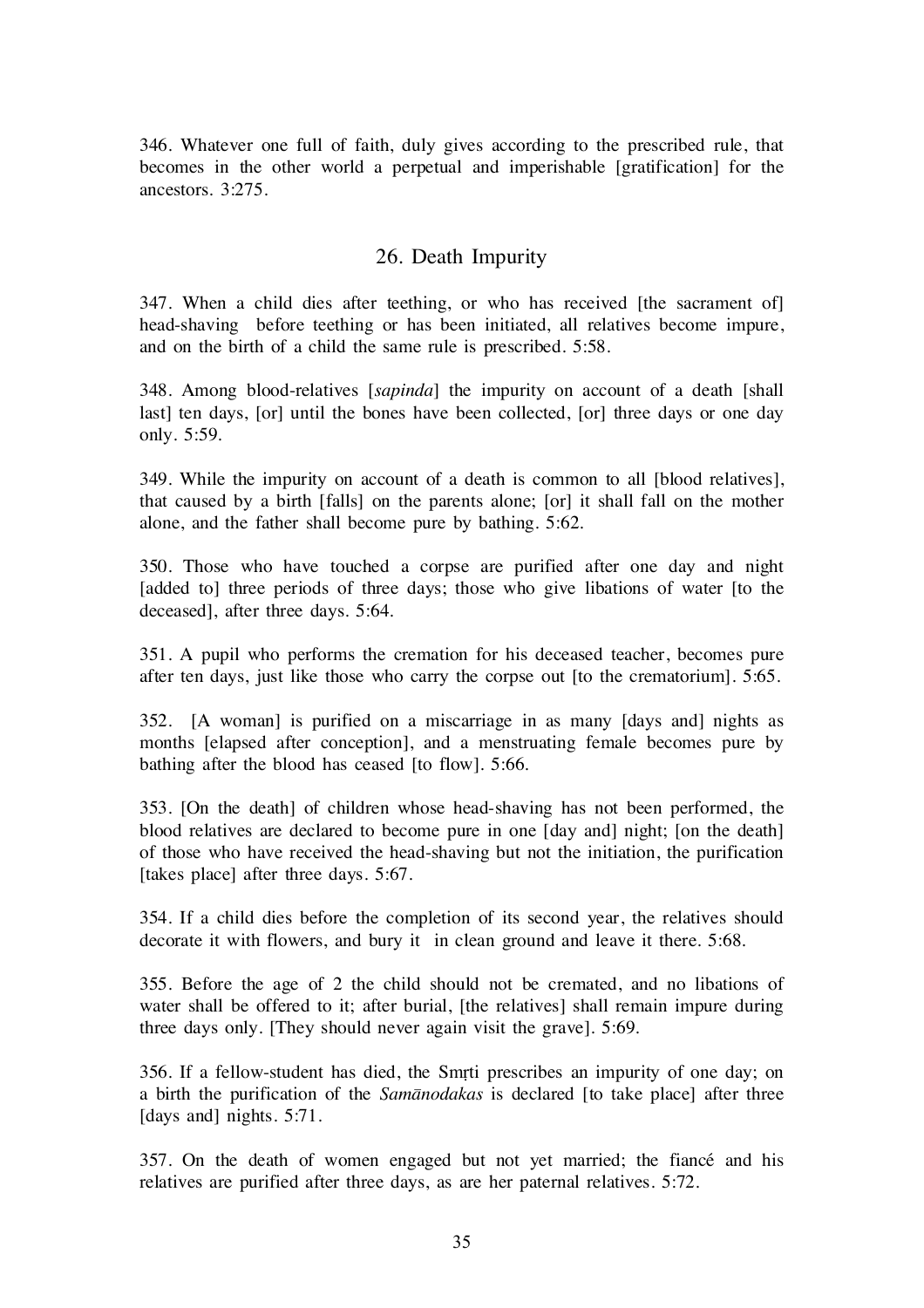358. Let [mourners] eat food without added salt, bathe during three days, abstain from meat, and sleep separately on the ground. 5:73.

359. The above rule regarding impurity on account of a death has been prescribed [for cases where the family all reside near the deceased; in those cases where the family members live away from the deceased the following rules apply; 5:74.

360. If one receives the news that a close relative residing in a distant country has died, within 10 days of their death — one shall be impure for the remainder of the period of ten [days and] nights only. 5:75.

361. If the ten days have passed, one shall observe the period of impurity for three [days and] nights only; but if a year has elapsed [since the occurrence of the death], one becomes pure merely by bathing. 5:76.

362. A person who hears of a distant relative's death, or of the birth of a child after the ten days of impurity have passed, becomes pure by bathing and changing one's clothes. 5:77.

363. If an infant that has not teethed, or an adult who is not a blood relative dies in a distant country, one becomes at once pure after bathing and changing one's clothes. 5:78.

364. If within the ten days [of impurity] another birth or death happens, a religious person shall remain impure only until the [first] period of ten days has expired. 5:79.

365. They declare that, when the teacher [acharya] has died, the impurity [lasts] three days; if the [teacher's] child or wife [is dead, it lasts] a day and a night; that is a settled [rule]. 5:80.

366. When one has touched an Chandala, a menstruating woman, a woman in childbed, a corpse, or even someone else who has touched a [corpse], one becomes pure by bathing. 5:85.

367. Libations of water need not be offered to those who are not practicing any religious rites, to those born from a mixed marriages, to those who are ascetics [of heretical sects], and to those who have committed suicide. 5:89.

368. The taint of impurity does not fall on administrators, and those engaged in the performance of a vow, or of a long ceremony; for the [first are] seated on the throne of Indra, and the [last two are] ever pure like Brahman. 5:93.

369. For a politician or manager in an important position immediate purification is prescribed, and the reason for that is that he needs to ensure the smooth running of the administration. 5:94.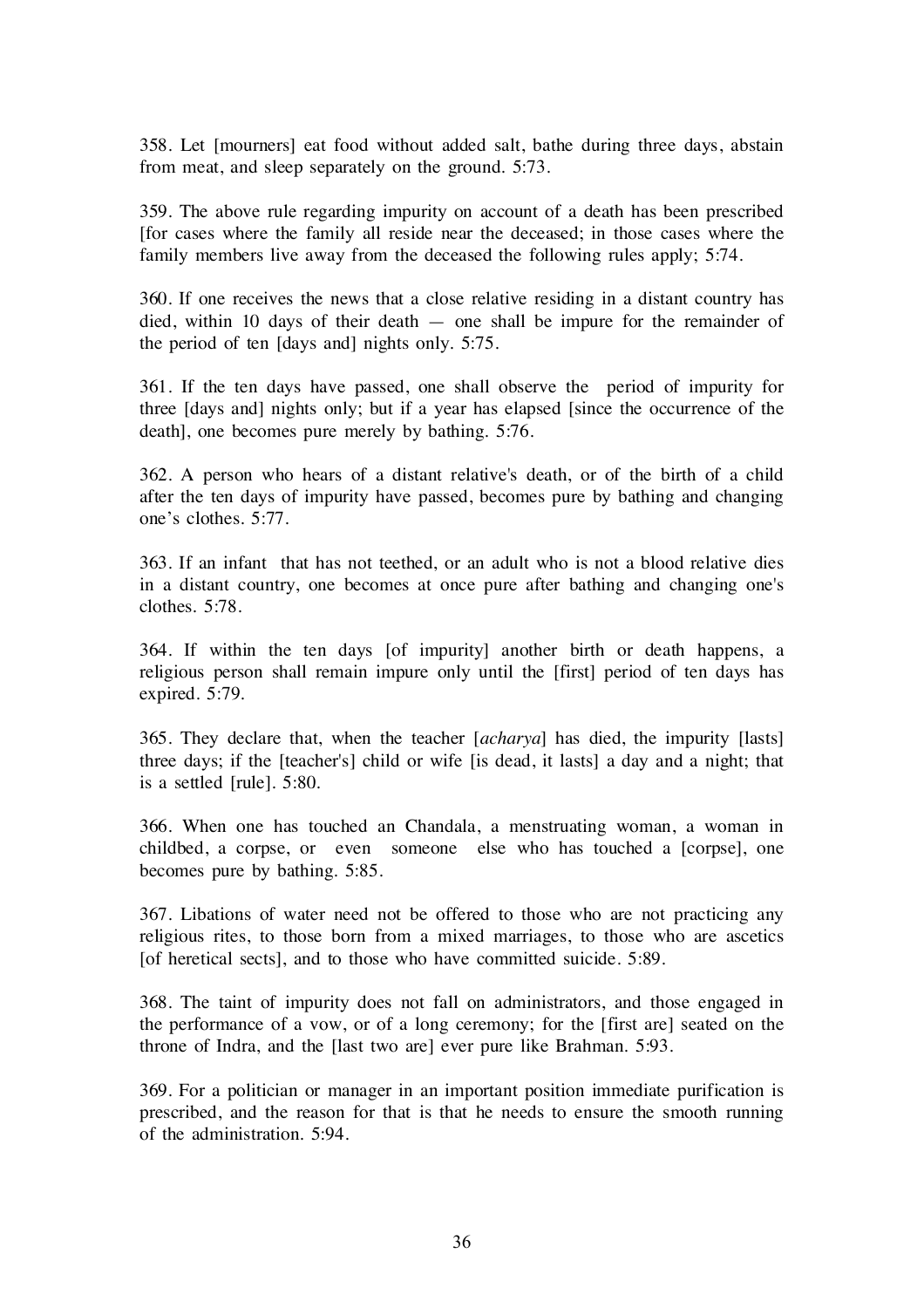370. [The same rule applies to the family members] of those who have been killed in a riot or a war, of those who have been killed by lightning or executed, and of those soldiers who die in the defence of the nation, and to those in the essential services. 5:95.

371. Having voluntarily attended a funeral, whether [that of] a paternal kinsman or [of] a stranger, one becomes pure by bathing, wearing clean clothes, by touching fire and eating clarified butter. 5:103.

# 27. Purification

372. Among all modes of purification, purity in [the acquisition of] wealth is declared to be the best; for one is pure who gains wealth with clean hands, not one who washes with soap and water. 5:106.

373. The learned are purified by a forgiving disposition, those who have committed forbidden actions by generosity, secret sinners by recitation of [sacred texts], and those who best know the Sacred Texts by austerities. 5:107.

374. The body is cleansed by water, the mind is purified by truthfulness, the individual Self by sacred learning and self-discipline, the intellect by knowledge of the Truth. 5:109.

#### 28. Punishment

375. A government which protects the created beings in accordance with Dharma and punishes those worthy of corporal punishment, daily offers [as it were] sacrifices at which hundred thousands [are given as] fees. 8:306.

376. Punishment alone governs all created beings, punishment alone protects them, punishment watches over them while they sleep; the wise declare punishment [to be in accordance with] Dharma. 7:18.

377. If [punishment] is properly inflicted after [due] consideration, it makes all people happy; but inflicted without consideration, it destroys everything. 7:19.

378. If the government did not, untiringly, inflict punishment on those worthy to be punished, the stronger would roast the weaker, like fish on a spit. 7:20.

379. The whole world is kept in order by [fear of] punishment, for a guiltless person is hard to find; through fear of punishment the whole world yields the enjoyments [which it owes]. 7:22.

380. An administrator who properly inflicts [punishment], prospers with respect to the three [means of happiness — right living (dharma), prosperity (artha) and enjoyment (kāma)]; but one who is dedicated to sense-gratification, partial, and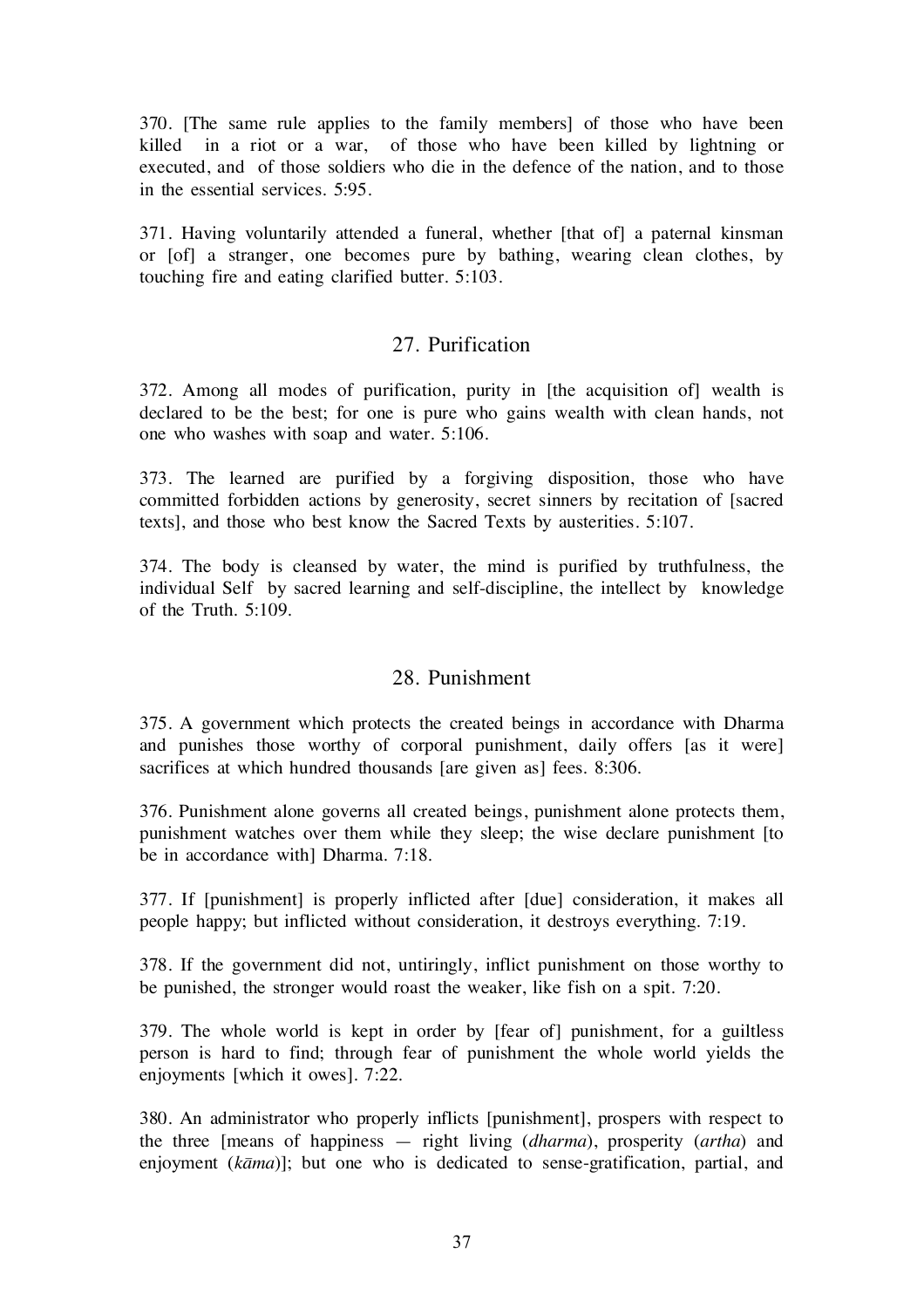deceitful will be destroyed, even through the [unjust] punishment [which he inflicts]. 7:27.

381. [Punishment] cannot be inflicted justly by one who has no assistants, [nor] by a fool, [nor] by a greedy person, [nor] by one whose mind is base, [nor] by one addicted to sensual pleasures. 7:30.

382. By one who is has pure [intentions] faithful to his promise, who acts according to the Dharma, who has good assistants and is wise, punishment can be [justly] inflicted. 7:31.

383. Let the judge, having fully ascertained the motive, the time and place [of the crime], and having considered the capacity [of the criminal to suffer] and the [nature of the] crime, duly inflict punishment upon those who deserve it. 8:126.

384. One should punish first by [gentle] admonition ( $v\bar{a}gda\eta d\alpha m$ ), afterwards by [harsh] reproof (digdandam), thirdly by a fine (dhana-dandam), after that by corporal chastisement (vadha-dandam). 8:129.

385. But when one cannot reform such [offenders] even by corporal punishment, then one should apply even all the four [modes conjointly] to them. 8:130.

386. One should carefully restrain the wicked by three methods:— by imprisonment, by forced restraint, and by various [kinds of] corporal punishments. 8:310.

387. But people who have committed crimes and have been punished by the courts, go to heaven, being purified like those who performed meritorious deeds. 8:318.

388. Neither a father, nor a teacher, nor a friend, nor a mother, nor a wife, nor a son, nor a domestic priest must be left unpunished by a government, if they do not perform their duties. 8:335.

#### 29. Administration & Management

389. A Politician, who has received the sacraments prescribed by the Veda according to the rules, must duly protect this whole [world]. 7:2.

390. A manager should, though he may already be modest, constantly learn modesty from others; for a manager who is modest never perishes. 7:39.

391. Through a want of modesty many administrators have perished, together with their belongings; through modesty even hermits in the forest have gained kingdoms. 7:40.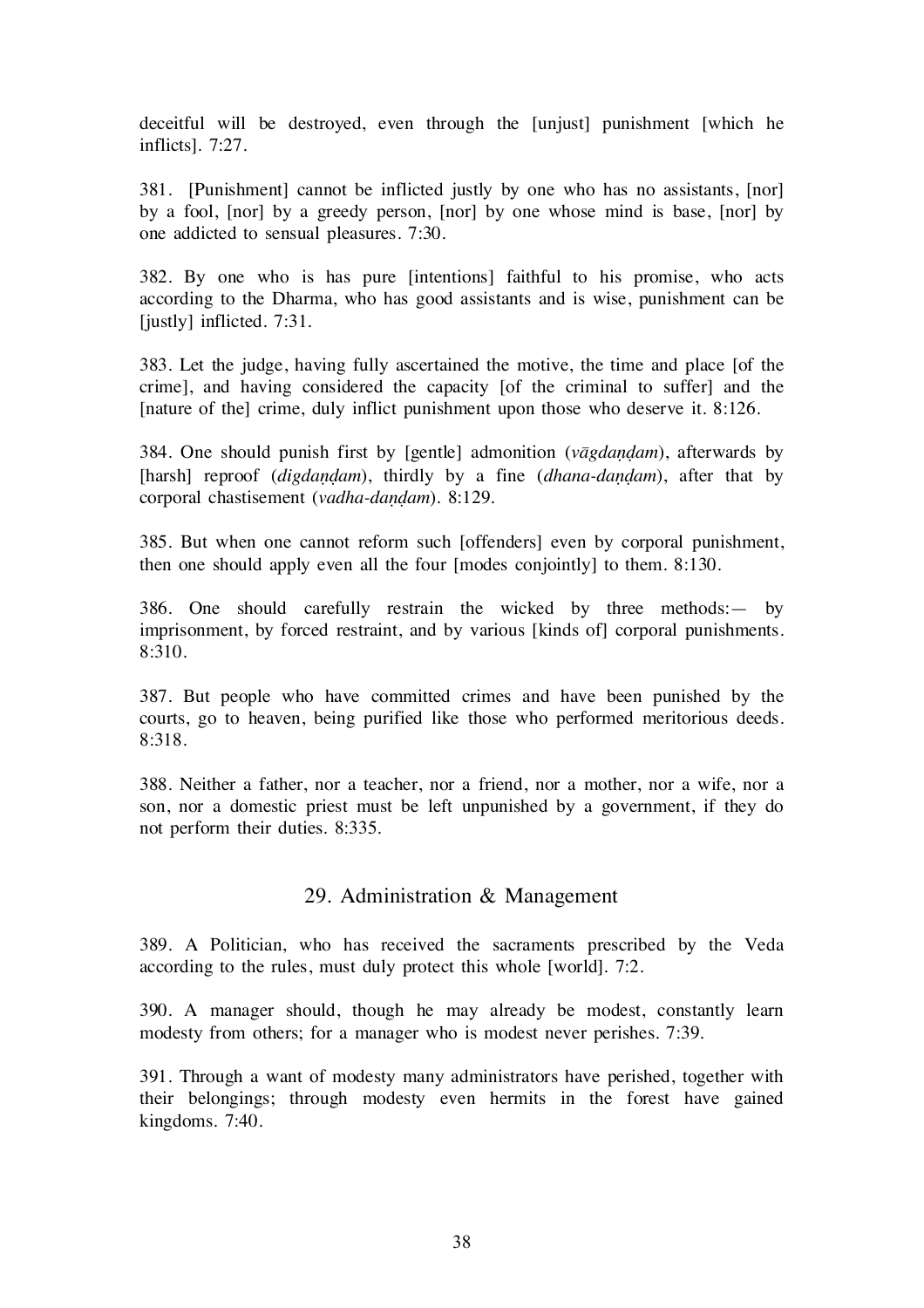392. An administrator should carefully shun the ten vices, springing from love of pleasure, and the eight, proceeding from anger, which [all] end in misery. 7:45.

393. Hunting, gambling, sleeping by day, being hypercritical, excessive sexual indulgence, intoxication, [an inordinate love for] dancing, singing, and music, and useless travel are the tenfold set [of vices] springing from love of pleasure. Malicious gossip, violence, treachery, envy, slandering, [unjust] seizure of property, disparaging others, and assault are the eightfold set [of vices] produced by anger. 7:47-48.

394. Imbibing of alcohol, gambling, sexual excesses, and hunting, these four [which have been enumerated] in succession, are the most pernicious in the set that springs from love of pleasure. Injuring other beings, abusing and insulting others, and the [wrongful] seizure of property, these three are the most pernicious in the set produced by anger. A self-controlled administrator should know that in this set of seven, which prevails everywhere, each previously-named vice is more censurable [than those named later]. 7:50-52.

395. One should also appoint a representative  $(dūta)$  who is versed in all sciences, who understands hints, expressions of the face and gestures, who is honest, skilful, and of [a respectable] family. 7:63.

396. [Such] a representative is commendable [who is] loyal, honest, skilful, possessing a good memory, who knows the [proper] place and time [for action, who is] well-presented, fearless, and eloquent. 7:64.

397. For the representative alone makes allies and alienates allies; the representative transacts that business by which [companies] are disunited or not. 7:66.

398. Not to turn back in conflict, to protect the people, to honour the intellectuals, is the best means for governments to secure happiness. 7:88.

#### 30. Management Code of Conduct

399. An administrator should strive to grow his company; and should secure all gains; one should constantly work to improve what is being maintained, and all the profits gained should be distributed equally among the share-holders. 7:99.

400. The administrator should always act without guile, and on no account treacherously; carefully protecting himself, he should always fathom the treachery which the opposition employ. 7:104.

401. Your opposition must not know your weaknesses, but you must know their's; as the tortoise [hides its limbs], even so one should secure the members [of one's own administration against treachery], you should protect your own weak points. 7:105.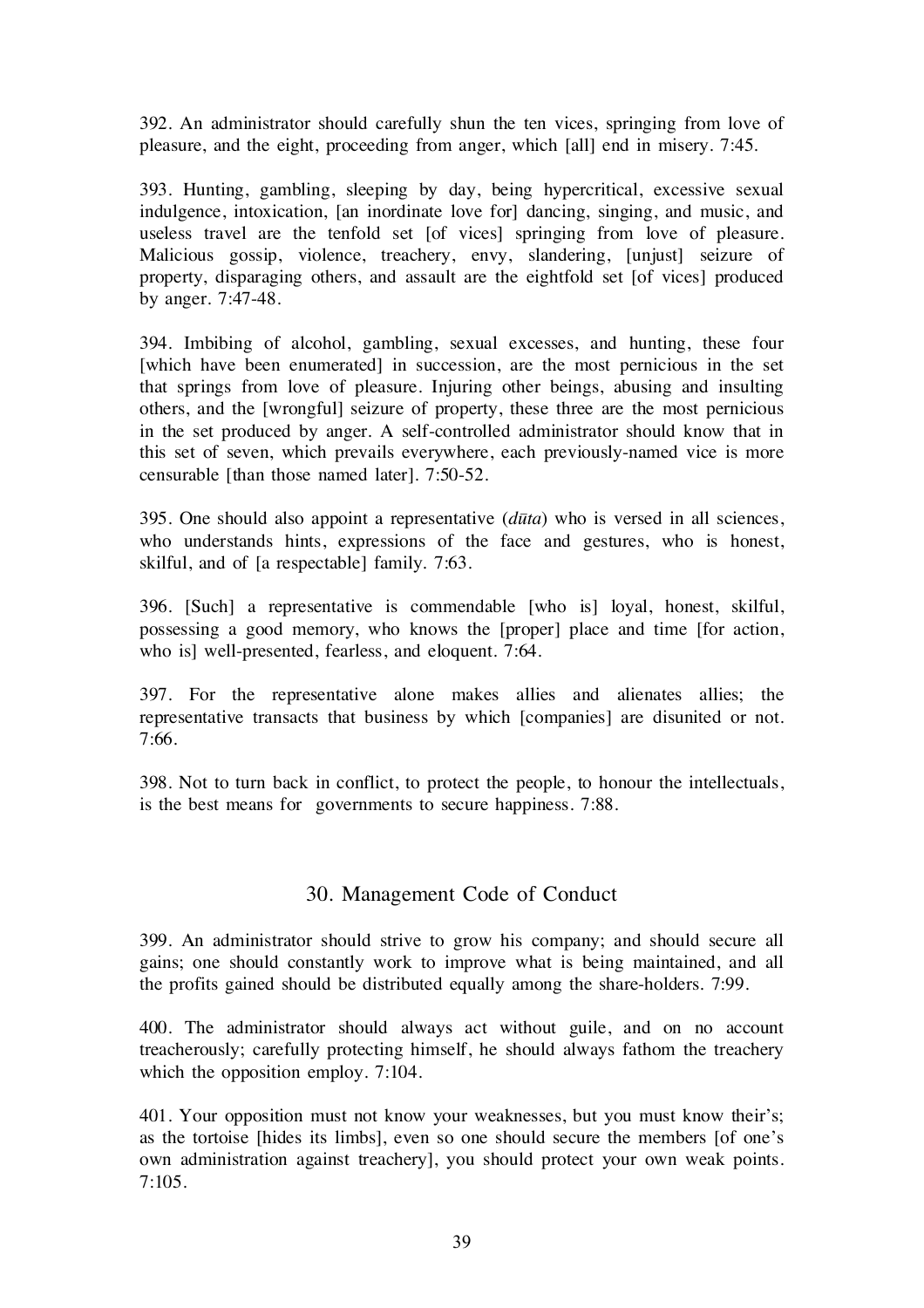402. When an entity [Government or Corporation] is thus engaged in take-overs or defensive manoeuvres, the opposition should be subdued [and conflict resolved], by the [four] expedients:— proposition, negotiation, conciliation and subjugation. 7:107.

403. If they cannot be stopped by the three first expedients, then one should, resort to forceful means, and thus gradually bring them to subjection. 7:108.

404. One should [however] try to win over opposition by proposals, negotiation, conciliation, and by creating dissension, used either separately or conjointly, never by resorting to aggressive means, [if avoidable.] 7:198.

405. For when two parties engage in violence, victory and defeat are, as experience teaches, uncertain; one should therefore avoid confrontation. 7:199.

406. [But] if all other expedients fail, then as a last resort, one should, with due exertion fight in such a manner that the foe may be completely vanquished. 7:200.

407. The governor should confiscate the entire property of those evil-minded [officials] who accept money from lobbyists, and banish them. 7:124.

408. Let the administrator, having carefully considered [each] affair, be both sharp and gentle; for an administrator who is both sharp and gentle is highly respected.  $7:140.$ 

409. One should fully consider the future as well as the immediate results of all [proposed] projects, and the good and bad sides of all past [actions]. 7:178.

410. He who knows the positive and the negative outcomes [resulting from the proposed scheme] in the future, is quick in forming resolutions for the present, and understanding the consequences of past [actions, one will not be defeated. 7:179.

411. One should arrange everything in such a manner that no ally, no neutral or competitor may cause one loss; that is the sum of political wisdom. 7:180.

#### 31. Rules of Engagement

412. When a government goes to war, it should not strike with concealed weapons, nor use chemicals, nor any that cause conflagrations. 7:90.

413. [A soldier] should never strike a person who [in flight] has taken refuge in a high place, nor a trans-gender person, nor one who requests protection, nor one who runs away, nor one who sits down, nor one who surrenders. Nor one who sleeps, nor one who has lost his flack-jacket, nor one who is naked, nor one who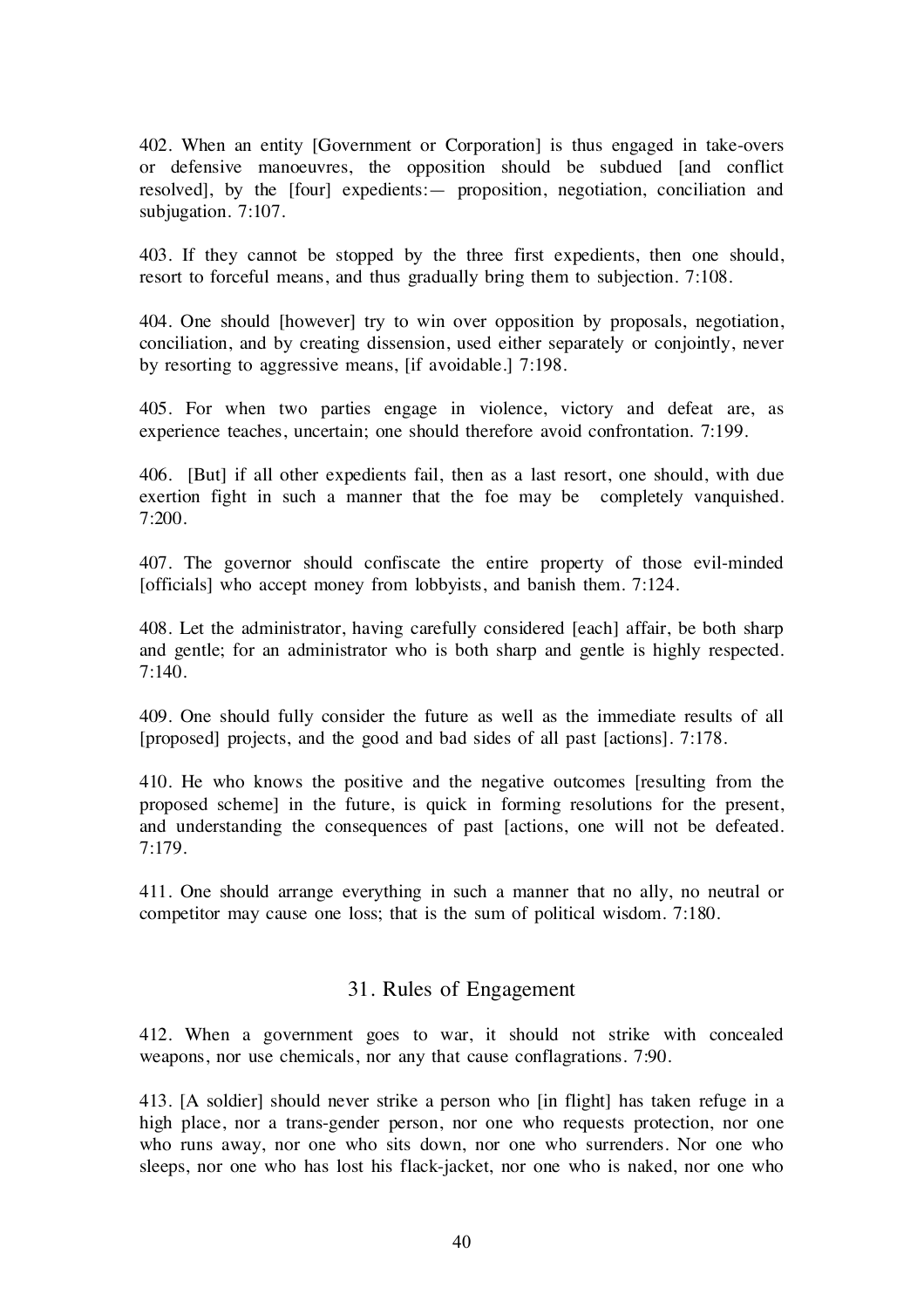is disarmed, nor an innocent bystander, nor one who is fighting with another [foe]. Nor one whose weapons are broken, nor one who is traumatised, nor one who has been grievously wounded, nor one who is in terror, nor one who has turned to flight; [but in all these cases one should] remember the duty [of honourable soldiers]. 7:91-93.

414. Thus has been declared the blameless, primeval law for warriors; from this law a Kshatriya must not depart, when he strikes his foes in battle. 7:98.

415. Once victory [in battle] has been gained, one should duly express gratitude to the gods and honour scholars & priests, one should grant [tax] exemptions [to the populace], and one should proclaim assurances of safety to all. 7:201.

416. But having [by a referendum] fully ascertained the collective wishes of all the [conquered people], one should install there a government as required and one should ensure that order can be maintained. 7:202.

417. One should endorse the legal system of the [inhabitants], just as they are stated [to be], and one should honour the [new administrator] and his chief civil servants with liberal awards. 7:203.

418. The seizure of desirable property which causes displeasure [to the owners], and its distribution [to the select few] which causes pleasure, are both commendable, [if they are] resorted to at the proper time. 7:204.

419. Or [the Government, bent on conquest], considering an ally, resources, and land [to be] the triple result [of an expedition], may, using diligent care, make peace with [the enemy] and return [to his own country]. 7:206.

420. By gaining resources and land a Government grows in strength not so much as by obtaining a firm friend, [who], though weak, [may become] powerful in the future. A weak friend [even] is greatly commended, who is honest [and] grateful, whose people are contented, who is attached and persevering in his undertakings. 7:208 - 209.

421. The wise declare him [to be] a most dangerous foe, who is wise, of noble race, brave, clever, liberal, grateful, and firm. 7:210.

422. Behaviour worthy of a nobleman, knowledge of demographics, bravery, a compassionate disposition, and great generosity are the virtues of a neutral [who may be courted]. 7:211.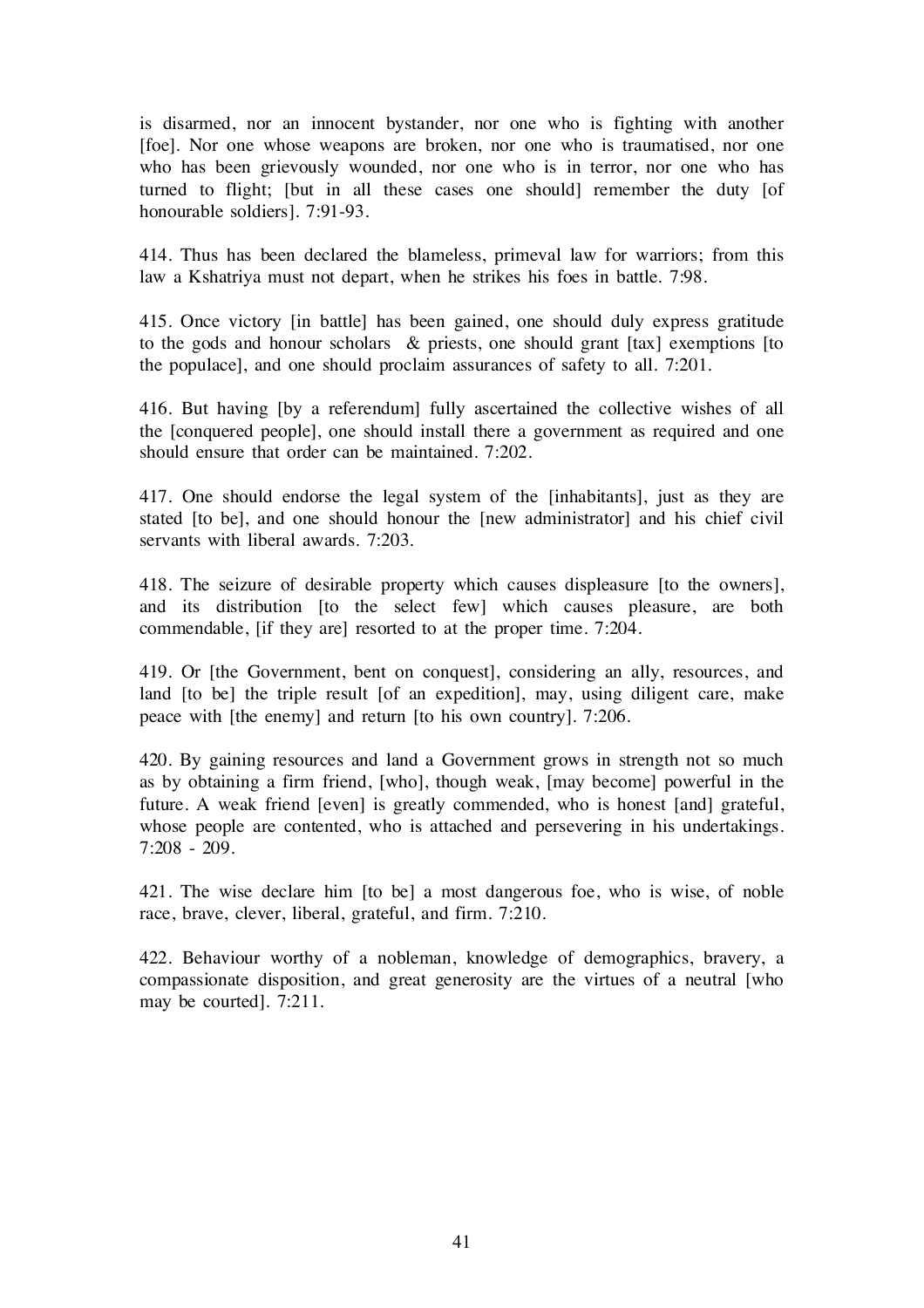#### 32. Taxation

423. Having well considered [the rates of] purchase and [of] sale, [the length of] the road, [the expense for] food and condiments, the charges of securing the goods, let the government make the traders pay duty. 7:127.

424. After [due] consideration the government shall always fix the duties and taxes in such a manner that both the government and the workers receive [their due] reward. 7:128.

425. As the leech, the calf, and the bee take their food little by little, even so must the government impose moderate annual taxes. 7:129.

426. A fiftieth part of [the increments on] cattle and gold may be taken [as tax] by the governor, and the eighth, sixth, or twelfth part of the crops. He may also take the sixth part of trees, meat, honey, clarified butter, perfumes, [medical] herbs, substances used for flavouring food, flowers, roots, and fruit. 7:130-131.

427. Mechanics and artisans, as well as those who subsist by manual labour, may contribute one day's pay per month. 7:138.

428. From that person who gets a sudden windfall of money, the government may take one-sixth [16%] or one-twelfth [6.25%] part [in tax]. 8:35.

#### 33. The Judiciary

429. They declare that a government which affords no protection [to citizens], [yet] receives the sixth part of the produce [in tax], takes upon itself all the negativity of the whole citizenry. 8:308.

430. A judge, desirous of investigating law cases, must enter his court of justice, preserving a dignified demeanour, together with barristers and with experienced councillors. 8:1.

431. Where three Scholars versed in the law and the learned [judge] appointed by the Government sit down, they call that the court of [four-faced] Brahma. 8:11.

432. One can either refuse to go to court, or [having gone] one must speak the truth; a person who either says nothing or speaks falsely, becomes culpable. 8:13.

433. Where justice is destroyed by injustice, or truth by falsehood, while the judges look on, there they shall also be destroyed. Justice, being violated, destroys; justice, being preserved, preserves: therefore justice must not be violated, lest violated, justice destroy us. 8:14-15.

434. The only friend who follows people even after death is Dharma; for everything else is lost at the same time when the body [perishes]. 8:17.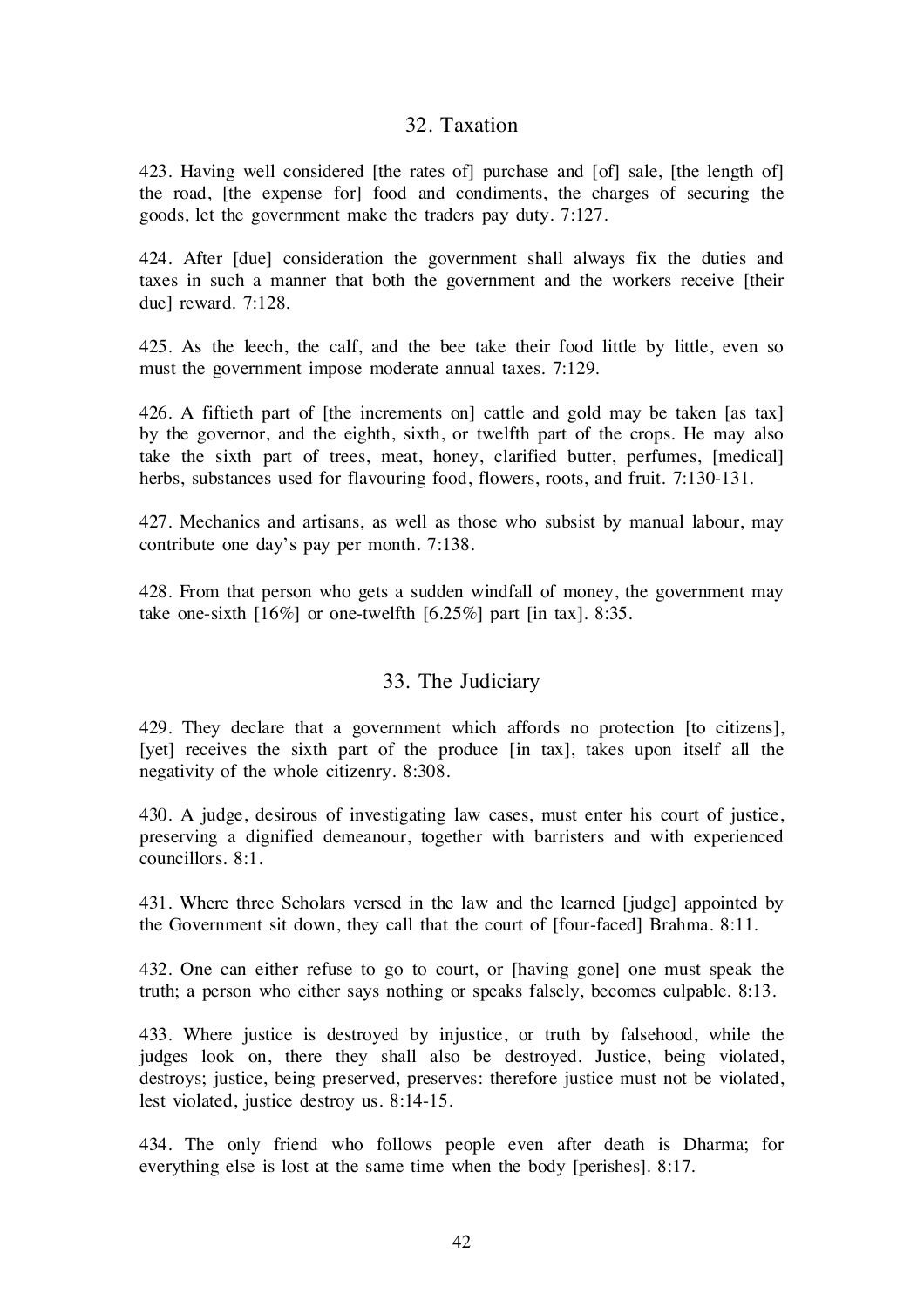435. One quarter of [the guilt of] an unjust [decision] falls on him who committed [the crime], one quarter on the [false] witness, one quarter on all the judges, one quarter on the government. 8:18.

436. But where one who is worthy of condemnation is condemned, the government is free from guilt, and the judges are saved [from culpability]; the guilt falls on the perpetrator [of the crime alone]. 8:19.

437. Established law should be based upon Precedent and the Common Law the practice of law abiding citizens  $-$  if it be not opposed to the [customs of] states, families, and professional bodies. 8:46.

438. [A judge] who knows Dharma, must inquire into the traditional laws and customs of people of all the districts, of guilds, and of families, and [thus] settle the peculiar law of each. 8:41.

439. Neither the government nor any civil servant shall themselves cause a lawsuit to be brought, or hush up one that has been brought [before them] by [some] other [person]. 8:43.

440. When engaged in judicial proceedings the judge must pay full attention to the truth, to the object [of the dispute], [and] to himself, next to the witnesses, to the place, to the time, and to the conditioning factors. 8:45.

441. One should discover the internal disposition of people by observing their body language, by their voice, their colour, their motions, their aspect, their eyes, and their gestures. The internal [working of the] mind is perceived through the aspect, the motions, the gait, the gestures, the speech, and the changes in the eye and of the face.  $8.25 - 8.26$ .

442. Let no intelligent person swear an oath falsely, even in a trifling matter; for one who swears an oath falsely is lost in this [world] and after death. 8:111.

443. Whenever [it is discovered that] false evidence has been given in any suit, the judge should reverse the judgment, and whatever has been done must be [considered as] undone. Evidence [given] from greed, delusion, intimidation, friendship, selfish motives, wrath, ignorance, and childishness is declared [to be] invalid. 8:117-118.

444. The plaintiff's suit fails when

- $\triangle$  he calls a witness not present at the transaction,
- $\triangleleft$  retracts his statements,
- $\triangleleft$  does not perceive that his statements [are] confused or contradictory;
- $\triangle$  having stated what he means to prove afterwards varies [his case],
- $\triangle$  on being questioned on a fact duly stated by himself does not abide by it;
- $\triangle$  converses with the witnesses in a place improper for such conversation;
- declines to answer a question, properly put,
- or leaves [the court];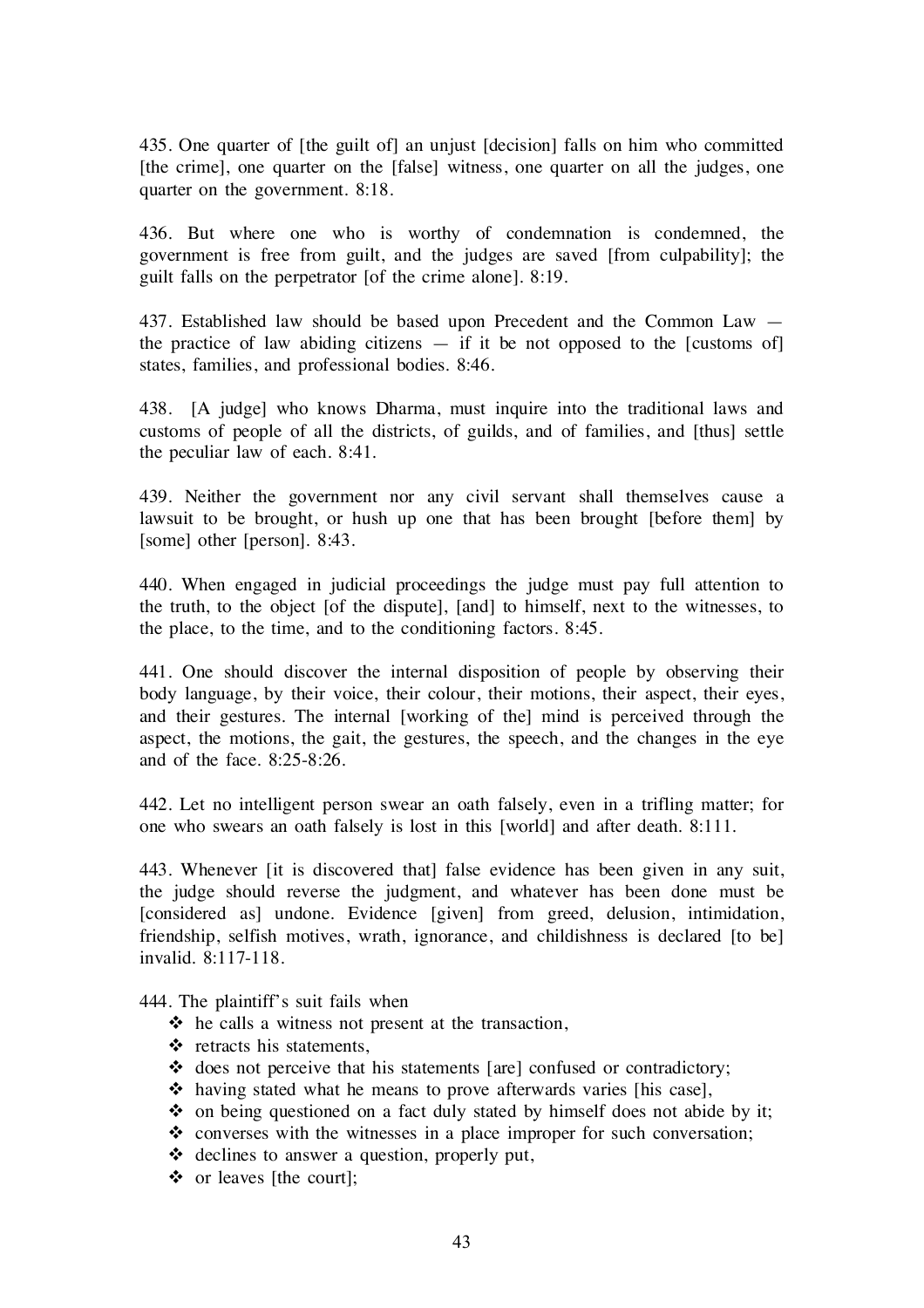Or when being ordered to speak, does not answer,

 $\triangle$  or does not prove what he has alleged;

• or who does not know what is the first [point], and what the second.

 $8:53 - 56$ .

#### 34. Torts

445. The courts shall protect the inherited [and other] property of a minor, until he has either graduated from his studies or until he has reached the age of majority. 8:27.

446. In like manner care must be taken of childless women, of those who have no sons [to care for them], of those without family support, of [divorced] wives and widows who have chosen not to remarry, and of disabled women. 8:28.

447. A righteous court must punish like thieves those relatives who appropriate the property of such women during their lifetime. 8:29.

448. Property, the owner of which has disappeared, the government shall cause to be kept as a deposit for a period of three years; within the period of three years the owner may claim it, after [that term] the government may expropriate it. 8:30.

449. If a person lays claim to a lost article, he must be examined according to the law; if he accurately describes the shape, and the number [of the articles found] and so forth, [he is] the owner, [and] ought [to receive] that property. 8:31.

450. But if [a claimant] does not really know the time and the place [where an item was] lost, its colour, shape, and size, he is worthy of a fine equal [in value] to the [object claimed]. 8:32.

451. Property stolen by thieves must be restored by the government to all people irrespective of social standing, a government which appropriates such [property] incurs the guilt of a thief. 8:40.

452. When a creditor sues [before the court] for the recovery of money from a debtor, one should make the debtor pay the sum which the creditor proves [to be due]. By whatever means a creditor may be able to regain possession of his dues, even by those means may the debtor be compelled to pay. 8:47-48.

453. By moral persuasion, by law-suits, by artful management, or by the customary proceeding, a creditor may recover property lent; and lastly, by force. 8:49.

454. But one who denies a debt which is proved by sound evidence, shall be ordered by the court to pay that debt to the creditor and a small fine according to the circumstances. 8:51.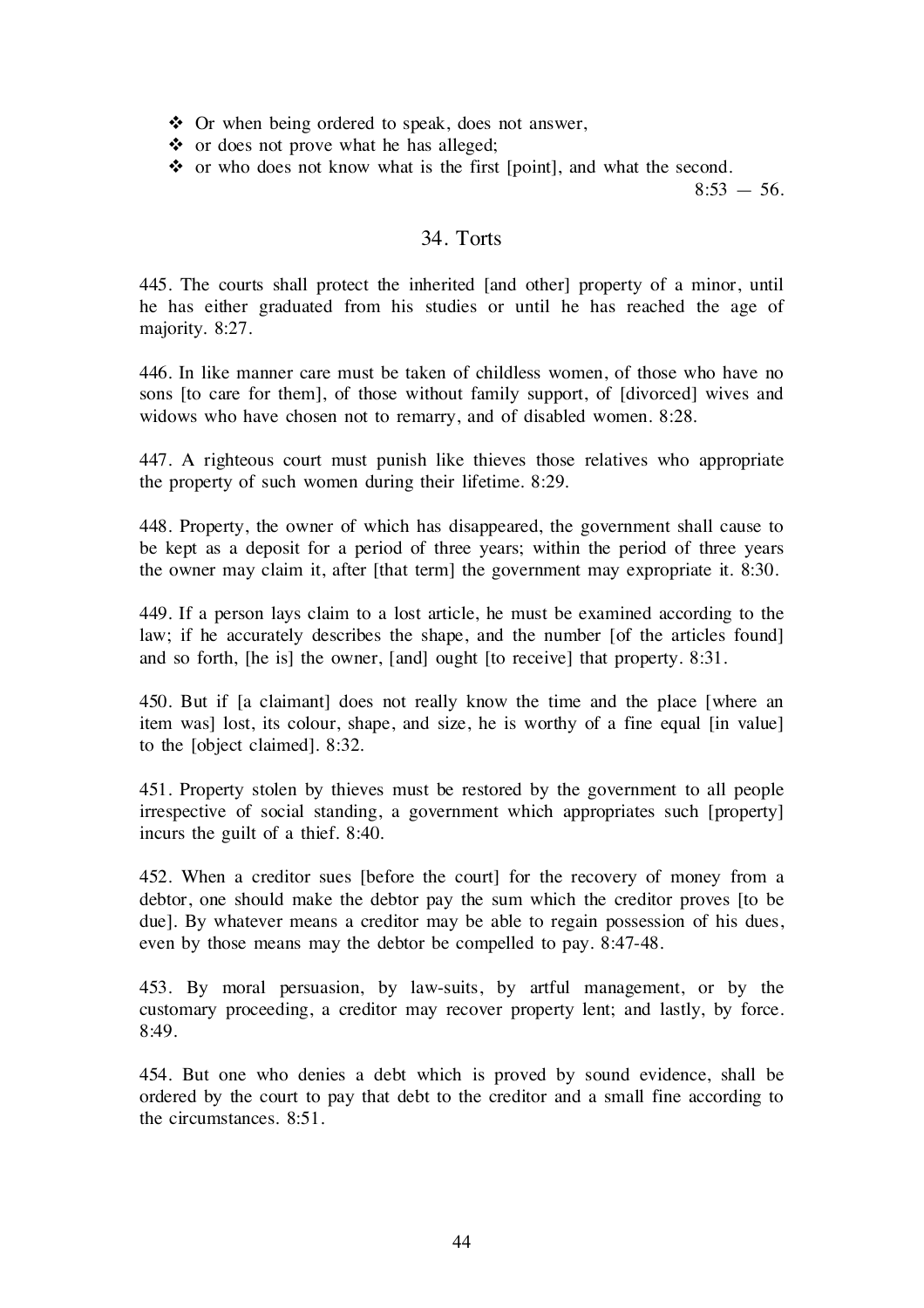456. If a debtor denies the debt when he has been required by the court to pay it, the complainant must call [a witness] who was present [when the loan was made], or adduce other evidence. 8:52.

#### 35. Interest

457. A money-lender may stipulate as an increase of his capital, for the interest allowed by the Sage Vasishtha, and take 8% monthly. 8:140.

458. Or, considering the duty of the virtuous, one may take 2% [per month], for one who takes 2% is not considered blameworthy. 8:141.

459. Just 2%, 3%, 4%, and 5% [and not more], one may take as monthly interest according to the order of commercial status [Religious institutes – 2%, Defence and law enforcement – 3% Business – 4% and for the public  $-5$  %.] 8:142.

460. One should not take interest beyond the year, nor such as is unapproved, nor compound interest, periodical interest, stipulated interest, and corporal interest. 8:153.

461. One who is unable to pay a debt [at the fixed time], and wishes to make a new contract, may renew the agreement, after paying the interest which is due. If one cannot pay the money [due as interest], one may insert it in the renewed contract; one must pay as much interest as may be due. 8:154-155.

462. The person who becomes a guarantor for a borrower who then absconds shall pay the debt out of his own property. But money due as collateral, or idly promised, or lost through gambling, or due for spirituous liquor, or what remains unpaid of a fine and a tax or duty, the children [of the party owing it] shall not be obliged to pay. 8:158-159.

463. This afore-mentioned rule shall apply to the case of a surety for appearance [only]; if a surety for payment should die, the [judge] may compel even his heirs to discharge the debt. 8:160.

#### 36. Contracts & Deposits

464. A contract made by a person intoxicated, or insane, or grievously disorientated [by disease and so forth], or wholly dependent, by an under-aged person or very aged person, or by an unauthorised [party] is invalid. 8:163.

465. A contract which has been made contrary to the law or to the settled usage [of the virtuous], can have no legal force, though it be established [by evidence]. 8:164.

466. A fraudulent mortgage or sale, a fraudulent gift or acceptance, and [any transaction] where fraud is detected, the judge shall declare null and void. 8:165.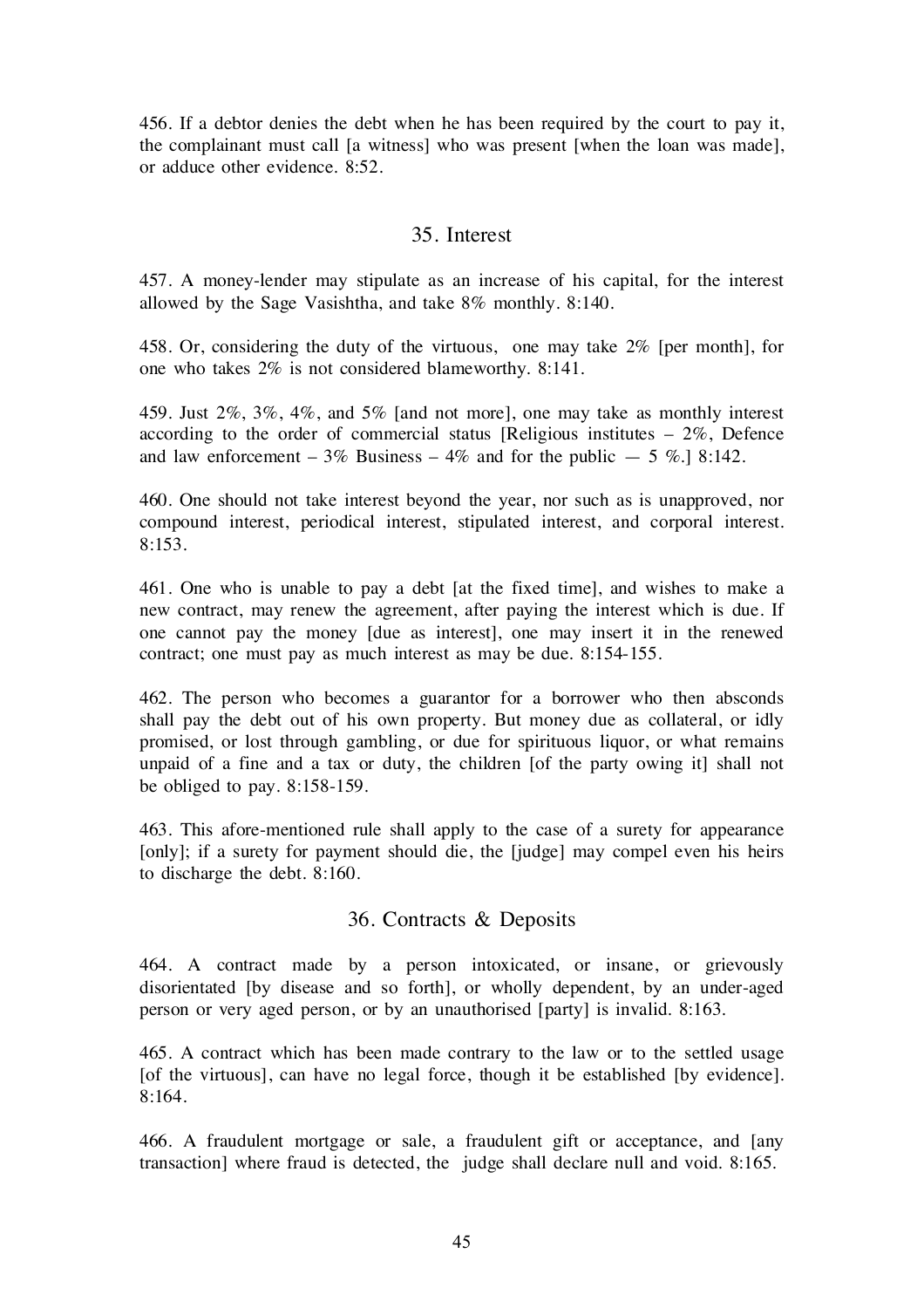467. If the debtor be dead and [the money borrowed] was expended for the family, it must be paid by the relatives out of their own estate even if they are divided. 8:166.

468. What is given through coercion, what is enjoyed by coercion, also a statement or contract made under duress, and all other transactions accomplished through intimidation, Manu has declared void. 8:168.

469. In whatever condition a person shall deposit anything in the keeping of another, in the same condition ought the same thing to be received back [by the owner]; as the delivery [was, so must be] the re-delivery. 8:180.

470. Such is the rule for obtaining back all those open deposits; in the case of a sealed deposit [the depositary] shall incur no [censure], unless he has taken out something. 8:188.

471. [A deposit] which has been stolen by thieves or washed away by water or burned by fire, [the bailee] shall not make it good, unless he took part of it [for himself]. 8:189.

472. He who does not return a deposit and he who demands what he never bailed shall both be punished like thieves, or be compelled to pay a fine equal [to the value of the object retained or claimed]. 8:191.

473. A pledge<sup>20</sup> [to be kept only] must not be used by force, [the creditor], so using it, shall give up his [whole] interest, or, [if it has been spoilt by use] he shall satisfy the [owner] by [paying its] original price; else he commits a theft of the pledge. 8:144.

474. Neither a pledge nor a deposit can be lost by lapse of time; they are both recoverable, though they have remained long [with the bailee]. 8:145.

475. Whatever [property] an owner allows to be enjoyed by others over a period of ten years, while, though present, he says nothing, that [property] he shall forfeit. If [the owner is] neither mentally impaired nor a minor and if [his chattel] is enjoyed [by another] with his knowledge, by law he has forfeited ownership; the user shall retain that property. 8:147-148.

476. A gift or sale, made by anybody else but the owner, must be considered as null and void, according to the rule in judicial proceedings. 8:199.

477. Should money be donated [or promised] for a religious purpose by one person to another who asks for it, the donation shall be considered as void, if the [money is] afterwards not [used] in the manner [stated]. 8:212.

 $20$  A thing that is given as security for the fulfillment of a contract or the payment of a debt and is liable to forfeiture in the event of failure.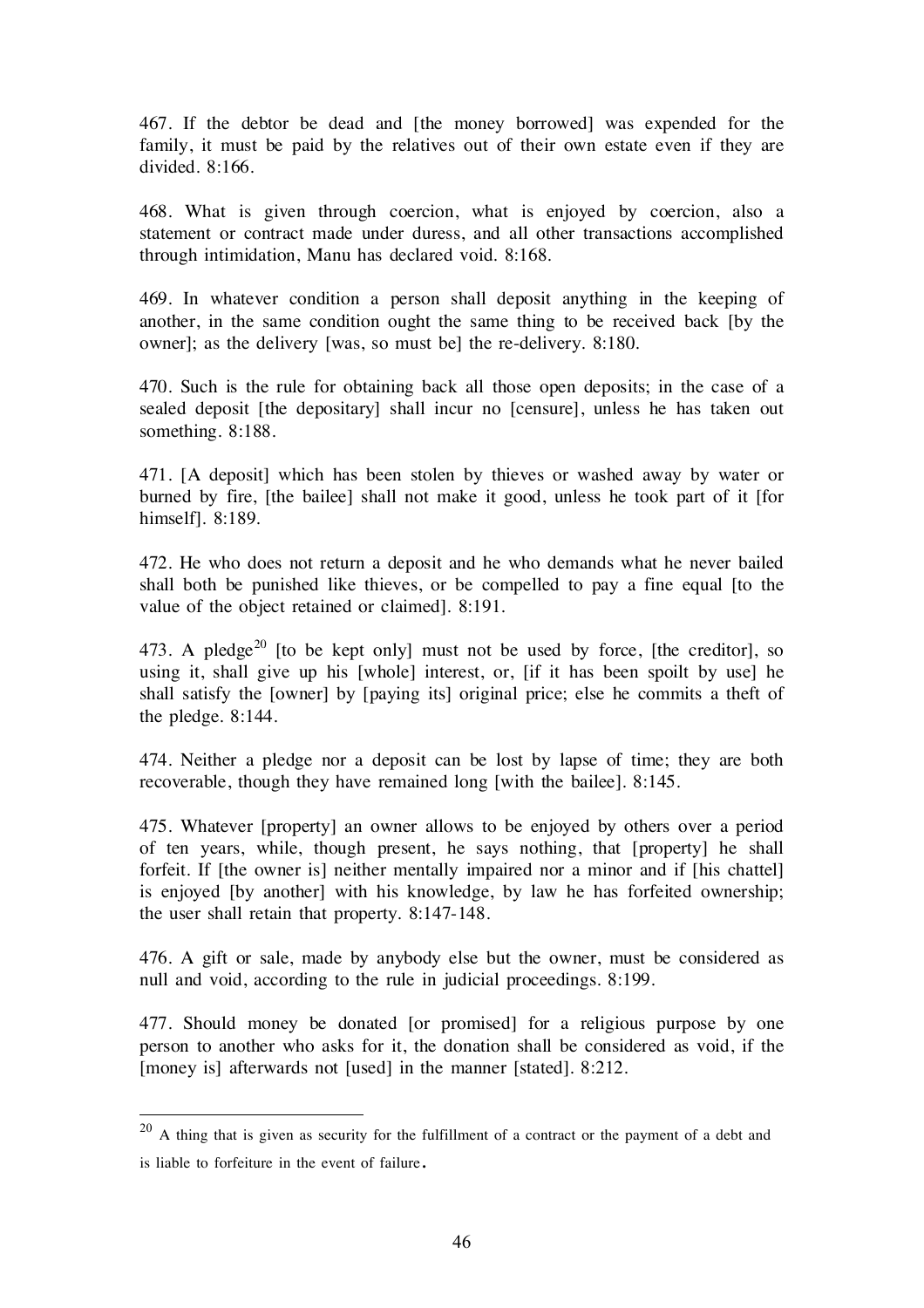# 37. Industrial Relations

478. A hired [labourer or tradesman] who, without being ill, wilfully fails to perform his work according to the agreement, shall be fined eight krishnalas and no wages shall be paid to him. 8:215.

479. But if he is really ill, and after recovery performs [his work] according to the original agreement, he shall receive his wages even after [the lapse of] a very long time. 8:216.

480. But if he, whether sick or well, does not [perform or] cause to be performed [by others] his work according to the agreement, the wages for that work shall not be given to him, even [if it be only] slightly incomplete. 8:217.

# 38. Consumer Relations

481. If anybody, after buying or selling anything, regrets, he may return or take [back] that commodity within ten days<sup>21</sup>. But after [the lapse of] ten days he may neither give nor cause it to be given [back]; both he who takes it [back] and he who gives it [back, except by consent] shall be fined. 8:222-223.

#### 39. Libel

482. One who [contemptuously] calls another person one-eyed, lame, or the like [names], even though it may be true, shall be fined at least one karshapana. [\$40.00] 8:274.

483. One who defames his mother, his father, his wife, his brother, his son, or his teacher, and one who does not give way to his preceptor, shall be compelled to pay one hundred panas [\$4,000]. 8:275.

484. One who, being abused by people in pain, pardons [them], will in reward of that [act] be exalted in the heavenly realms; but he who, [proud] of his social status, forgives them not, will for that [reason] sink into hell. 8:313.

#### 40. Assault & Battery

485. If a blow is struck against people or animals in order to [give them] pain, [the judge] shall institute a fine in proportion to the amount of pain [caused]. 8:286.

 $21$  A "cooling off" period.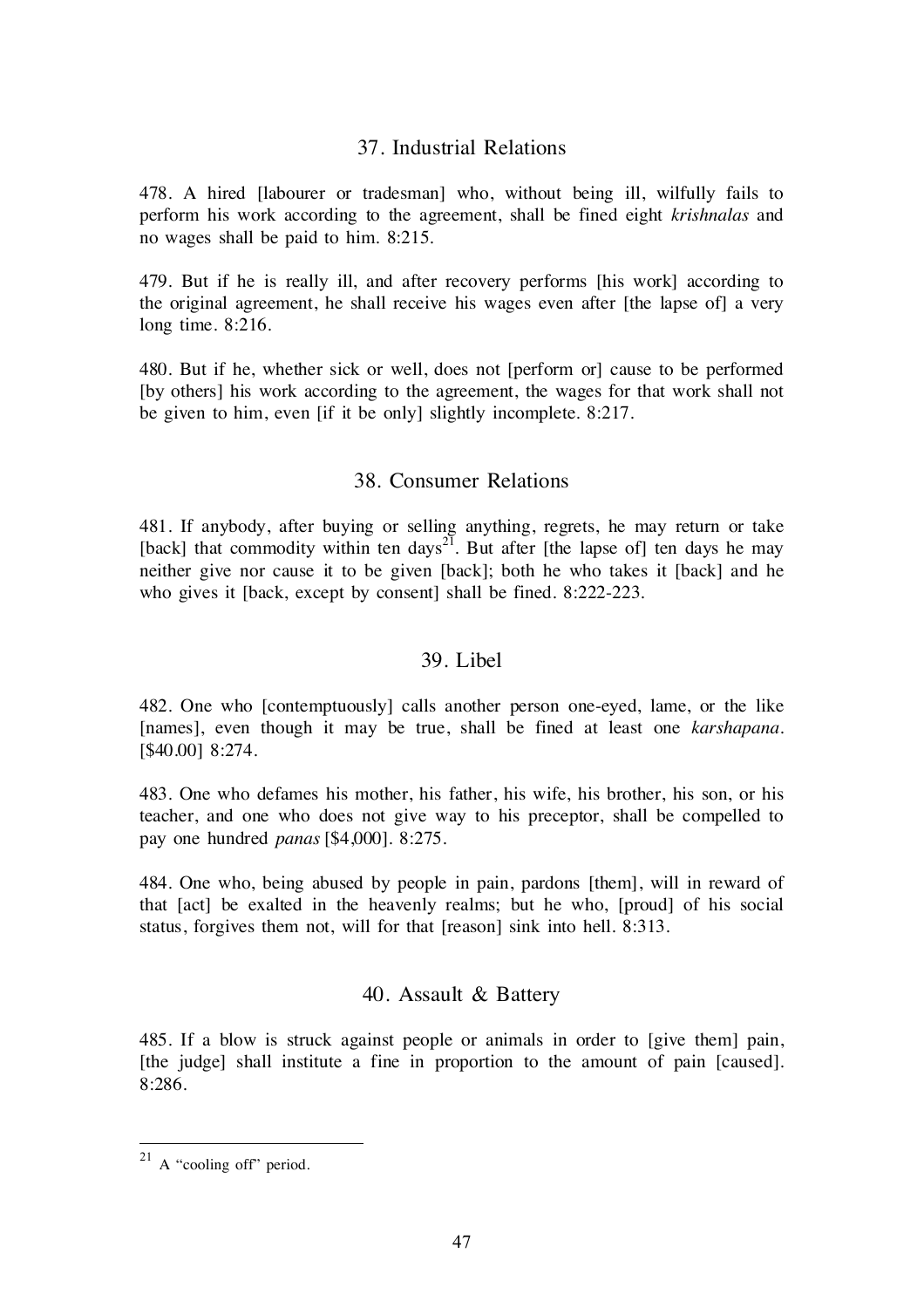486. If a limb is injured, a wound [is caused], or blood [flows, the assailant] shall be made to pay compensation [to the sufferer] the expenses of the cure, or the whole [both the usual amercement and the expenses of the cure as a] fine [to the government]. 8:287.

487. He who commits violence must be considered as the worst offender, [more wicked] than a defamer, than a thief, and than he who injures [another] with a staff. 8:345.

489. Neither for friendship's sake, nor for the sake of great lucre, must a court let go perpetrators of violence, who cause terror to all creatures. 8:347.

490. One may slay without hesitation an assassin who approaches [with murderous intent], whether [he be one's] teacher, a child or an aged man, or a Brāhmana deeply versed in the Vedas. 8:350.

491. By killing an assassin the slayer incurs no guilt, whether [he does it] publicly or secretly; in that case fury recoils upon fury. 8:351.

#### 41. Damage

492. He who damages the goods of another, be it intentionally or unintentionally, shall give satisfaction to the [owner] and pay to the government a fine equal to the [damage]. 8:288.

493. They declare with respect to a vehicle, its driver and its owner, [that there are] ten cases in which no punishment [for damage done] can be inflicted; in other cases a fine is prescribed. 8:290.

494. But if the car turns off [the road] through the driver's want of skill, the owner shall be fined, if damage [is done], two hundred panas [\$8000]. 8:293.

495. If the driver is skilful [but negligent], he alone shall be fined; if the driver is unskilful, the occupants of the car [also] shall be each fined one hundred panas [\$4,000]. 8:294.

#### 42. Theft

496. [The taking without asking of] roots and of fruit from trees, of wood for a [sacrificial] fire, and of grass for feeding cows, Manu has declared [to be] no theft. 8:339.

497. All weights and measures must be duly marked, and once in six months they should be checked. 8:403.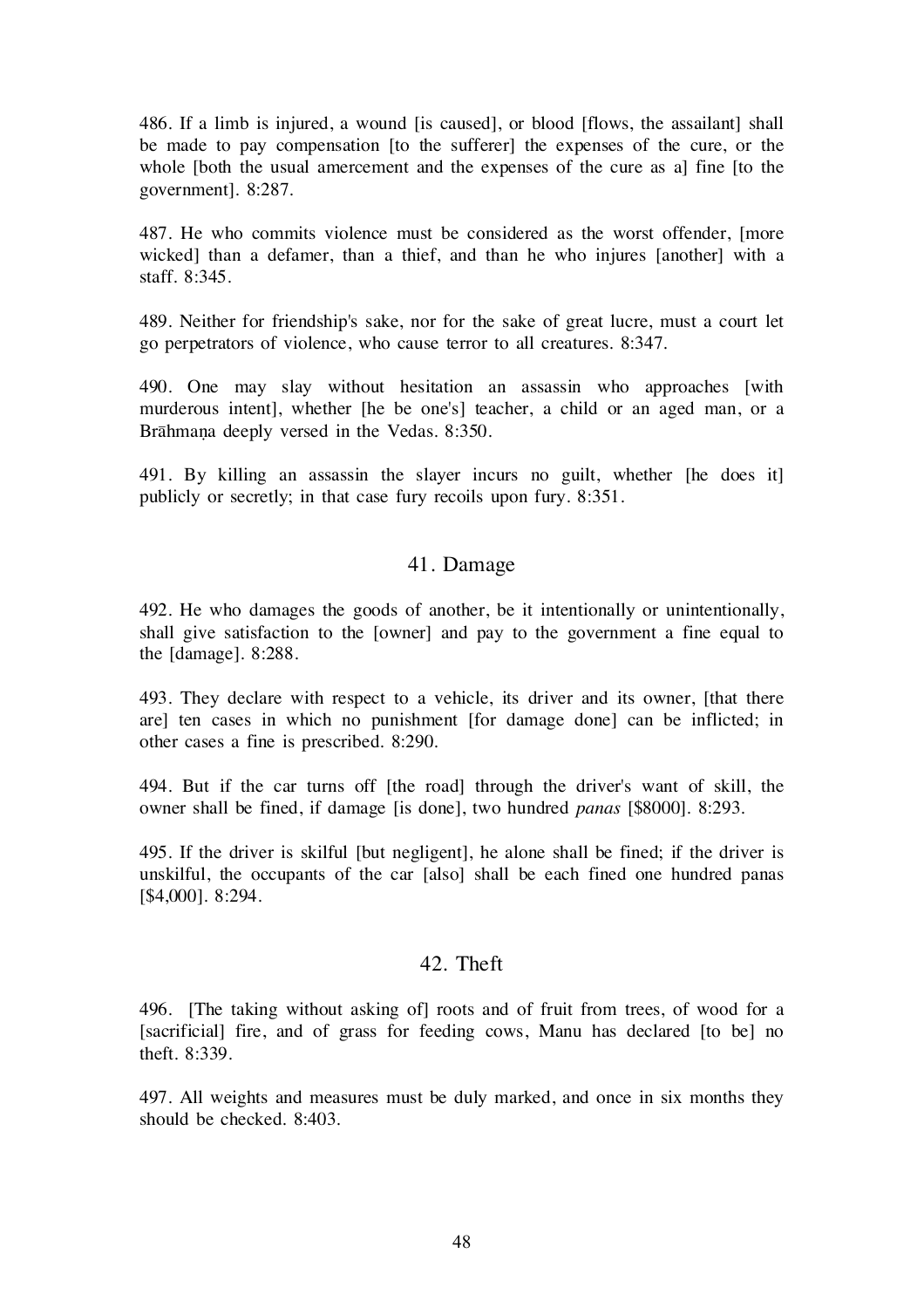#### 43. Inheritance

498. After the death of the father and of the mother, the brothers, being assembled, may divide among themselves in equal shares the paternal [and the maternal] estate; for, they have no power [over it] while the parents live.<sup>22</sup> 9:104.

499. [Or] the eldest alone may take the whole paternal estate, the dependants shall live under his protection just as [they lived] under their father. 9:105.

495. Immediately on the birth of his first-born a person is [called] the father of a son and is freed from the debt to the ancestors<sup>23</sup>; that [first-born son], therefore, is worthy [to receive] the whole estate. 9:106.

496. That son alone on whom he throws his debt and through whom he obtains immortality, is begotten for [the fulfilment of] the law; all the rest they consider the offspring of desire. 9:107.

497. As a father [supports] his sons, so let the eldest support his younger brothers, and let them also in accordance with the law behave towards their eldest brother as sons [behave towards their father]. 9:108.

498. Either let them thus live together, or apart, if [each] desires [to gain] spiritual merit; for [by their living] separate [their] merit increases, hence separation is meritorious. 9:111.

499. But to the maiden [sisters] the brothers shall severally give [portions] out of their shares, each out of his share one-fourth part; those who refuse to give [it], will become outcasts. 9:118.

#### 44. Sapindas

500. To three [generations of ancestors] water must be offered, to three the pinda is given, the fourth [descendant is] the giver of these [oblations], the fifth has no connection [with them]. $^{24}$  9:186.

501. Always to that [relative within three degrees] who is nearest to the [deceased] Sapinda the estate shall belong; afterwards a Sakulya<sup>25</sup>shall be [the heir, then] the spiritual teacher or the pupil. 9:187.

 $22$  The husband and wife are joint owners of the property therefore if one dies the other has possession of the property as long as he/she lives. This would mean that widows inherit their deceased husband's estate. The sons are only entitled to divide up the estate after the mother dies.

<sup>&</sup>lt;sup>23</sup> Everyone has a duty to raise a son to continue the ancestral line  $-$  this is considered to be the debt to the ancestors.

<sup>&</sup>lt;sup>24</sup> This is the definition of a "*sapinda*" — great-grandfather, grandfather, father and son are the four generations included in the "sapinda" relationship.

 $^{25}$  A *sakulya* is any full-blooded family member.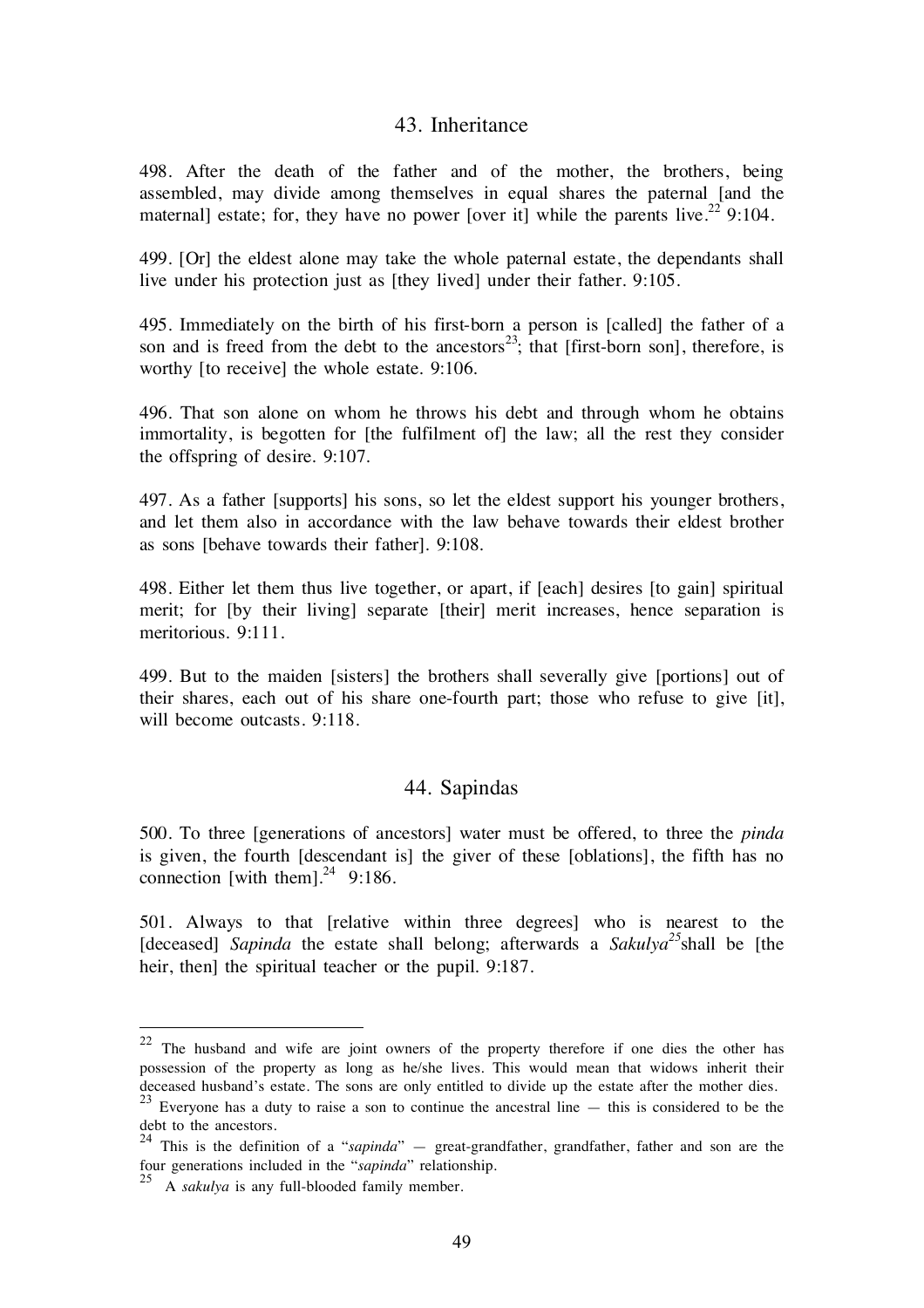#### 45. The Mother's estate [strîdhana]

502. What [was given] before the [nuptial] fire, what [was given] on the bridal procession, what was given in token of love, and what was received from her brother, mother, or father, that is called the sixfold property of a woman. 9:194.

503. But when the mother has died, all the uterine brothers and the uterine sisters shall equally divide the mother's estate. 9:192.

504. Even to the daughters of those [daughters] something should be given, as is seemly, out of the estate of their maternal grandmother, on the score of affection. 9:193.

506. [Such property], as well as a gift subsequent and what was given [to her] by her affectionate husband, shall go to her offspring, [even] if she dies in the lifetime of her husband<sup>26</sup>. 9:195.

# 46. Inheritance by others

507. The non-reproductive<sup>27</sup> [kliba] and outcasts, [persons] born blind or deaf, the insane, the mentally challenged and the dumb, as well as those deficient in any organ [of action or sensation], receive no share [of the inheritance]. 9:201.

508. But it is just that [a person] who knows [the law] should give even to all of them food and clothing without stint, according to his ability; he who does not give will become outcast. 9:202.

509. If the non-reproductive [klîba] and the others [mentioned above] should somehow or other desire to marry, the offspring of such among them as have children is worthy of a share. 9:203.

510. Property [acquired] by academic achievements belongs solely to him to whom [it was given], likewise the gift of a friend, a present received on marriage or with the honey-mixture. 9:206.

511. But if one of the siblings, being self-employed, does not desire [a share of the family] property, he may be excluded [by the others] receiving a trifle out of his share to live upon. 9:207.

<sup>&</sup>lt;sup>26</sup> The husband does not inherit any of the stridhana when his wife dies  $-$  it is divided up among the daughters.

 $27$  The "non-reproductive" are those who do not marry and bear offspring either because they are gay or because they have some other sexual dysfunction. They do not inherit property because there will be no descendants who can inherit it.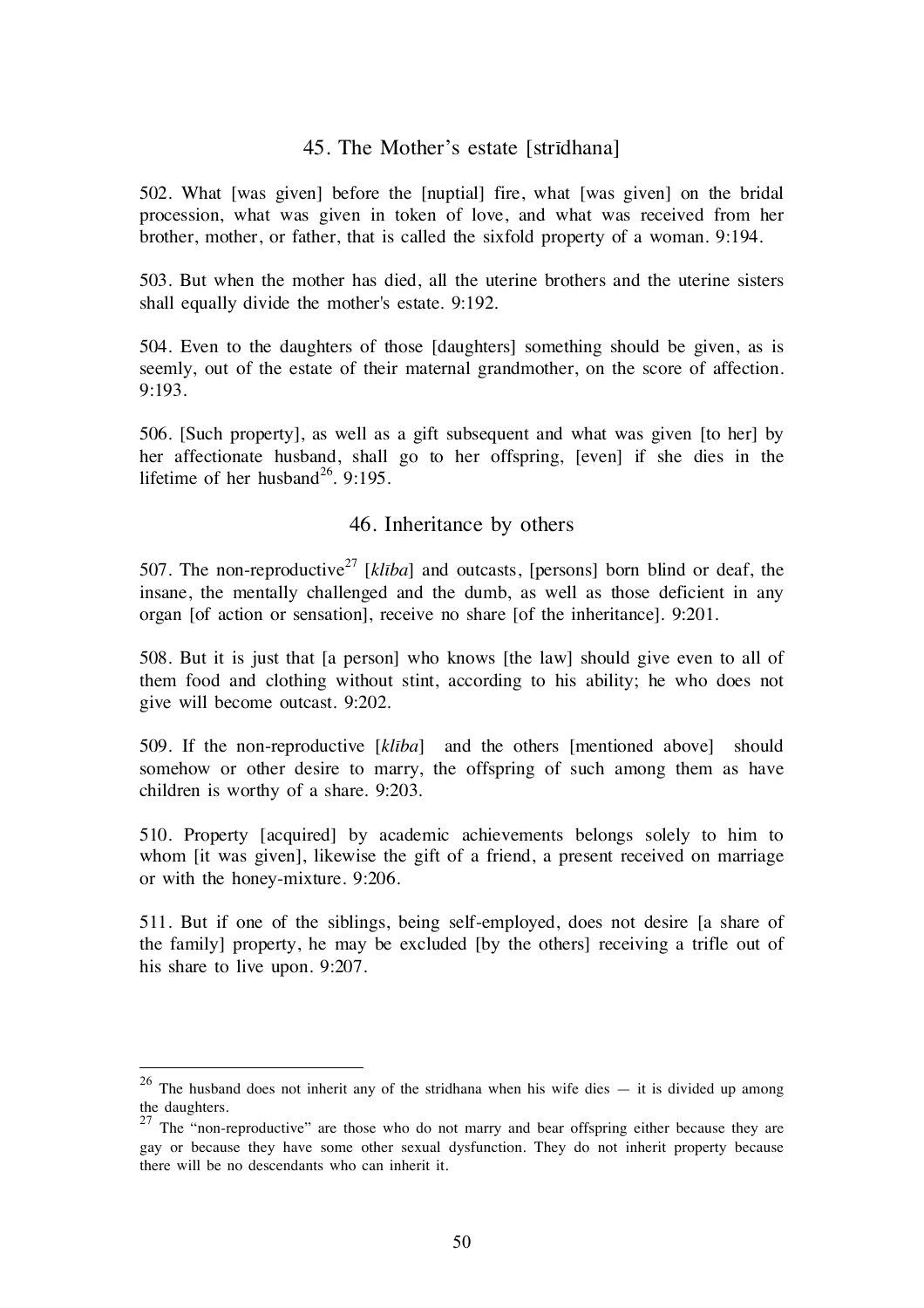512. What one [brother] may acquire by his labour without using the patrimony, that acquisition, [made solely] by his own effort, he shall not share unless by his own will [with his brothers]. 9:208.

513. A mother shall obtain the inheritance of a son [who dies] without leaving issue, and, if the mother be dead, the paternal grandmother shall take the estate. And if, after all the debts and assets have been duly distributed according to the rule, any [property] be afterwards discovered, one must divide it equally. 9:217- 218.

514. A dress, a vehicle, ornaments, cooked food, water, and female [slaves], property destined for Dharmic uses or yajñas, and a pasture-ground, they declare to be indivisible. 9:219.

# 47. Gambling

516. Gambling and betting let the government ban from the realm; those two vices cause the loss of the princely estates. Gambling and betting amount to open theft; the king shall always exert himself in suppressing both [of them]. 9:221- 222.

517. When inanimate [things] are used [for staking money on them], that is called among people gambling [dyuta], when animate beings are used [for the same purpose], one must know that to be betting [samahvaya]. 9:223.

518. Gamblers, dancers and singers, cruel people, people belonging to an heretical sect, those following forbidden occupations, and sellers of spirituous liquor, one should instantly banish from the town. 9:225.

519. On every person who addicts himself to that [vice] either secretly or openly, the magistrate may punish according to his discretion. 9:228.

#### 48. Capital Punishment

520. For kidnapping people of noble family and especially women and the most precious gems, [the offender] deserves corporal [or capital] punishment. 8:323.

521. Forgers of government documents, those who corrupt ministers, those who murder women, infants, or Priests, and traitors, the government shall be executed. 9:232.

522. A just government shall not cause a [suspected] robber to be put to death, [unless taken] with the stolen goods [in his possession]; one who [is found to be in possession] of the stolen goods and the implements [of burglary], he may, without hesitation, cause to be executed. 9:270.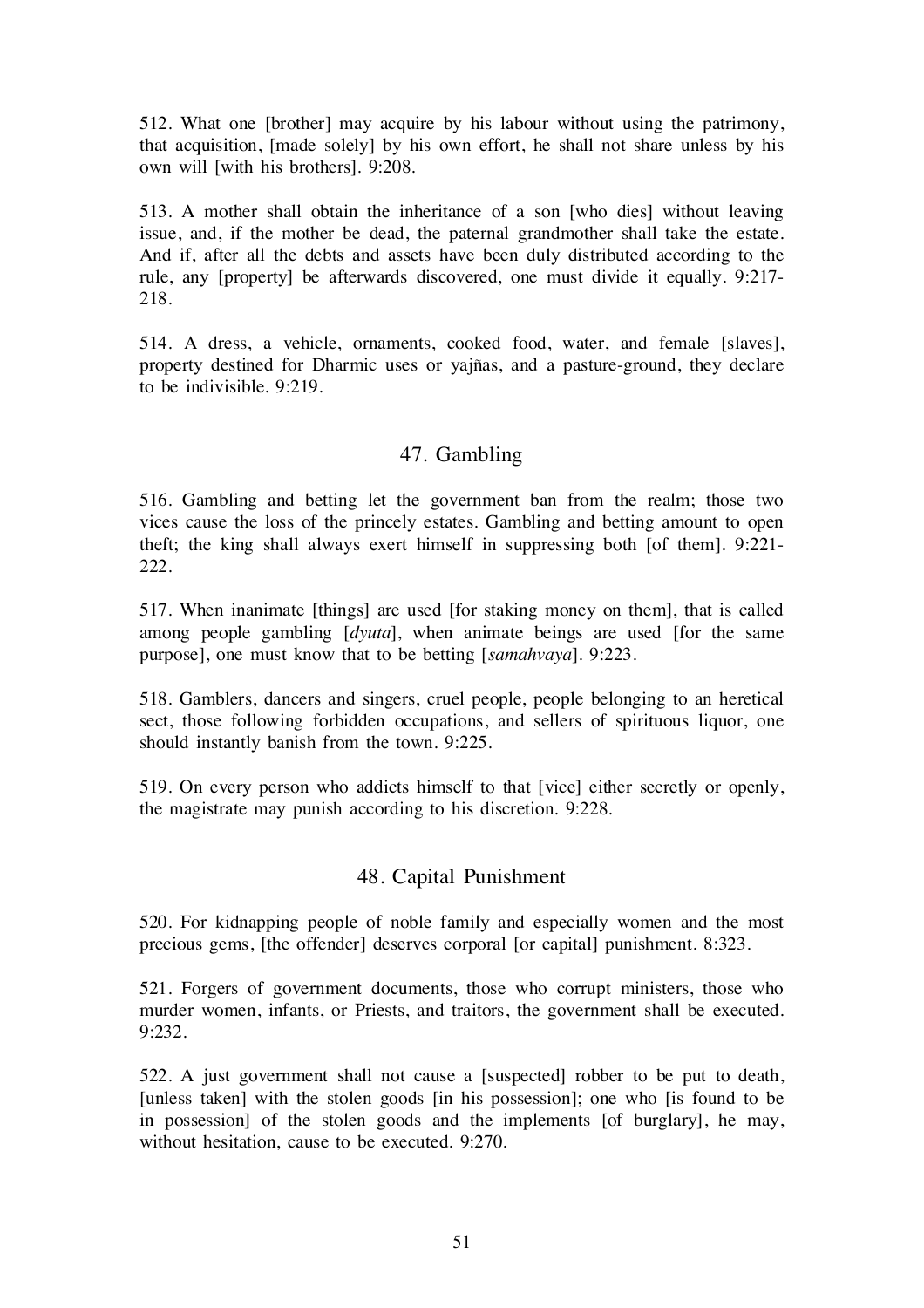523. All those also who in villages give food to robbers or grant them room for [concealing their implements], shall be executed. 9:271.

524. Those who do not give assistance according to their ability when a village is being plundered, a dyke being destroyed, or a highway robbery committed, shall be banished with their goods and chattels. 9:274.

525. But the hands of those robbers who, breaking into houses, commit thefts at night, shall be amputated and they should be impaled on a pointed stake. 9:276.

526. On the first conviction, one should cause two fingers of a pick-pocket to be amputated; on the second, one hand and one foot; on the third, he shall be executed. 9:277.

#### 49. Fines

527. Two hundred and fifty  $panas^{28}$  are declared [to be] the first [or lowest]  $fine^{29}$ , five [hundred] are considered as the mean [or middlemost], but one thousand as the highest. 8:138.

528. Where any common person would be fined one karshapana, an [offending] officer of the government shall be fined one thousand; that is the settled rule.

529. In [a case of] theft the guilt of a Sudra shall be 8 fold, that of a Vaisya 16 fold, that of a Kshatriya 32 fold, that of a Priest 64 fold, or quite a 100 fold, or [even] 128 fold; [each of them] knowing the nature of the offence. 8:336 — 338

530. Him who breaks [the levee of] a dam he shall slay [by drowning him] in water or by [some other] [mode of] capital punishment; or the offender may repair the [damage], but shall be made to pay the highest amercement. 9:279.

531. Those who break into a [government] warehouse, an armoury, or a temple, and those who steal elephants, horses, or vehicles, he shall slay without hesitation. 9:280.

532. But he who, except in a case of extreme necessity, drops filth on a public high-road, shall pay two *karshapanas* and immediately remove [that] filth. 9:282.

533. But a person in urgent necessity, an aged man, a pregnant woman, or a child, shall be reprimanded and clean the [place]; that is a settled rule. 9:283.

534. All physicians convicted of malpractice [shall pay] a fine; in the case of animals, the first [or lowest]; in the case of human beings, the middlemost [amercement]. 9:284.

<sup>&</sup>lt;sup>28</sup> A pana = \$40.00 therefore the lowest fine would be \$10,000, the middling = \$20,000 and the highest fine  $=$  \$40,000.

 $29^\circ$  According to Kautilya the first amercement would be about 54 panas.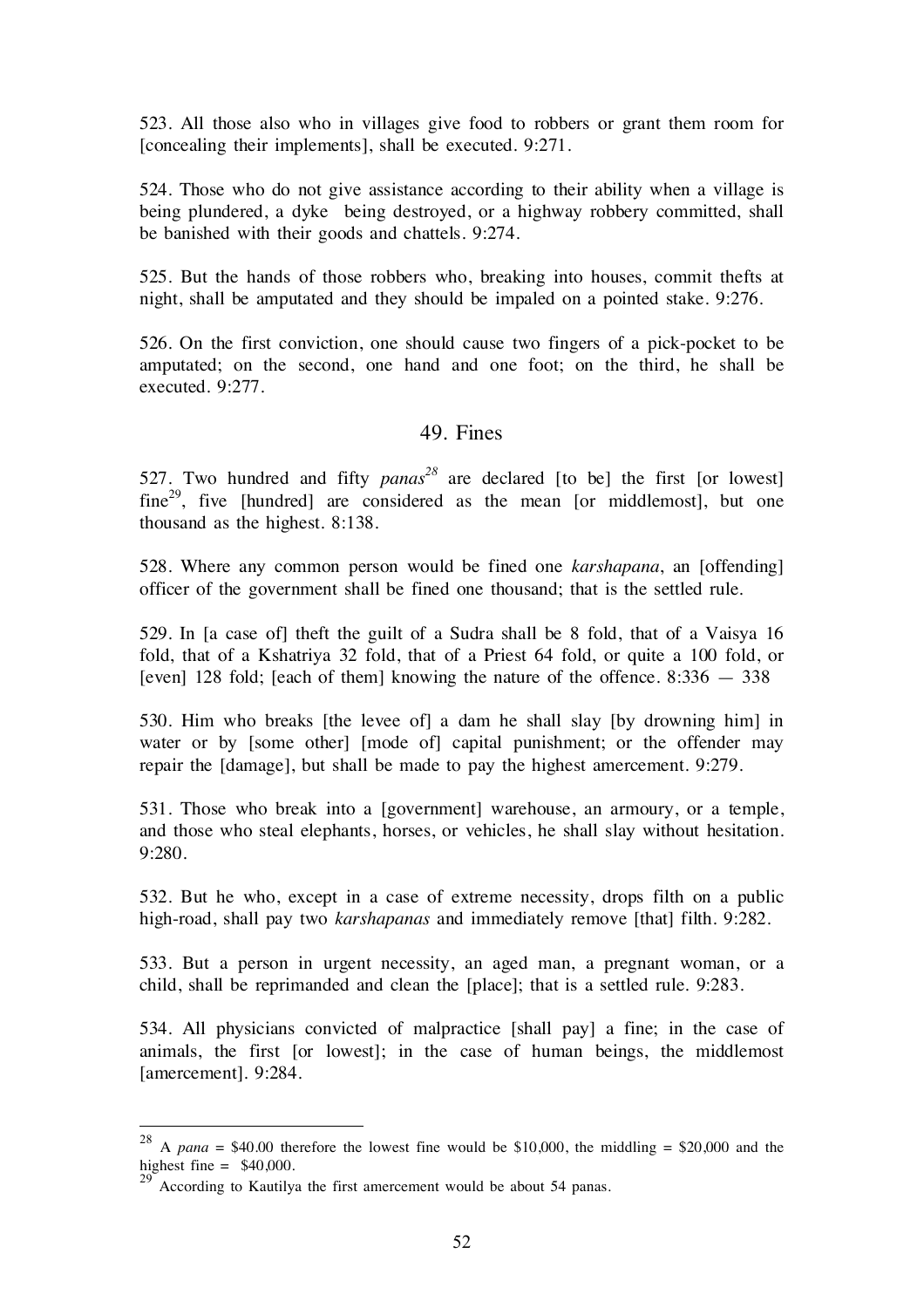535. He who destroys a bridge, the flag [of a temple or royal palace], a pole, or images, shall repair the whole [damage] and pay five hundred [panas] (\$20,000). 9:285.

536. For adulterating unadulterated commodities, and for breaking gems or for improperly boring [them], the fine is the first [or lowest] amercement. 9:286.

537. But that person who behaves dishonestly to honest [customers] or cheats in his prices, shall be fined in the first or in the middlemost amercement. 9:287.

#### 50. Offences

538. [All] sages prescribe a penance for an offence unintentionally committed; some declare, on the evidence of the revealed texts, [that it may be performed] even for an intentional [offence]. 11:45.

539. A sin unintentionally committed is expiated by the recitation of Vedic texts, but that which [people] in their folly commit intentionally, by various [special] penances. 11:46.

540. One who takes property from the wicked and bestows it on the virtuous, transforms himself into a boat, and carries both [over the sea of misfortune]. 11:19.

541. One should who has faith and controls his senses perform other meritorious acts, but one should on no account offer sacrifices at which he gives smaller fees [than those prescribed]. 11:39.

542. The organs [of sense and action], honour, [bliss in] heaven, longevity, fame, offspring, and cattle are destroyed by a yajña at which [too] small sacrificial fees [*daksina*] are given; hence a person of meagre means should not offer a [Srauta] yajña. 11:40.

#### 51. Primary Offences — Mahå-påtakas

543. Killing a priest, drinking [the spirituous liquor called] Sura, stealing gold, adultery with a Guru's wife, and associating with such [offenders], they declare [to be] mortal sins [mahāpātaka]. 11:55.

544. Falsely attributing to oneself high birth, giving information to the government agents [regarding a crime], and falsely accusing one's teacher, [are offences] equal to slaying a priest. 11:56.

545. Forgetting the Veda, reviling the Vedas, giving false evidence, murdering a friend, eating forbidden food, or [swallowing substances] unfit for food, are six [offences] equal to drinking Sura. 11:57.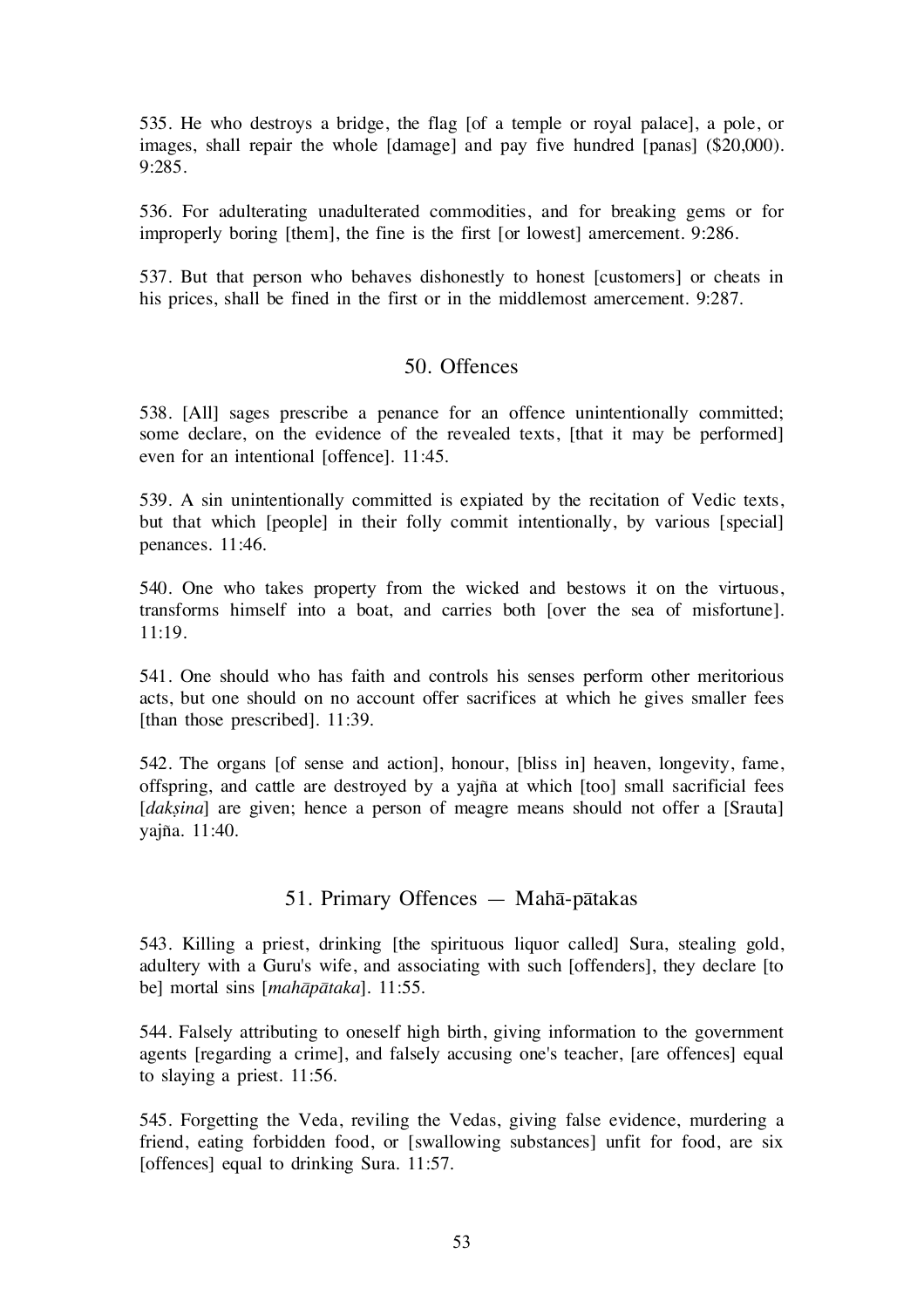546. Stealing a deposit, or people, a horse, and silver, land, diamonds and [other] gems, is declared to be equal to stealing gold. 11:58.

547. Carnal intercourse with sisters by the same mother, with [unmarried] maidens, with females of the lowest castes, with the spouse of a friend, or of a son, they declare to be equal to the violation of a Guru's bed. 11:59.

# 52. Secondary Offences — Upa-påtakas

548. [The upa-påtakas are:] Killing cattle, sacrificing for those who are unworthy to sacrifice, adultery, selling oneself, abandoning one's teacher, mother, father, or one's child, giving up the [daily] study of the Veda, and neglecting the [sacred domestic] fire, 11:60.

549. Allowing one's younger sibling to marry first, marrying before one's elder sibling, giving a daughter to, or sacrificing for, [either sibling]. 11:61.

550. Defiling a virgin, usury, breaking a vow, selling a tank, a garden, one's wife, or child. Living as a Vråtya, abandoning a relative, teaching [the Veda] for financial gain, learning [the Veda] from a hired teacher, and selling goods which one ought not to sell. 11:62-63.

551. Superintending mines [or factories] of any sort, executing great mechanical works, injuring [living] plants, subsisting on [the earnings of] one's wife, sorcery [by means of sacrifices], and working [magic by means of] herbs, [and so forth]. 11:64.

552. Cutting down green trees for firewood, doing acts for one's own advantage only, eating prohibited food. 11:65.

553. Neglecting to kindle the sacred fires, theft, non-payment of [the three] debts<sup>30</sup>, studying unwholesome literature, and practising [the arts of] dancing and singing. 11:66.

554. Stealing grain, base metals, or cattle, intercourse with alcoholics, slaying women, Sudras, Vaisyas, or Kshatriyas, and rejection of the Veda, [are all] secondary offences [Upapåtaka]. 11:67.

 $\overline{a}$ 

 $30$  Debts to the gods *[deva-runa]*, to the ancerstors *[pitr-runa]* and to the rishis *[rsi-runa]*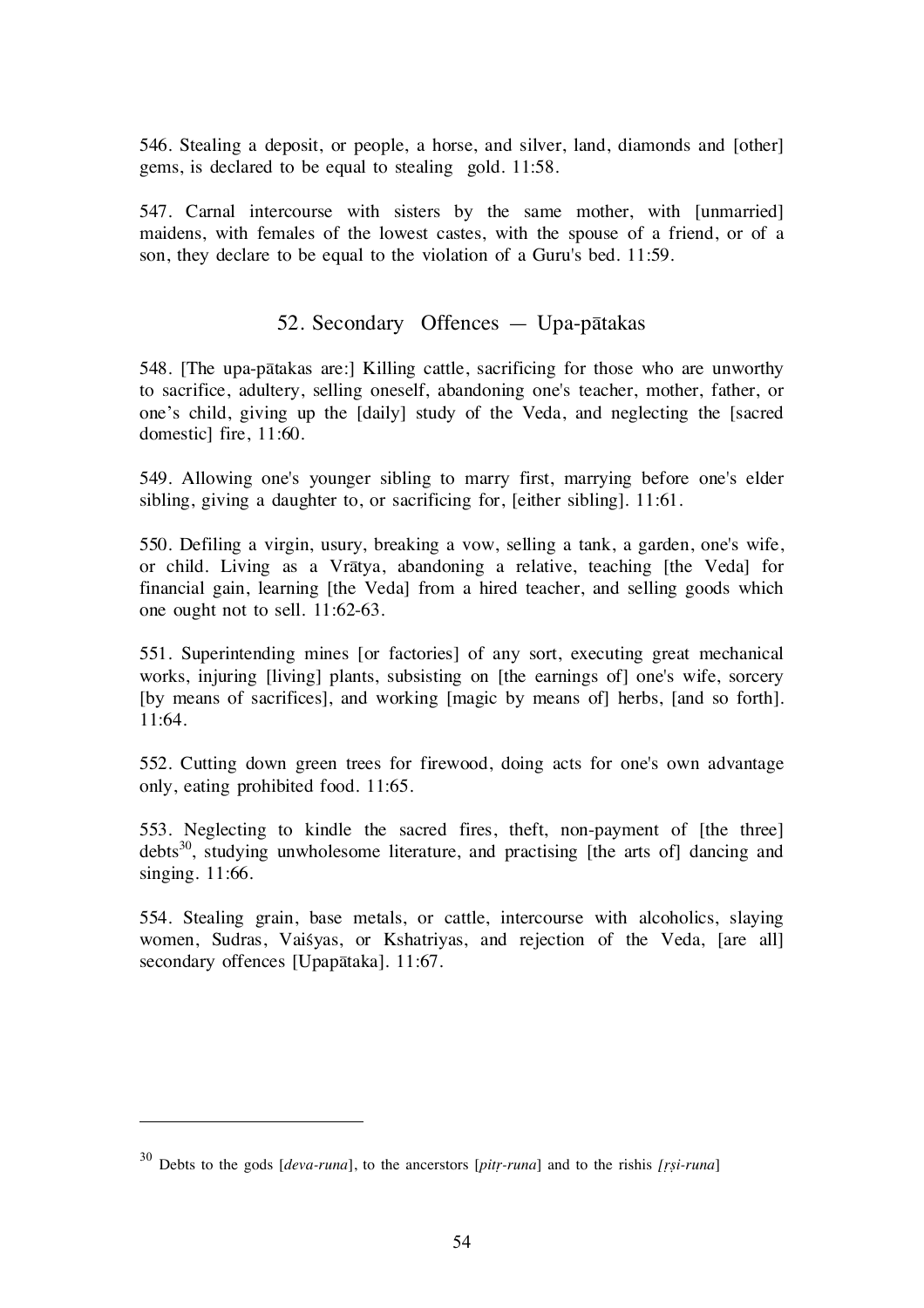# 53. Tertiary (minor) Offences

555. Giving pain to a priest [by a blow], smelling at things which ought not to be smelt at, or at spirituous liquor, cheating, and homosexual acts, are declared to cause the loss of status  $[Ja$ tibhramsa] 11:68.

556. Killing a donkey, a horse, a camel, a deer, an elephant, a goat, a sheep, a fish, a snake, or a buffalo, must be known to degrade [the offender] to a mixed caste [Sankari-karana]. 11:69.

557. Accepting presents from blameworthy donors, trading, serving Sudras, and lying, make [the offender] unworthy to receive gifts [Apåtra]. 11:70.

558. Killing insects, small or large, or birds, eating anything kept close to spirituous liquors, stealing fruit, firewood, or flowers, [are offences] which make impure [Malavåha]. 11:71.

559. A Sudra cannot commit an offence, causing loss of caste [pataka], and he is exempt from the sacraments; he has no obligation to [observe] Dharma [of the Aryans, yet] there is no prohibition against [his fulfilling certain portions of] the law. [Sûdras] who are desirous to gain merit, and know [their] duty, commit no sin, but gain praise, if they imitate the practice of virtuous people without reciting sacred texts. 10:126-127.

#### 54. Confession and Penance

560. The priest is declared [to be] the root of Dharma and the warrior its top; hence he who has confessed his sin before an assembly of such men, becomes pure. 11:84.

561. [Members of] the three twice-born castes who have unintentionally swallowed faeces or urine, or anything that has touched Sura, must be initiated again. 11:151.

562. By confession, by repentance, by austerity, and by reciting [the Veda] a sinner is freed from blame, and in case no other course is possible, by generous gifts of charity. 11:228.

563. In proportion as a person who has done wrong, himself confesses it, even so far he is freed from blame, as a snake from its slough. In proportion as his heart loathes his transgression, even so far is his body freed from that blame. 11:229- 230.

564. He who has committed an offence and has repented, is freed from that offence, but he is purified only by [the resolution of] ceasing [to sin and thinking] 'I will do so no more.'11:231.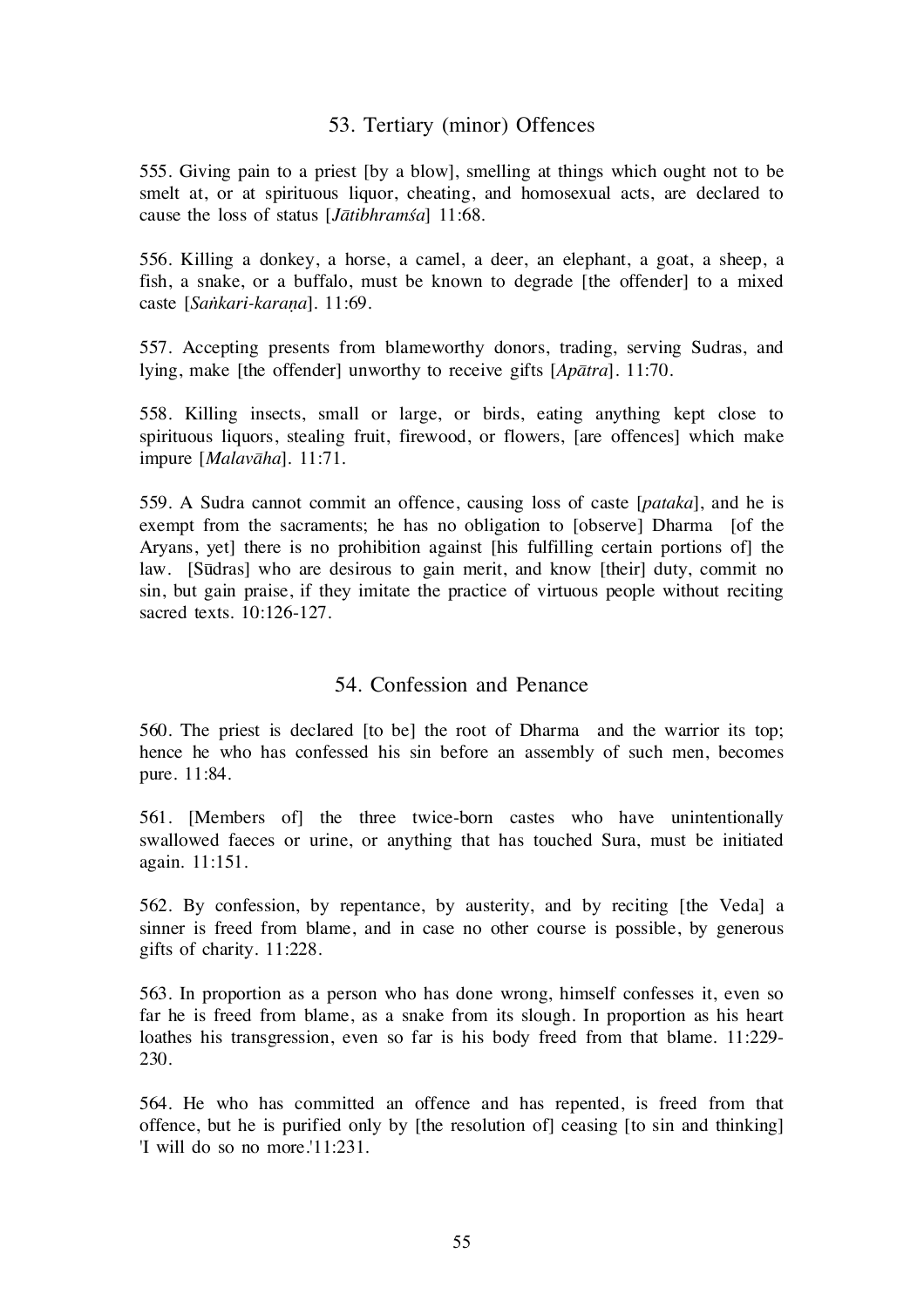565. He who, having either unintentionally or intentionally committed a reprehensible deed, desires to be freed from [the blame of it, must not commit it a second time. 11:233.

566. Having thus considered in his mind what results will arise from his deeds after death, one should always be good in thoughts, speech, and actions. 11:232.

567. The penances for transgressions [made public] have been thus declared according to the law; learn next the penances for secret [transgressions]. 11:248.

568. Sixteen suppressions of the breath [Prānāyama] accompanied by [the recitation of] the Vyåhritis and of the syllable Om, purify, if they are repeated daily, after a month even the murderer of a learned priest. 11:249.

569. Even a drinker of [the spirituous liquor called] Sura becomes pure, if he mutters the hymn [seen] by Kutsa, 'Removing by thy splendour our guilt, O Agni,' &c., [that seen] by Vasishtha, 'With their hymns the Vasishthas woke the Dawn,' &c., the Mahitra [hymn] and [the verses called] Suddhavatis. 11:250.

570. Even he who has stolen gold, instantly becomes free from guilt, if he once mutters [the hymn beginning with the words] 'The middlemost brother of this beautiful, ancient Hotri-priest' and the Sivasankalpa sūkta. 11:251.

571. But if one fasts for three days, bathing thrice a day, and reciting [while standing in water] the Aghamarshana sûkta, is [likewise] freed from all offences causing loss of caste. 11:260.

#### 55. Karma

572. Action, which springs from the mind, from speech, and from the body, produces either positive or negative results; by [one's own] action are caused the [various] conditions [one finds oneself in], the highest, the middling, and the lowest. 12:3.

573. Know that the mind is the instigator here, even to that [action] which is connected with the body, [and] which is of three kinds, has three locations, and falls under ten heads. 12:4.

574. Coveting the property of others, thinking in one's heart of what is undesirable, and adherence to false [doctrines], are the three kinds of [unskilful] mental action. 12:5.

575. Abusing [others, speaking] untruth, detracting from the merits of others, and idle gossip, are the four kinds of [unskilful] verbal action. 12:6.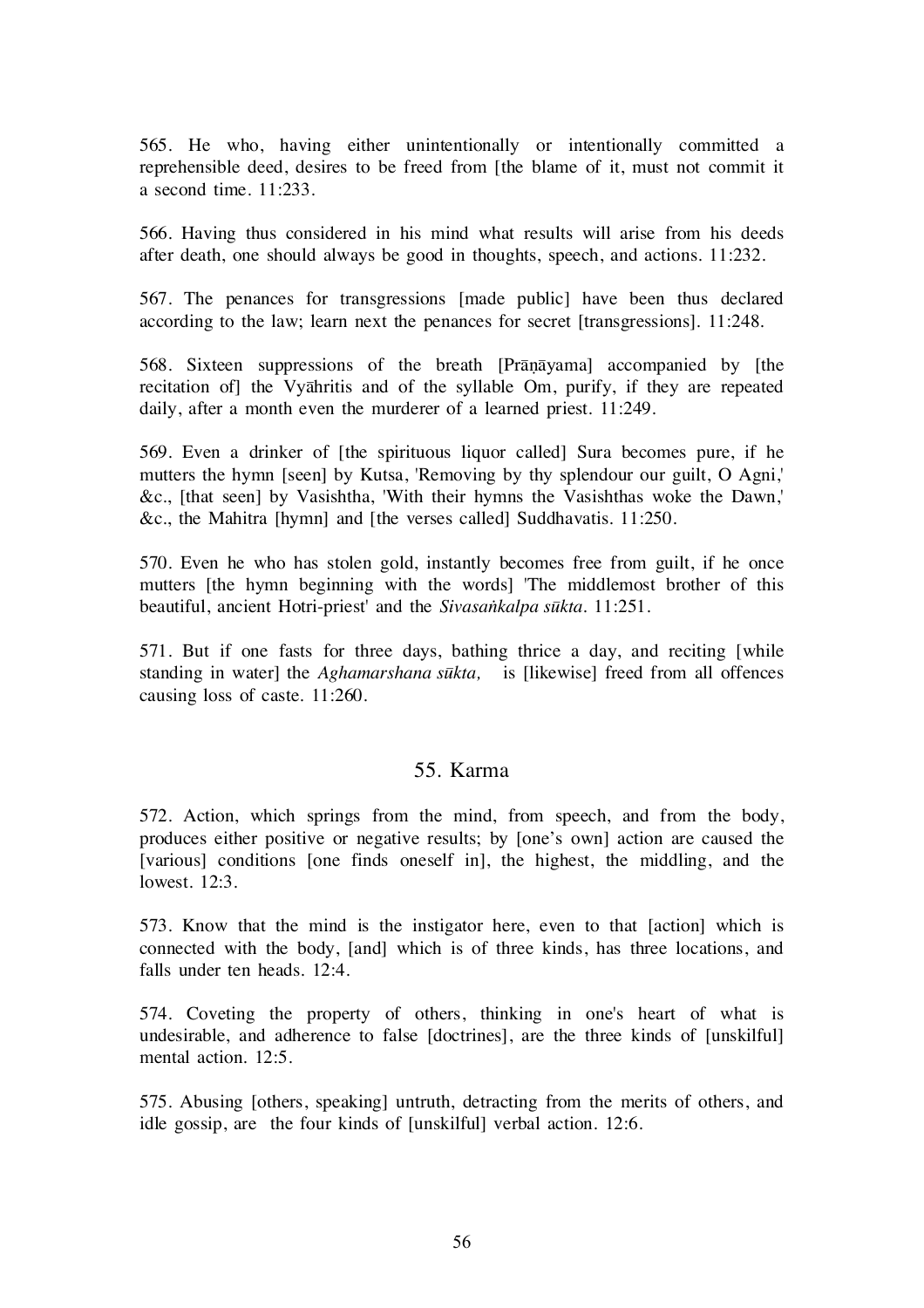576. Taking what has not been given, injuring [creatures] without the sanction of the law, and seduction of another's spouse, are declared to be the three kinds of [unskilful] bodily action. 12:7.

577. [A person] obtains [the result of] a negative or positive mental [act] in one's mind, [that of] a verbal [act] in one's speech, [that of] a physical [act] in one's body. 12:8.

578. In consequence of [many] sinful acts committed with the body, a person becomes [in the next birth] something inanimate, in consequence [of sins] committed by speech, a bird, or a beast, and in consequence of mental [sins one is re-born in] a low socio-economic group. 12:9.

#### 56. A True Sanyasin

579. That person is called a [true]  $tridap\,^31}$  in whose mind these three, the control over his speech  $[v\bar{a}g\text{-}danda]$ , the control over his thoughts  $[mano\text{-}danda]$ , and the control over his body  $[k\bar{a}ya-danda]$ , are firmly fixed. 12:10.

580. That person who keeps this threefold control [over himself] with respect to all created beings and wholly subdues desire and anger, thereby assuredly gains complete success. 12:11.

#### 57. Ontology

581. Him who impels this [physical] self to action, they call the Kshetrajña [the knower of the field  $=$  the mind]; but that which commits the acts, the wise name the Bhûtåtman [the self consisting of the elements]. 12:12.

582. Another internal Self that is generated with all embodied [Kshetrajñas] is called Jîva, through which [the Kshetrajña] becomes sensible of all pleasure and pain in [successive] births. 12:13.

583. From the body innumerable forms are projected<sup>32</sup>, which constantly impel the multiform creatures to action. 12:15.

#### 58. Virtue & Vice

584. If one mainly practises virtue  $[punya]$  and to a lesser extent vice  $[p\bar{a}pa]$ , one obtains bliss in a heavenly realm, clothed with those very elements. 12:20.

 $31$  A Tridandin is a brāhmin renunciate who carries the triple bamboo staff.

<sup>&</sup>lt;sup>32</sup> We project our subjective sense of reality onto the objective reality thus forming the basis of our dealings with the world.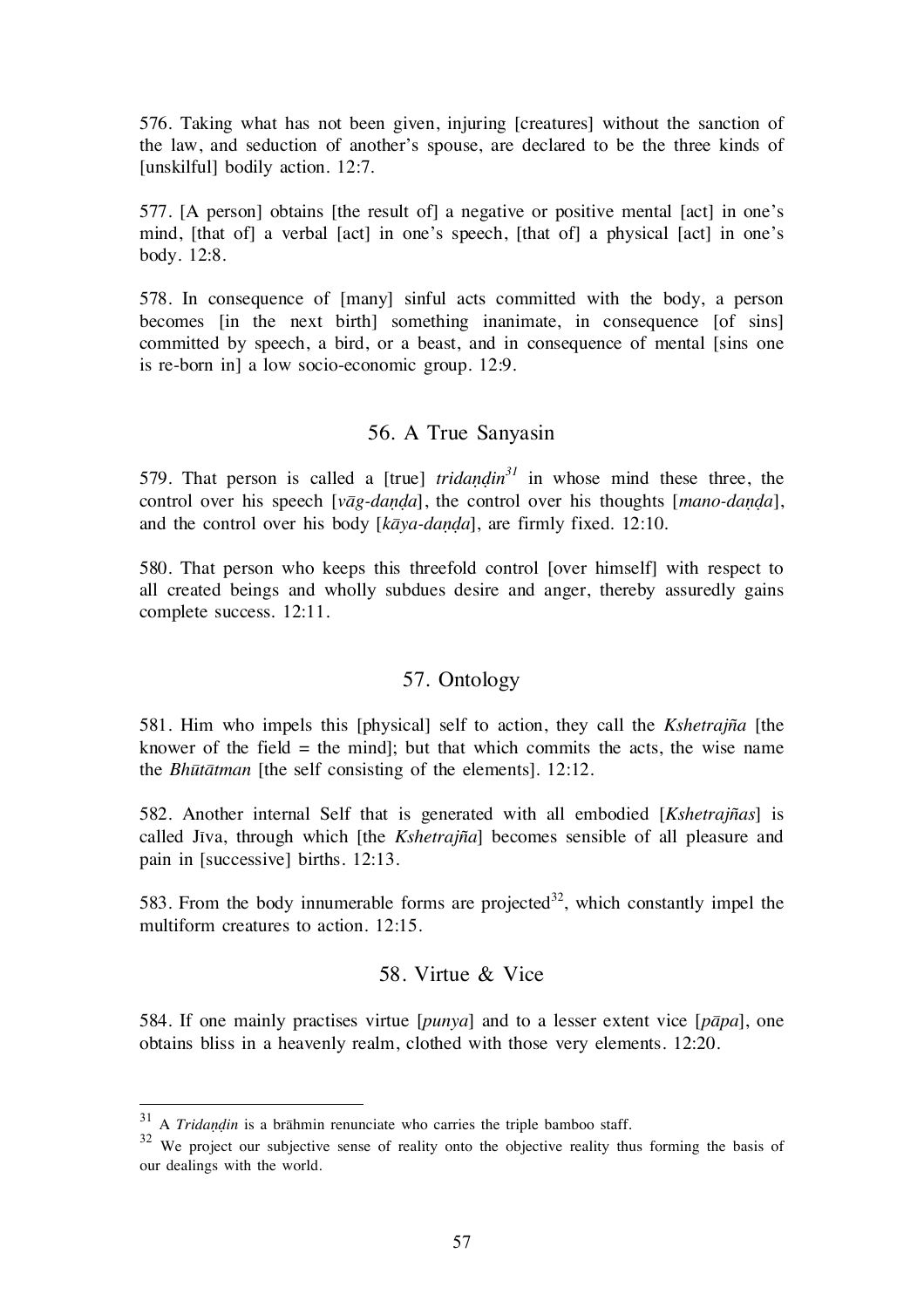585. But if one primarily practices vice and less virtue, one suffers, deserted by the elements, the torments inflicted by Yama. Having endured those torments of Yama, one again enters, free from taint, those very five elements, each in due proportion. 12:21-22.

586. Let [one], having intellectually recognised these transitions of the individual Self [which depend] on merit and demerit, always fix the mind on [the acquisition of] merit. 12:23.

#### 59. The Three Gunas

587. Know Harmony [sattva], Activity [rajas], and Inertia [tamas] to be the three qualities of the Self, with which the Great One always completely pervades all existences. 12:24.

588. When one of these qualities wholly predominates in a mind-body complex, then it makes the embodied [Self] eminently distinguished for that quality. 12:25.

589. Harmony [sattva] is declared [to have the form of] knowledge, Inertia [*Tamas* of] ignorance, Activity [*rajas* of] attraction and aversion; such is the nature of these [three] which is [all-] pervading and applies to everything manifested. 12:26.

590. When [one] experiences an inner [feeling] full of bliss, a deep calm, as it were, and a pure light, then one should know [that it is] among those three [the quality called] Sattva. 12:27.

591. What is mixed with pain and does not give inner satisfaction one may know [to be the quality of] Rajas, which is difficult to conquer, and which ever attracts the mind towards [sense objects]. 12:28.

592. What is coupled with delusion, what has the character of an undiscernible mass, what cannot be fathomed by reasoning, what cannot be fully known, one must consider [as the quality of] Tamas. 12:29.

593. I will, moreover, fully describe the results which arise from these three qualities, the excellent ones, the middling ones, and the lowest. 12:30.

594. The study of the Vedas, austerity, [the pursuit of] knowledge, purity, control over the organs, the performance of meritorious acts and meditation on the Self, [are] the marks of the quality of Sattva. 12:31.

595. Delighting in undertakings, want of firmness, commission of unskilful acts, and continual indulgence in sensual pleasures, [are] the marks of the quality of Rajas. 12:32.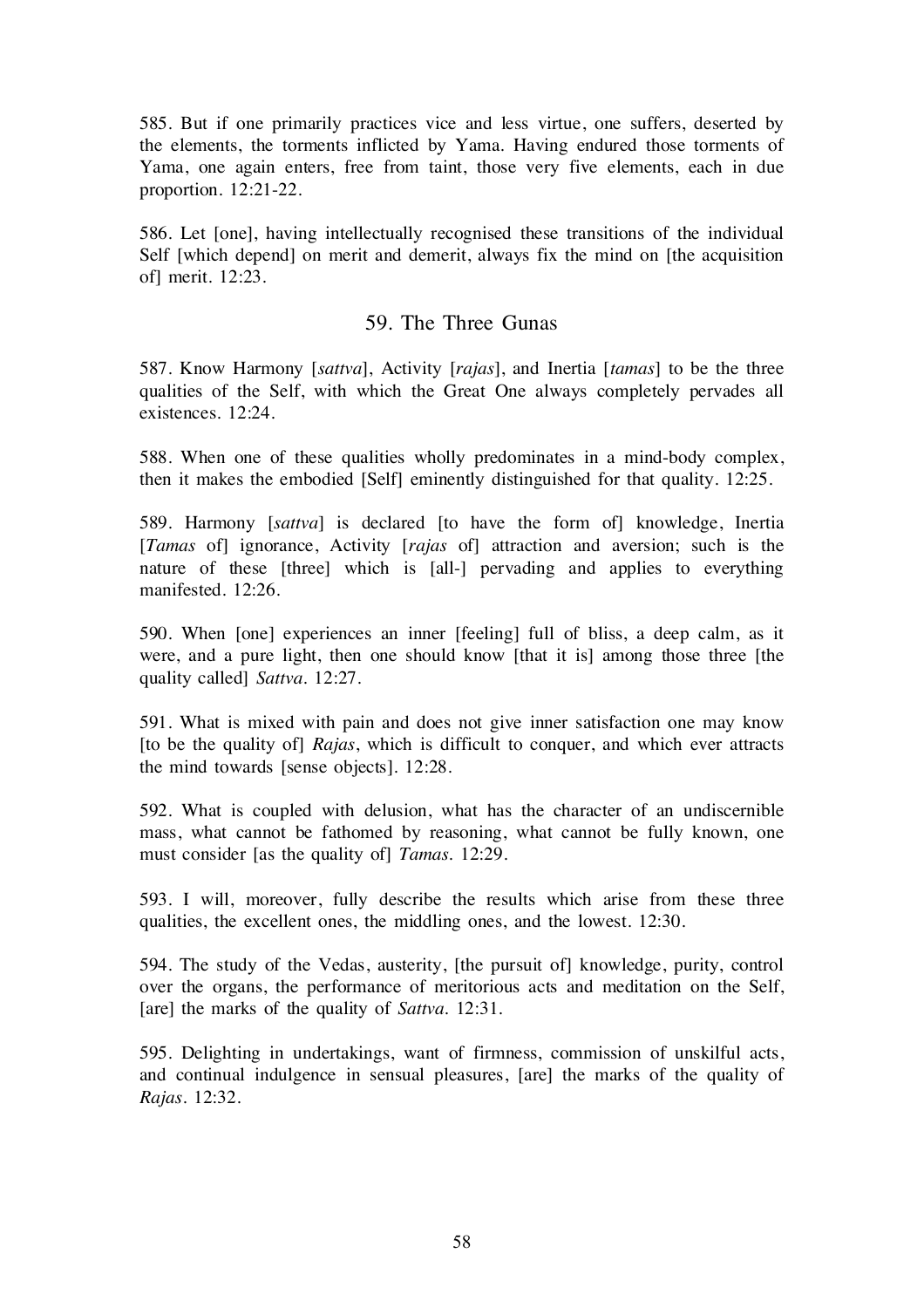596. Covetousness, sleepiness, pusillanimity, cruelty, atheism, leading an evil life, a habit of soliciting favours, and inattentiveness, are the marks of the quality of Tamas. 12:33.

597. Know, moreover, the following to be a brief description of the three qualities, each in its order, as they appear in the three [times, the present, past, and future]. 12:34.

598. When one, having done, doing, or being about to do any act, feels ashamed, the learned may know that all [such acts bear] the characteristics of Tamas. 12:35.

599. But, when one desires [to gain] by an act much fame in this world and feels no sorrow on failing, know that it [bears the characteristics of] Rajas. 12:36.

600. But that [bears] the characteristics of the quality of Sattva which with his whole [mind] he desires to know, which he is not ashamed to perform, and at which he rejoices. 12:37.

601. The craving after sensual pleasures is declared to be the mark of Tamas, [the pursuit of] wealth [the mark] of Rajas, [the desire to gain] spiritual merit the mark of Sattva; each later [named quality is] better than the preceding one. 12:38.

#### 60. Transmigration

602. I will briefly declare in due order what transmigrations in this whole [world a person] obtains through each of these qualities. 12:39.

603. Those endowed with Sattva reach the state of gods, those endowed with Rajas the state of humans, and those endowed with Tamas ever sink to the condition of beasts; that is the threefold course of transmigrations. 12:40.

604. But know this threefold course of transmigrations that depends on the [three] qualities [to be again] threefold, low, middling, and high, according to the particular nature of the acts and of the knowledge [of each person]. 12:41.

#### Tåmasic States

605. Immovable [beings], insects, both small and great, fishes, snakes, and tortoises, cattle and wild animals, are the lowest conditions to which [the quality of] Tamas leads. 12:42.

606. Elephants, horses, Sudras, and despicable barbarians, lions, tigers, and boars [are] the middling states, caused by [the quality of] Tamas. 12:43.

607. Charanas, Suparnas and hypocrites, Rakßasas and Pisåcas [belong to] the highest [rank of] conditions among those produced by *Tamas*. 12:44.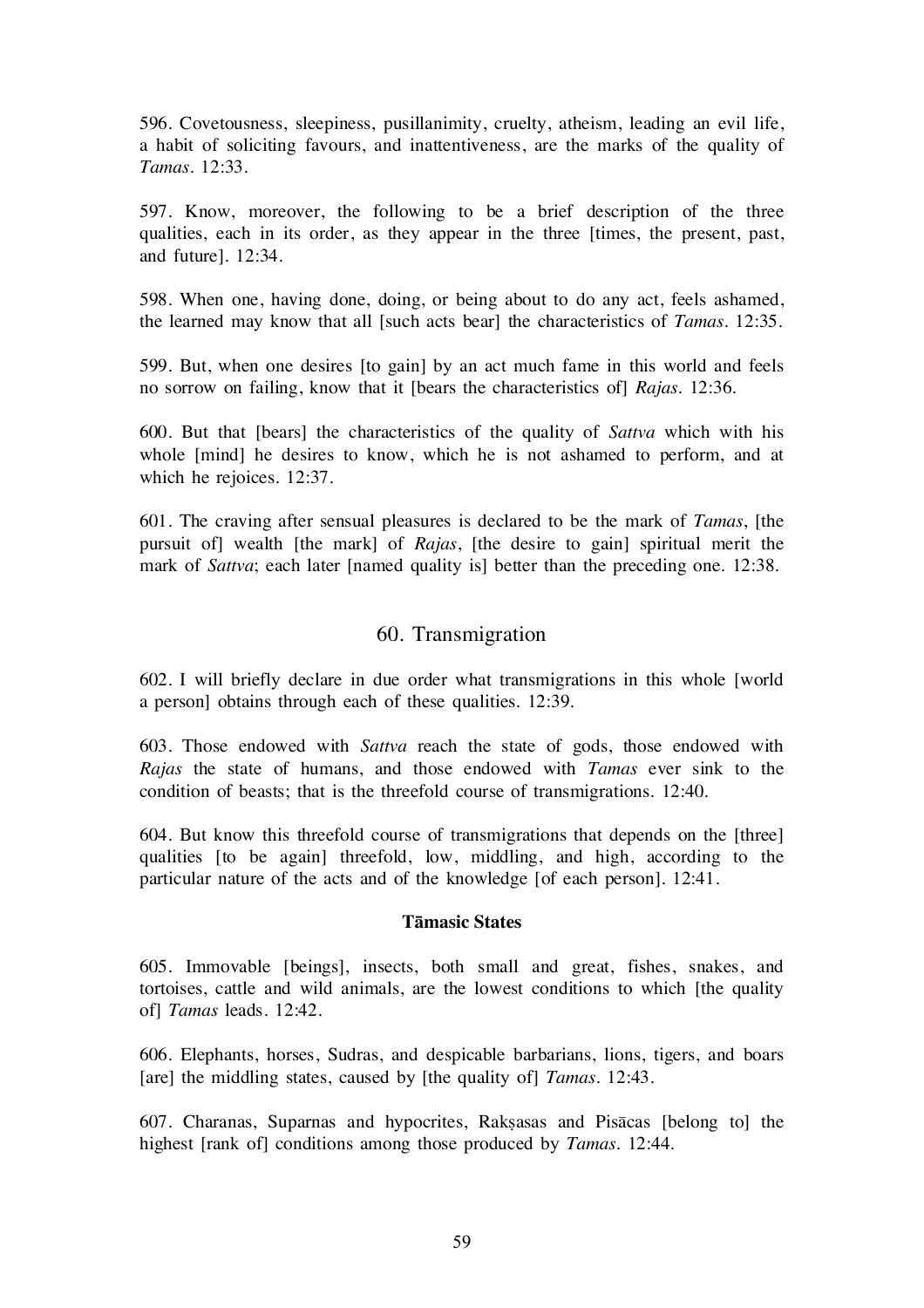#### Råjasic States

608. Ghallas, (?) Mallas (boxers/wrestlers), Natas (actors), people who subsist by despicable occupations and those addicted to gambling and drinking [form] the lowest [order of] conditions caused by *Rajas*. 12:45.

609. Kings and Kshatriyas, the domestic priests of kings, and those who delight in the warfare of disputations [constitute] the middling [rank of the] states caused by Rajas. 12:46.

610. The Gandharvas, the Guhyakas, and the servants of the gods, likewise the Apsarases, [belong all to] the highest [rank of] conditions produced by Rajas.  $12:47$ 

#### Såttvic States

611. Hermits, ascetics, priests, the crowds of the Vaimånika devas, the lunar mansions [nakṣatras], and the Daityas [comprise] the first [and lowest rank of the] existences caused by Sattva. 12:48.

612. Sacrificers, the sages, the gods, the Vedas, the heavenly lights, the years, the ancestors, and the Sadhyas [constitute] the second order of existences, caused by Sattva. 12:49.

613. The sages declare Brahma, the progenitors of the universe, the law, the Great One, and the Undiscernible One [constitute] the highest order of beings produced by Sattva. 12:50.

614. In consequence of attachment to [the objects of] the senses, and in consequence of the dereliction of Dharma, fools — the lowest of people, attain the vilest of births. 12:52.

615. Studying the Veda, [practising] self-discipline, [the acquisition of true] knowledge, the subjugation of the sense-organs, abstention from doing injury, and serving the Guru are the best means for attaining supreme bliss. 12:83.

616. [If you ask] whether among all these virtuous actions, [performed] in this world, there is one which has been declared more efficacious [than the rest] for securing supreme happiness—

 [The answer is that] the knowledge of the Self is stated to be the most excellent among all of them; for that is the first of all sciences, because immortality is gained through that.  $12:84 - 85$ .

617. The acts prescribed by the Veda are of two kinds, such as procure an increase of happiness and cause a continuation [of mundane existence, *pravritta*], and such as ensure supreme bliss and cause a cessation [of transmigration, nivritta]. 12:88.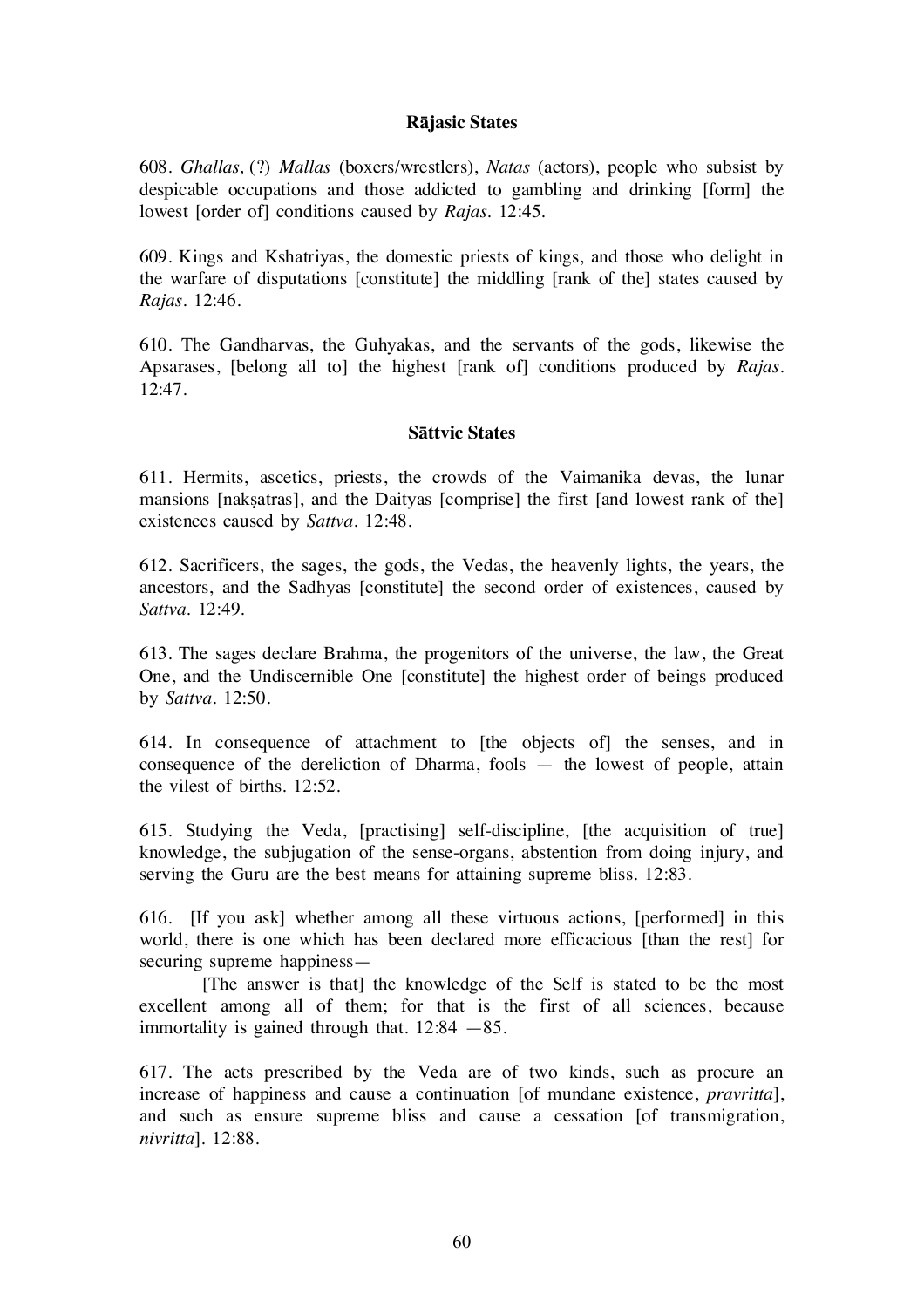618. Acts which secure [the fulfilment of] desires in this world or in the next are called pravritta; but acts performed without any desire [for a reward], preceded by wisdom, are declared to be *nivritta*. 12:89.

619. One who sedulously performs acts leading to future births [pravritta] becomes equal to the gods; but one who is intent on the performance of those leading to the cessation [of existence, *nivritta*] indeed, passes beyond [the sway of] the five elements. 12:90.

620. He who offers everything to the Self [alone], recognising the Self equally in all beings and all beings existing in the Self, attains the independence of Selfrealisation. 12:91.

621. After relinquising up even the afore-mentioned works, a Priest should exert himself in [acquiring] the knowledge of the Self, in extinguishing passions, and in studying the Veda. 12:92.

622. For that secures the attainment of the object of existence, especially in the case of a priest, because by attaining that, not otherwise, a twice-born person has gained all his ends. 12:93.

# 61. The final Teaching on Dharma

623. All those legal codes [smrti] and those delusive systems of philosophy, which are not based on the Veda, produce no reward after death; for they are declared to be founded on Tamas. 12:95.

624. All those [doctrines], differing from the [Veda], which spring up and [soon] disappear, are worthless and false, because they are of modern creation. 12:96.

625. The perennial teaching of the Veda supports all created beings; hence I hold that to be supreme, which is the means of [securing happiness for all] beings. 12:99.

626. The three [means of knowing], direct perception, inference, and the [sacred] Teachings which comprise the tradition [of] many [schools], must be fully understood by one who desires to practice Dharma with integrity. 12:105.

627. One alone, and no other, knows Dharma, who thoroughly investigates the [teachings] of the sages and the body of the laws, by means of reasoning, not opposed to the Veda. 12:106.

628. Thus the works which secure supreme bliss have been exactly and fully described; [now] the secret portion of these Institutes, proclaimed by Manu, will be taught. 12:107.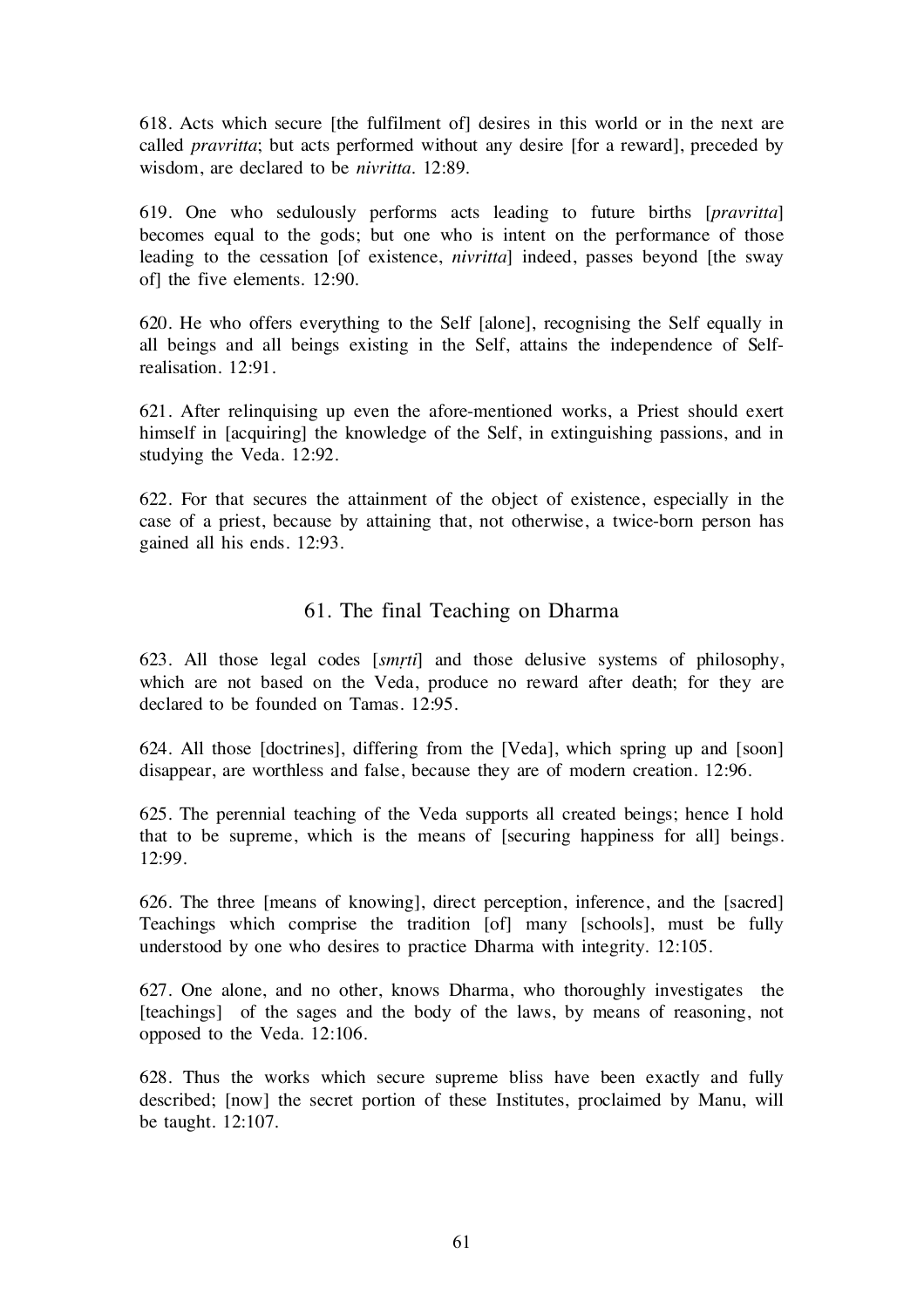629. If it be asked how it should be with respect to [points of] the law which have not been [specifically] mentioned, [the answer is], "that which priests [who are] *sistas* propound, shall doubtlessly be binding." 12:108.

630. Those priests must be considered as *sistas* who, in accordance with Dharma, have studied the Veda together with its appendages, and are able to adduce perceptible proofs from the revealed texts. 12:109.

631. Whatever an assembly, consisting either of ten, or of at least three persons who follow their prescribed occupations, declares to be Dharma, the legal [force of] that  $[decision]$  must not be disputed<sup>33</sup>.12:110.

632. Three persons who each know one of the three principal Vedas, a logician, a Mimāmsaka<sup>34</sup>, one who knows the Nirukta<sup>35</sup>, one who recites [the Institutes of] Dharma<sup>36</sup>, and three people belonging to the first three orders shall constitute a [legislative] assembly, consisting of at least ten members. 12:111.

633. One who knows the Rig-veda, one who knows the Yajur-veda, and one who knows the Sama-veda, shall be known [to form] an assembly<sup>37</sup> consisting of at least three members [and competent] to decide doubtful points of Dharma. 12:112.

634. Even that which one priest versed in the Veda<sup>38</sup> declares to be Dharma, must be considered [to have] supreme legal [force, but] not that which is proclaimed by myriads of ignorant people. 12:113.

635. Even if thousands of priests<sup>39</sup>, who have not fulfilled their sacred duties, are unacquainted with the Veda, and subsist only by the name of their caste, meet, they cannot [form] an assembly [for settling Dharma]. 12:114.

636. Let [every one], with full concentration, [strive to] recognise the  $\overline{\text{A}}$ tman in all things, both in the being and the non-being, for one who realises that all beings exist in the Åtman, does not give his heart to unrighteousness. 12:118.

637. The Åtman alone is the multitude of the gods, the universe is established in the  $\bar{A}$ tman; for the  $\bar{A}$ tman produces the connexion of these embodied beings with actions. 12:119.

 $\overline{a}$ 

 $33$  For all disputes pertaining to specific professions an assembly or 10 or minimum 3 qualified persons should be convened and whatever they decide by vote is binding on all members of the profession.

 $34$  A person skilled in exegesis of legal texts.

 $35$  Nirukta is the Sanskrit lexicon  $-$  a person skilled in this branch of knowledge is required to define the meaning of specific legal terms.

<sup>&</sup>lt;sup>36</sup> In ancient times the texts were learned by heart and so one is required who can recite the texts. <sup>37</sup> On the failure to assemble the afore-mentioned 10 people, an assembly of three Brahmins learned in the 3 Vedas can be convened.

 $38$  And if 3 **śrotriyas** cannot be found then the verdict of one learned Brahmin is acceptable.

<sup>&</sup>lt;sup>39</sup> Legal rulings cannot be made by the 'vox populi' even thousands of Brahmins who have not studied the Veda.